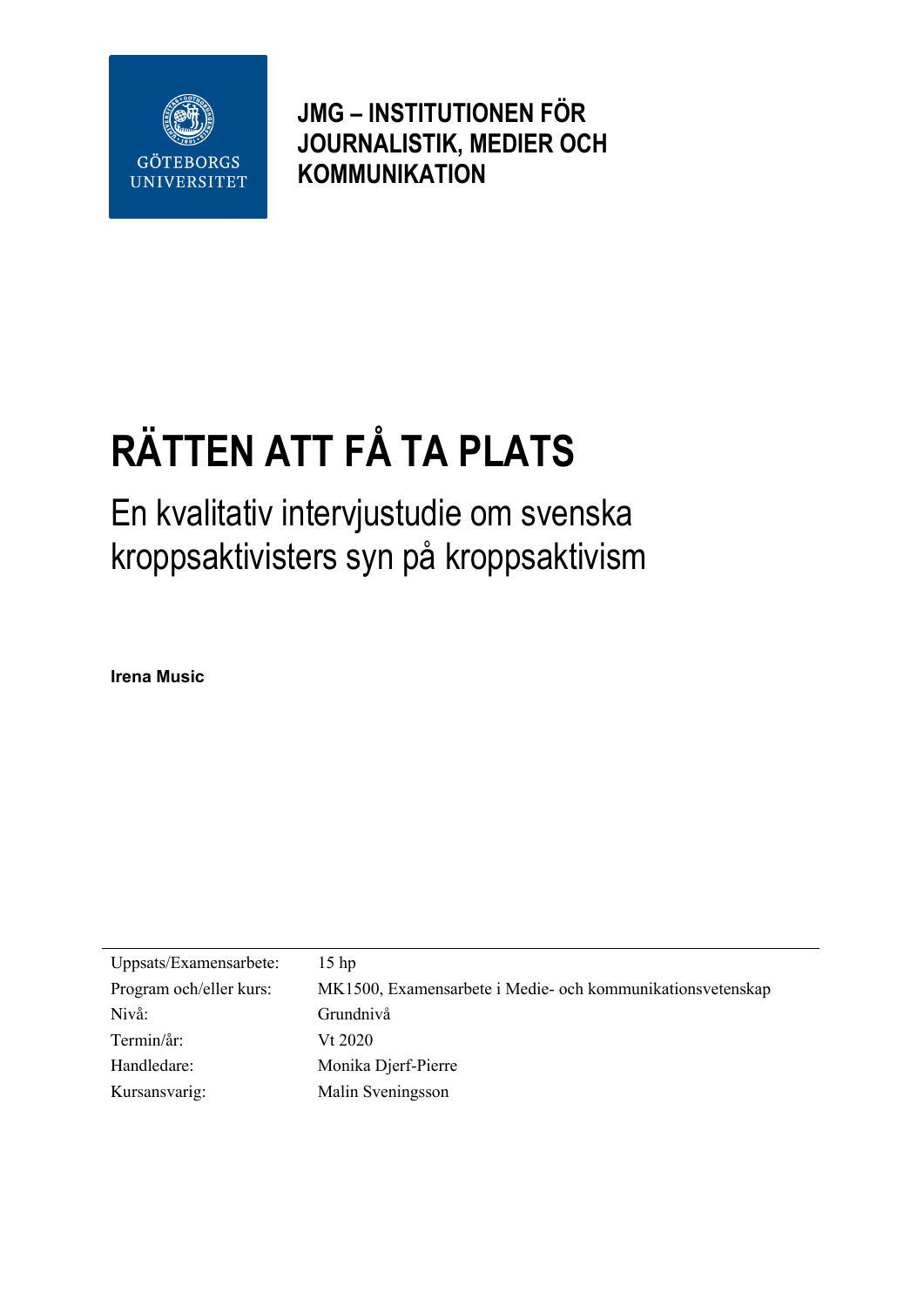# **Abstract**

| Uppsats/Examensarbete:                         |                                                                                                                                                                                                                                                                                                                                                                                                                                                                                                                                                                                                                                   | 15 <sub>hp</sub>                                                                       |  |                     |         |
|------------------------------------------------|-----------------------------------------------------------------------------------------------------------------------------------------------------------------------------------------------------------------------------------------------------------------------------------------------------------------------------------------------------------------------------------------------------------------------------------------------------------------------------------------------------------------------------------------------------------------------------------------------------------------------------------|----------------------------------------------------------------------------------------|--|---------------------|---------|
| Program och/eller kurs:<br>Nivå:<br>Termin/år: |                                                                                                                                                                                                                                                                                                                                                                                                                                                                                                                                                                                                                                   | MK1500, Examensarbete i Medie- och kommunikationsvetenskap<br>Grundnivå                |  |                     |         |
|                                                |                                                                                                                                                                                                                                                                                                                                                                                                                                                                                                                                                                                                                                   |                                                                                        |  |                     | Vt 2020 |
|                                                |                                                                                                                                                                                                                                                                                                                                                                                                                                                                                                                                                                                                                                   | Handledare:                                                                            |  | Monika Djerf-Pierre |         |
| Kursansvarig:                                  |                                                                                                                                                                                                                                                                                                                                                                                                                                                                                                                                                                                                                                   | Malin Sveningsson                                                                      |  |                     |         |
| Sidantal:                                      |                                                                                                                                                                                                                                                                                                                                                                                                                                                                                                                                                                                                                                   | 31                                                                                     |  |                     |         |
| Antal ord:                                     |                                                                                                                                                                                                                                                                                                                                                                                                                                                                                                                                                                                                                                   | 12 440                                                                                 |  |                     |         |
| Nyckelord:                                     |                                                                                                                                                                                                                                                                                                                                                                                                                                                                                                                                                                                                                                   | Kroppsaktivism, fettaktivism, digital aktivism, sociala medier,<br>Instagram, intervju |  |                     |         |
| Syfte:                                         | Studiens syfte är att undersöka hur de som är aktiva inom kroppsaktivismen själva<br>uppfattar rörelsen, vad de har för erfarenheter av den, samt hur de använder medier för<br>att bedriva den.                                                                                                                                                                                                                                                                                                                                                                                                                                  |                                                                                        |  |                     |         |
| Teori:                                         | Participatory culture, digital aktivism, digital feminism, counterpublics                                                                                                                                                                                                                                                                                                                                                                                                                                                                                                                                                         |                                                                                        |  |                     |         |
| Metod:                                         | Kvalitativa samtalsintervjuer                                                                                                                                                                                                                                                                                                                                                                                                                                                                                                                                                                                                     |                                                                                        |  |                     |         |
| Material:                                      | Intervjuer med fem personer aktiva inom kroppsaktivismen                                                                                                                                                                                                                                                                                                                                                                                                                                                                                                                                                                          |                                                                                        |  |                     |         |
| Resultat:                                      | Resultatet visade att det saknas samstämmighet kring vad begreppen kroppsaktivism<br>respektive fettaktivism innebär och hur de bör användas. Instagram används för att det<br>är ett enkelt och tillgängligt sätt att nå ut med sitt budskap, men upplevs också som<br>problematiskt av olika anledningar. Instagrams fokus på självcentrering riskerar också<br>att göra det svårare att dra en gräns mellan influencer och aktivist. Det finns en stark<br>känsla av gemenskap inom rörelsen, trots att de flesta har begränsade erfarenheter av<br>offline-aktivism och interaktion ansikte-mot-ansikte med andra aktivister. |                                                                                        |  |                     |         |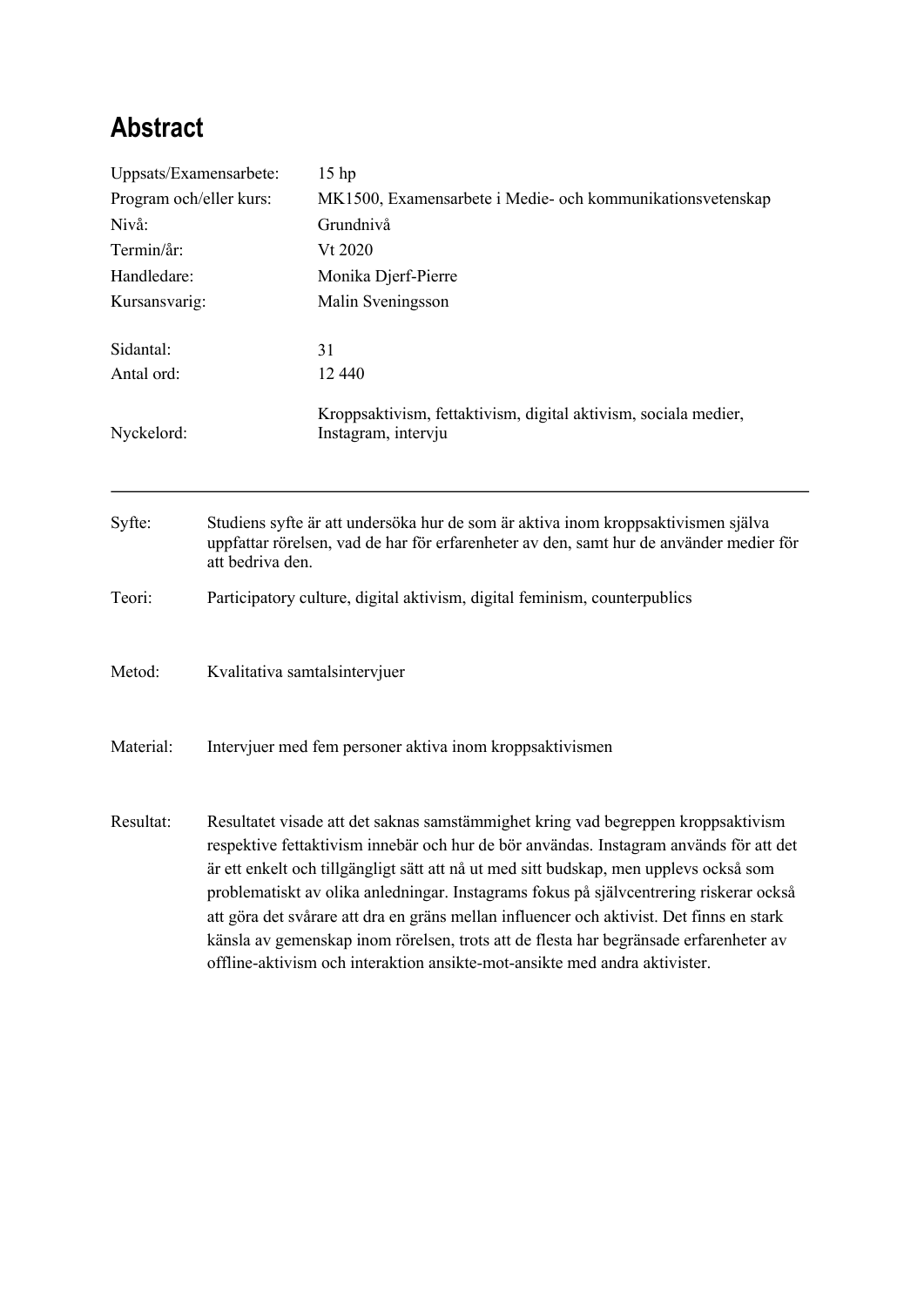# **Tack!**

Tack till min handledare Monika Djerf-Pierre för råd och vägledning under arbetets gång. Tack till de respondenter som gjort studien möjlig genom att ta dela med sig av sina tankar och erfarenheter.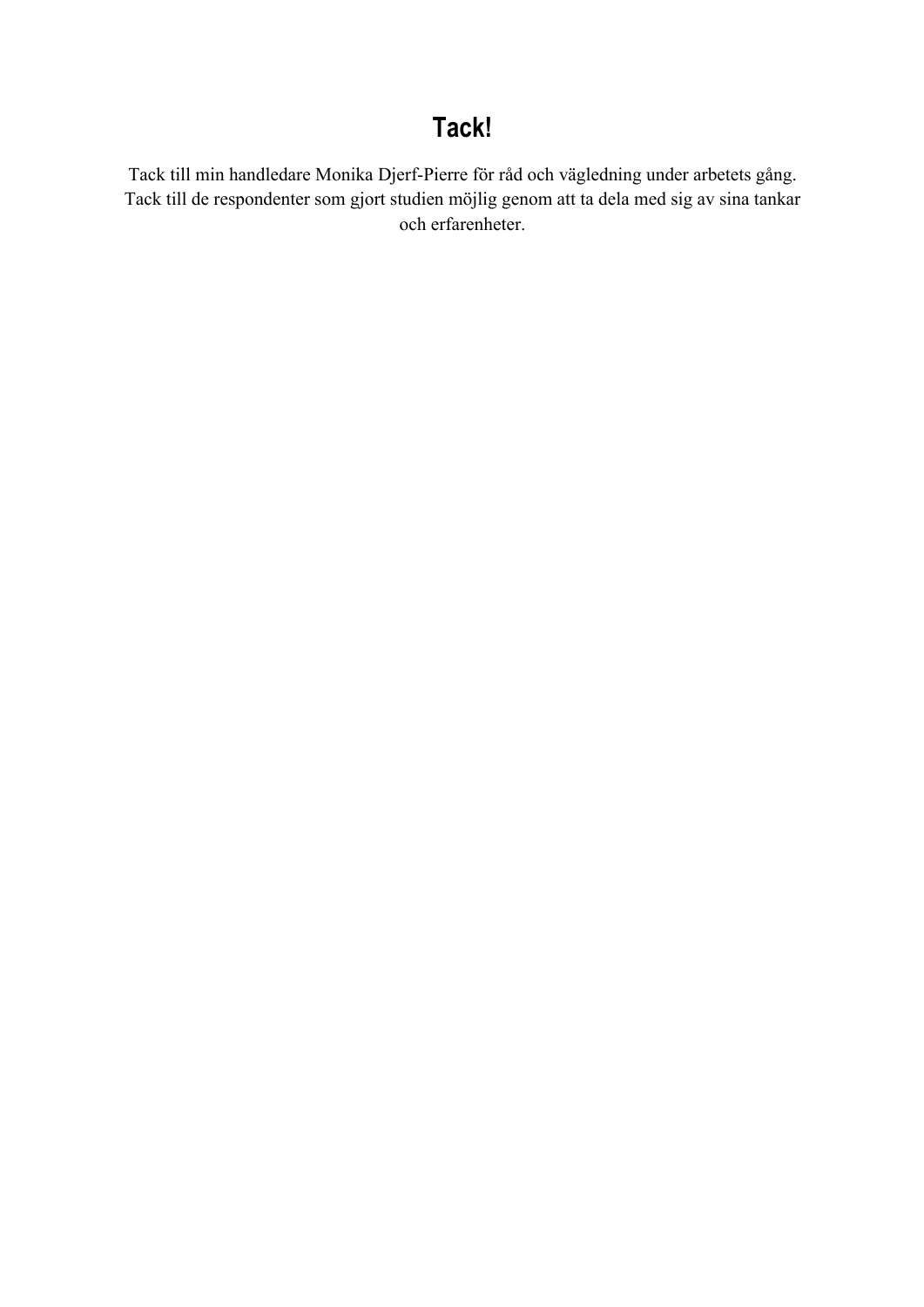# **Executive summary**

Society is permeated by norms that dictate how things should be, with many of these norms pertaining to appearance, both regarding what we wear and how we style ourselves, as well as how our actual bodies look. Not only is it deemed undesirable to be fat, but fat people are judged harshly for not conforming. Body activism has emerged as a response to this, with the movement striving for a more inclusive society. Following the shift in political participation, much of the activism takes place on social media.

The purpose of this study has been to investigate how people who are active within the body activism movement perceive it, what their experiences with it are, as well as how they use media as a part of their activism. The research questions were as follows:

- How do the respondents perceive body activism?
- How do the respondents practice body activism?
- How do the respondents interact with other, within the movement and outside of it?
- How do the respondents perceive the platforms where the activism takes place?

Five qualitative interviews were conducted, with five Swedish body activists who are active on Instagram. The results of the interviews were then analysed using the theoretical framework about participatory culture, digital activism, digital feminism and counterpublics.

The main results showed that there is no consensus on what the terms "body activism" and "fat activism" mean or how they are supposed to be used. They are used differently by different people, with body activism more often being used to describe one's own activism. The likely explanation is that the word body is viewed as more neutral, while fat is more controversial. There are conflicting opinions regarding Instagram as a platform. It is simple, accessible, and to some extent presented as the only viable option for pursuing this kind of activism on a digital platform. However, it is also designed to encourage self-centering and individualism, which risks blurring the line between influencer and activist, as well as what it means to be either of those. There is a strong sense of community within the movement, with one of the main motivators to continue with what they are doing being commenters expressing how they have been helped by the person's content. This is despite the respondents having a relatively limited experience with offline activism and face-to-face interaction with other activists.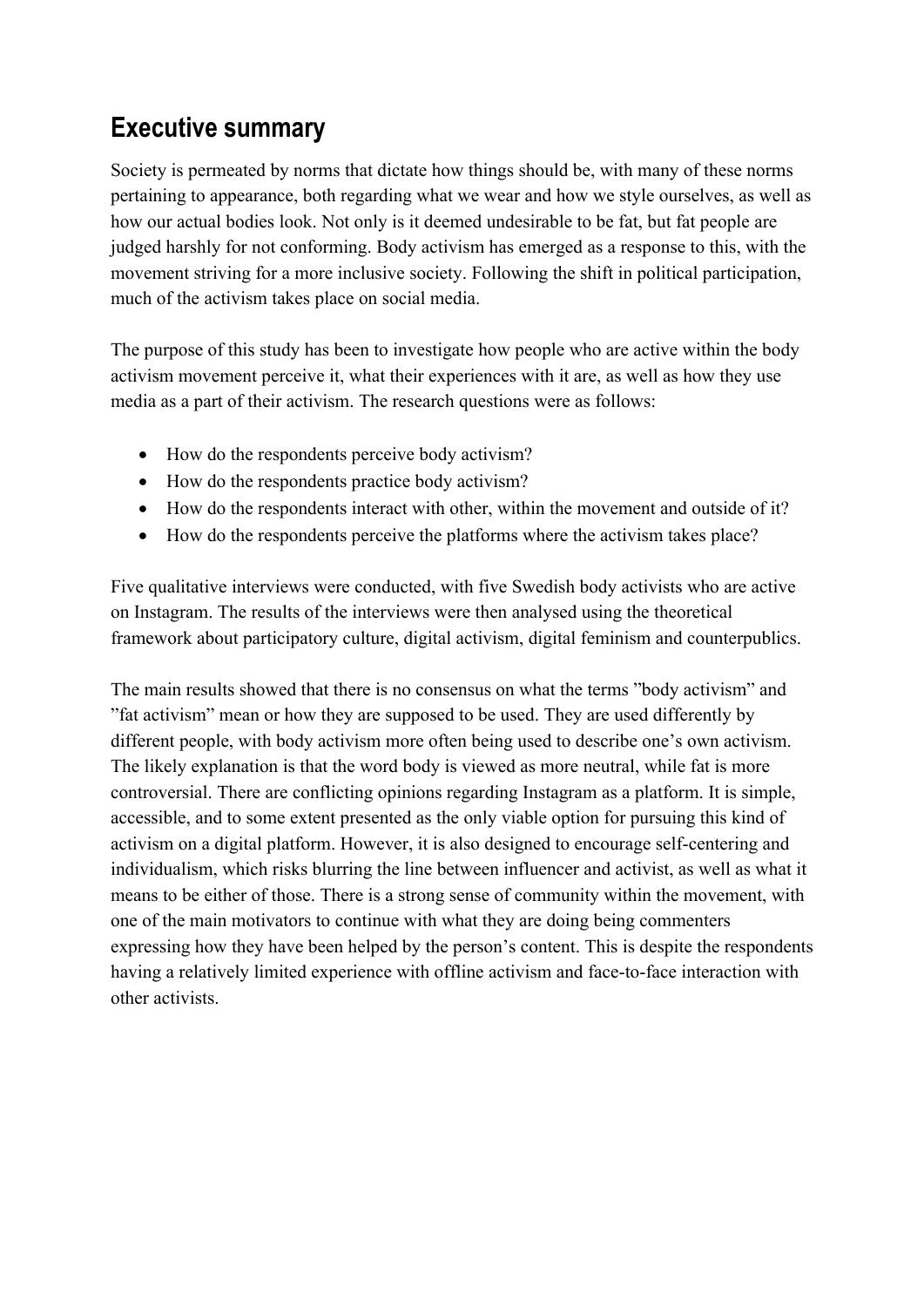# Innehållsförteckning

| 19 |
|----|
|    |
|    |
|    |
|    |
|    |
|    |
|    |
|    |
|    |
|    |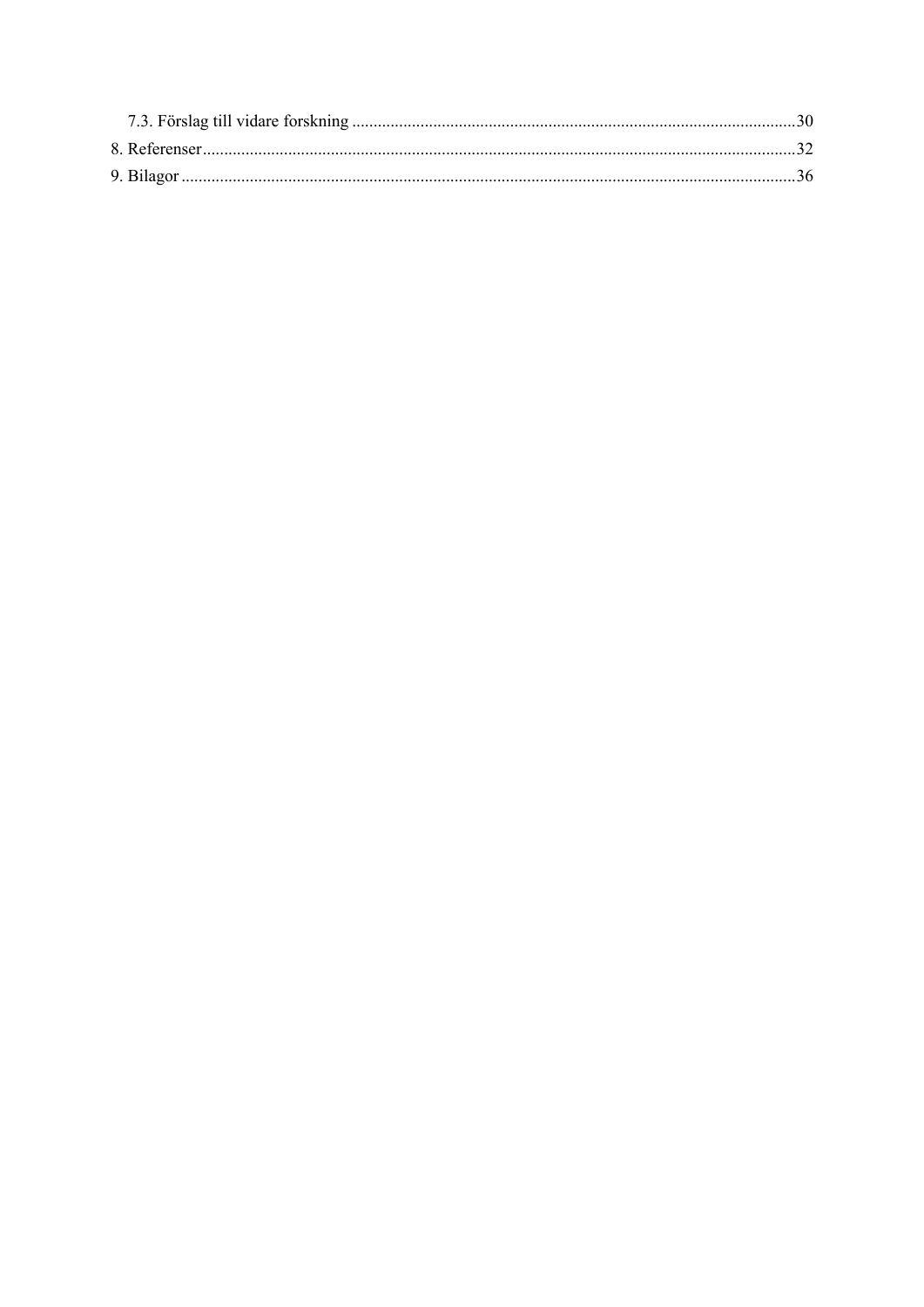# **Begreppsapparat**

**Blogg:** En webbplats där ägaren periodiskt publicerar inlägg som läsarna kan kommentera på. Kan ha många olika inriktningar.

**Facebook:** Ett socialt nätverk där användandet oftast kretsar kring verkliga bekantskaper, men där användarna även kan skapa och/eller gå med i olika typer av grupper. Grupperna kan vara offentliga eller privata.

**Gilla-markering:** Ett sätt att visa uppskattning för en bild eller ett inlägg genom att klicka på ett hjärta, en tumme-upp, eller liknande.

**Hashtag (#):** Att sätta en hashtag framför ett relevant ord (t.ex. #kroppsaktivism) gör ens inlägg sökbart och enklare att hitta för de som letar efter inlägg om just det ämnet.

**Influencer:** En person med stor följarskara som kan påverka attityder, och ofta får betalt för att göra detta i form av att dela reklam i sina kanaler.

**Instagram:** Ett socialt nätverk där användarna kan lägga upp bilder med tillhörande text.

**Offline:** Att något finns och sker i den fysiska verkligheten.

**Online:** Att något finns och sker på internet.

**Youtube:** En webbplats för att lägga upp och titta på både användargenererade och kommersiella videos. Användarna kan gilla, dela och kommentera på videos.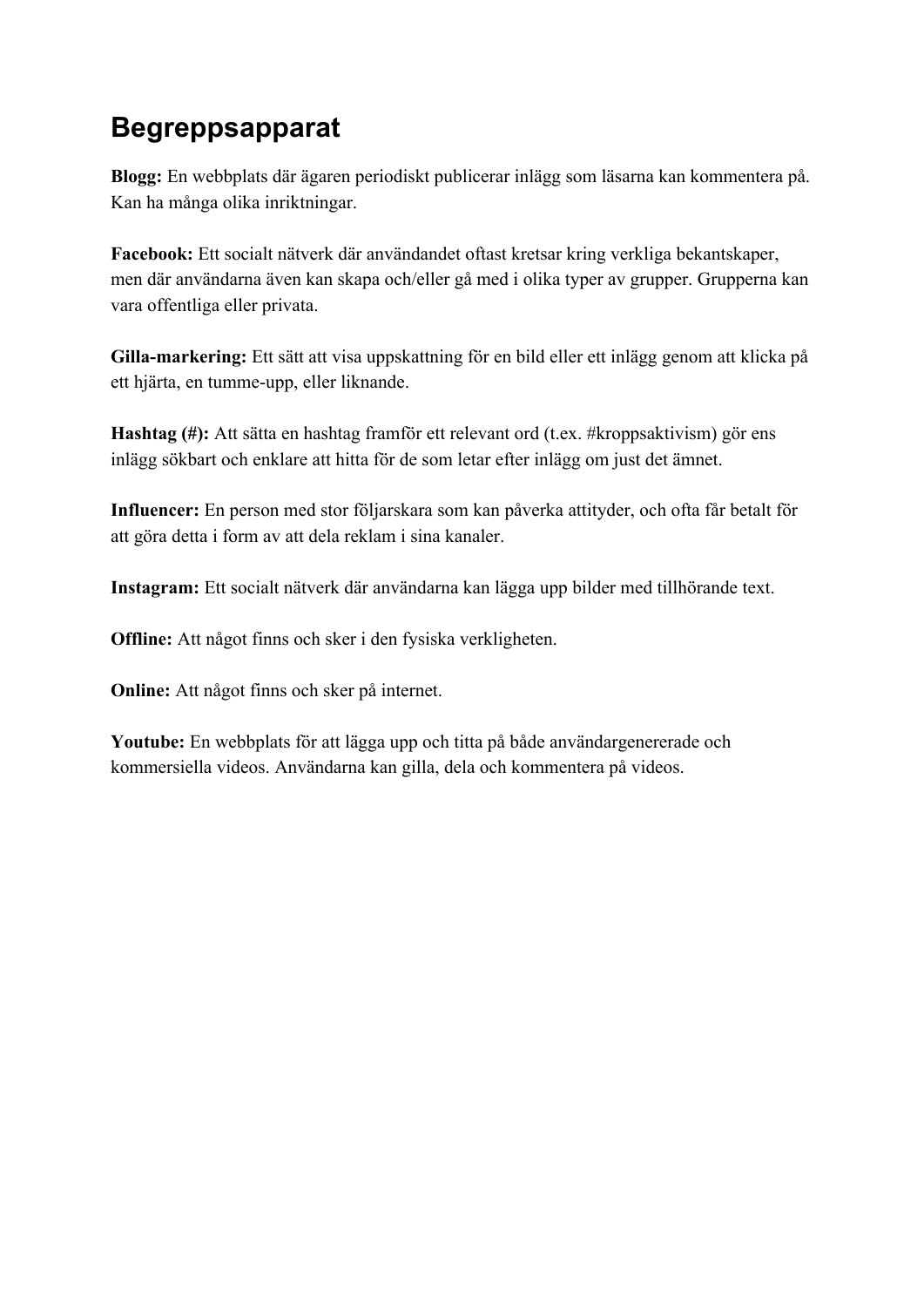# **1. Inledning**

Samhället genomsyras av normer för hur saker bör vara för att uppfattas som normalt, och därmed acceptabelt. Var man än vänder sig blir man matad med de här oskrivna reglerna, även utan att vara medveten om det. Vi lägger stort fokus på utseende, både gällande det vi har på kroppen, men också på hur själva kroppen ser ut. Det upplevs inte bara som oönskat att själv vara tjock, utan människor som är tjocka uppfattas ofta som sämre än de som passar bättre in i normen (Braziel & LeBesco, 2001). Normerna är dock snäva, och de flesta faller utanför dem på ett eller annat sätt. När det gäller utseende så döms ofta kvinnor hårdare om de inte gör allt de kan för att passa in i normerna. Det är inget fel med att vilja känna sig fin, men att känna sig tvungen att lägga mycket energi på sitt utseende för att bli accepterad kan göra att det blir mindre över för viktigare frågor, till exempel ens egen hälsa eller jämställdhetsfrågor (Wolf, 1991).

Kroppsaktivismen har växt fram som en reaktion på det här. Det är en rörelse som arbetar för att motverka begränsande skönhetsideal, lyfta fram normavvikande kroppar och motverka rådande normer. Mycket av aktivismen bedrivs online på sociala medier, som har blivit viktigare i takt med att det blivit en stor del av människors informationsflöden. Digitala medier ses ofta som något där även de utan en traditionell plattform, och makten det innebär, kan skapa sig en egen kanal för att få ut sitt budskap till andra. Det har framför allt skapat möjligheter för nya former av politiskt deltagande och aktivism, och människors politiska deltagande har samtidigt i stor utsträckning gått från att vara partipolitiskt till att handla mer om sakfrågor som personen bryr sig om. Kroppsaktivismen kan ses som en del av detta, då den strävar efter att påverka opinion och attityder för att uppnå ett mer inkluderande samhälle där alla har rätt att synas och höras.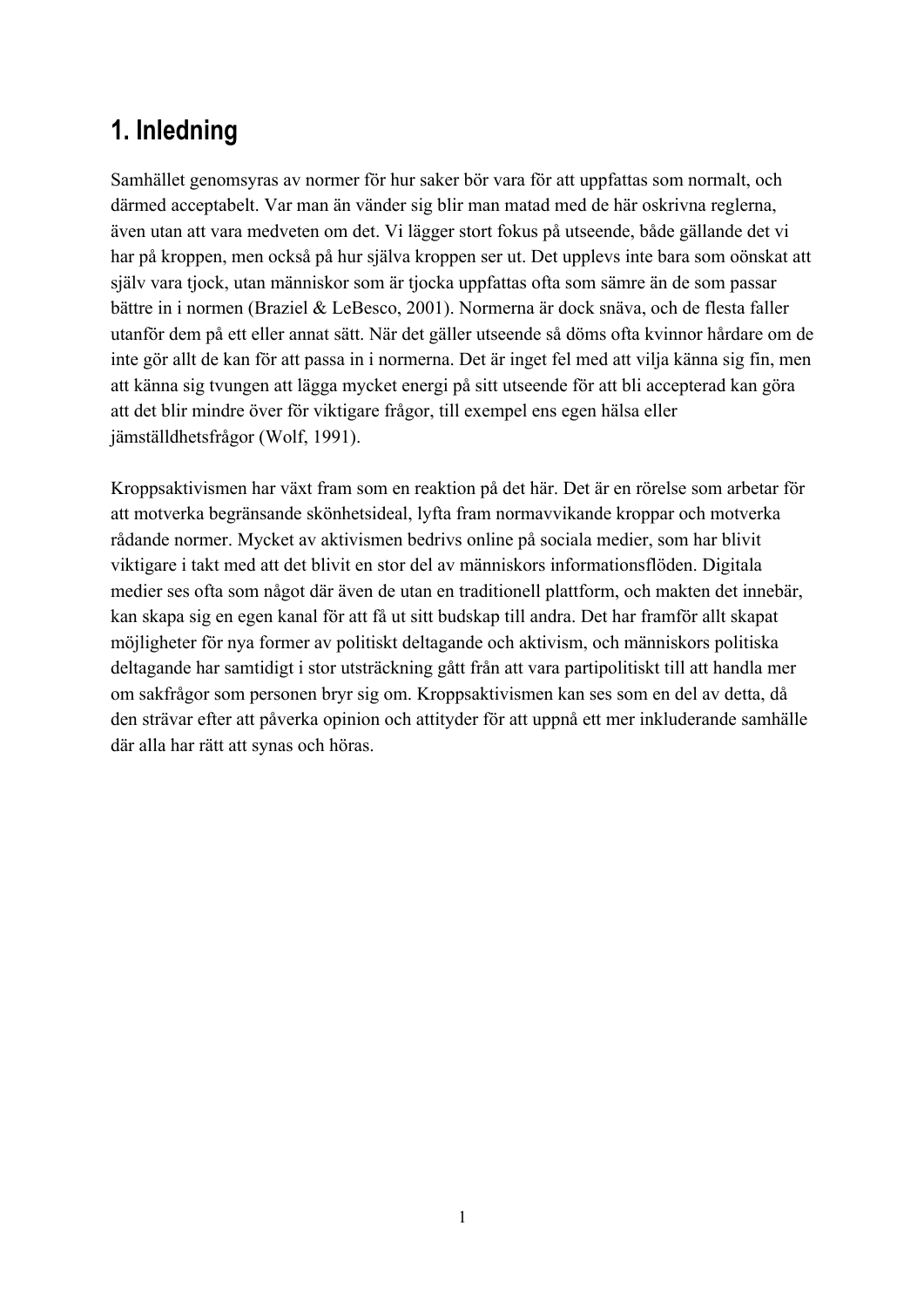# **2. Bakgrund**

### 2.1. Kroppsaktivism

Kroppsaktivism är ett nyord från 2016. Institutet för språk och folkminne, som publicerar nyordslistorna, definierar ordet som en *"ideologiskt grundad verksamhet som syftar till att motverka begränsande skönhetsideal och skapa lika villkor för människor med olika kroppstyper"* (Institutet för språk och folkminne, 2016). Den här definitionen innefattar alltså flera olika typer av normavvikande kroppar, till exempel transkroppar, rasifierade kroppar, åldrande kroppar, funktionsvarierade kroppar samt kroppar som är större än normen. Den sistnämnda riktningen är den som under den senaste tiden fått störst uppsving och därmed den riktning som den här studien kommer fokusera på.

Det finns ingen entydig definition av vad kroppsaktivism är, varken i forskningen eller bland kroppsaktivister själva (Cooper, 2016). Ett genomgående tema är dock att det handlar om att förändra existerande kroppsnormer och förespråka självacceptans genom att synliggöra flera olika kroppstyper och kritiskt diskutera normerna (Afful & Ricciardelli, 2013; Cooper, 2016; Cwynar-Horta, 2016). Cooper (2016) menar att fettaktivism (fat activism) inte ska jämställas med body positivity (kroppspositivism), eftersom problemet med att personer behandlas sämre på grund av att de inte passar in i olika normer inte kommer lösas av att dessa människor börjar älska sig själva, och det bör heller inte vara ett krav för att bli accepterad. Det är dock inte helt ovanligt att termerna kroppspositivism och kroppsaktivism trots det används synonymt med varandra. På samma sätt används kroppsaktivism eller kroppspositivism ofta när det som åsyftas är specifikt fettaktivism, vilket är termen för den riktning av kroppsaktivism som fokuserar på kroppar som är större än normen. Med utgångspunkt i nyordslistan från Institutet för språk och folkminne (2016) så kommer den här uppsatsen genomgående använda begreppet kroppsaktivism för att referera till ett medvetet ifrågasättande av kroppsnormer.

Kroppsaktivismen fick ett uppsving i Sverige efter att TV-programmet "Malou efter 10" i september 2015 sänt ett inslag om övervikt, kroppsideal och kroppspositivism. Inslaget innehöll en video som Stina Wollter tidigare publicerat på Instagram, där hon dansar i underkläder precis som hon är. En gäst i programmet uttryckte sig kränkande mot överviktiga personer, och specifikt Stina Wollter, genom att säga att de är något man hånar och skrattar åt. Inslaget mötte stark kritik från tittare, som startade hashtaggen #dansaförstina där hundratals personer la upp videos där de själva dansade, precis som de är (Färsjö, 2015, 23 september).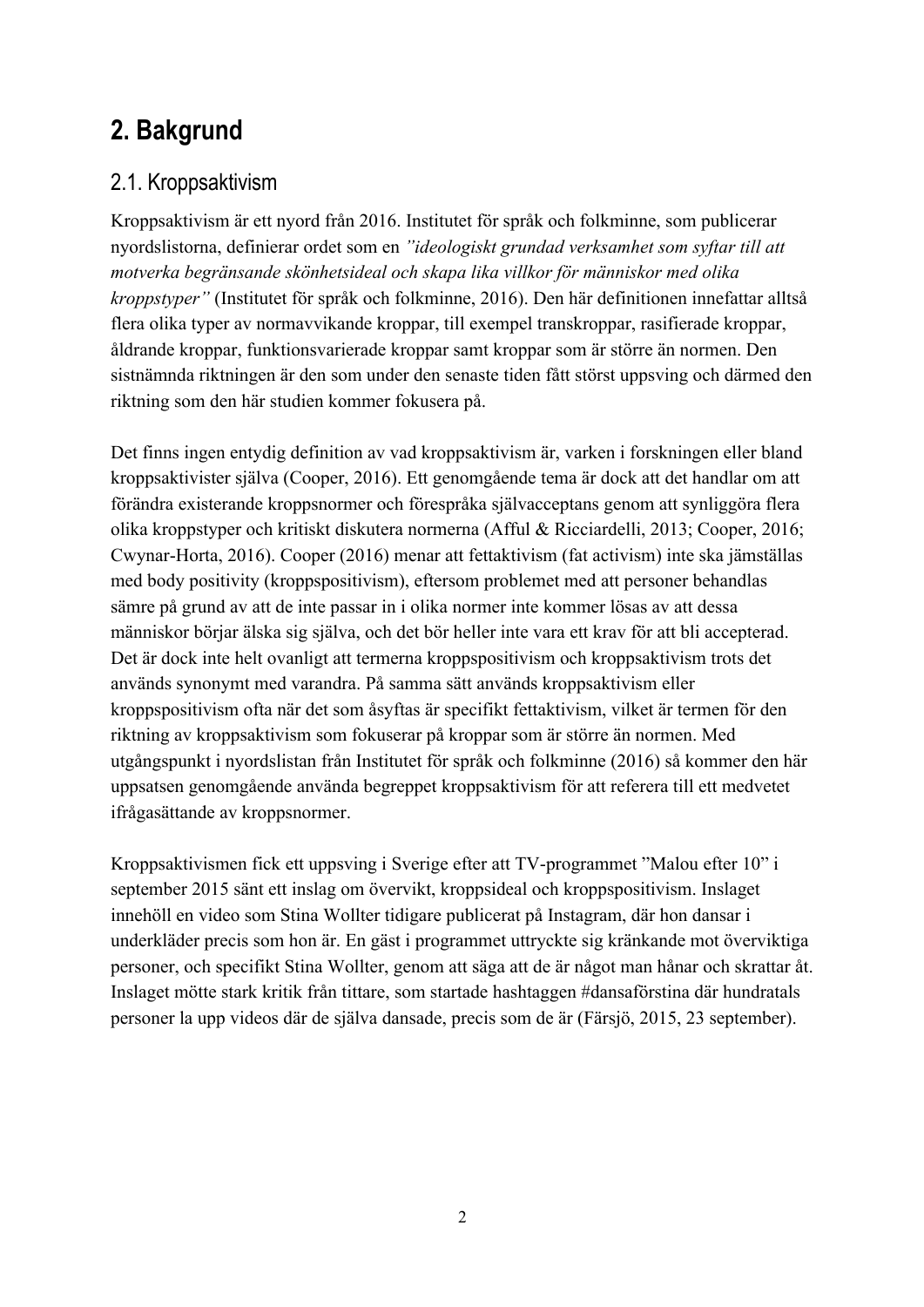#### 2.2. Studiens relevans

Frågans relevans för samhället i stort grundar sig i ett demokratiskt perspektiv. För att gå mot ett samhälle där alla kan delta på lika villkor utan att diskrimineras och exkluderas krävs det att dessa diskriminerade grupper lyfts fram och att problematiken synliggörs. Marginaliseringen av vissa grupper kan tänkas få konsekvenser för samhället då dessa grupper inte har lika stora möjligheter att delta i politiska, samhälleliga och offentliga sammanhang (Cooper, 2016). Kroppsaktivismen skulle kunna ses som ett sätt att skapa samhälls- och attitydförändringar för såväl individer som samhället i stort, vilket innebär att normbrytande grupper ges större plats i offentliga rum. Aktivism i och genom sociala medier ett viktigt fenomen att undersöka generellt, vilket senast särskilt har synts i och med Metoorörelsen och hur denna har med stor framgång har lyft en viktig fråga.

Frågan är relevant ur ett vetenskapligt perspektiv då tidigare forskning dels haft andra utgångspunkter, dels främst gjort i andra länder än Sverige. Genomgående verkar tidigare forskning framför allt ha handlat om att granska och analysera innehåll, till exempel hur större personer porträtteras i medier (Cameron, 2018; De Brun, MacCarthy, McKenzie & McGloin, 2013; Lafrance et al., 2015) eller innehållsanalyser över det som kroppsaktivister själva lägger upp på bloggar (Afful & Ricciardelli, 2015) och Instagram (Webb, Vinoski, Bonar, Davies & Etzel, 2017). Man har också undersökt vilka effekter olika typer av inlägg har på mottagaren (Cohen, Fardouly, Newton-John & Slater, 2019; Slater, Varsani & Diedrichs, 2017). Detta är dock i form av experimentstudier, vilket ligger långt ifrån hur man faktiskt tar del av till exempel inlägg på Instagram och heller inte ger några mer djupgående svar om till exempel personens egna resonemang kring, och upplevelse av att följa någon och ta del av personens innehåll. Det saknas alltså mer djupgående undersökningar som utgår ifrån de som själva är kroppsaktivister. En analys utifrån deltagarna själva skulle kunna ge nya insikter om kroppsaktivismens användande av sociala medier.

Vidare finns det ett värde att undersöka fenomenet i en svensk kontext. Sverige är ett av världens mest jämställda länder, och hamnade på fjärde plats när World Economic Forum släppte sin senaste årliga globala mätning av länders jämställdhet. USA och Storbritannien, där mycket av forskningen kommer ifrån, hamnade i jämförelse på plats 53 (USA), respektive 21 (Storbritannien) (World Economic Forum, 2019). Mycket av kroppsaktivismen och forskningen kring den utgår också ifrån USA och ett amerikanskt perspektiv, oavsett var den bedrivs. Även om USA har en längre historia av organiserad kroppsaktivism så finns det ett värde i att undersöka hur detta påverkas av andra förutsättningar (Cooper, 2016), i det här fallet en svensk kontext.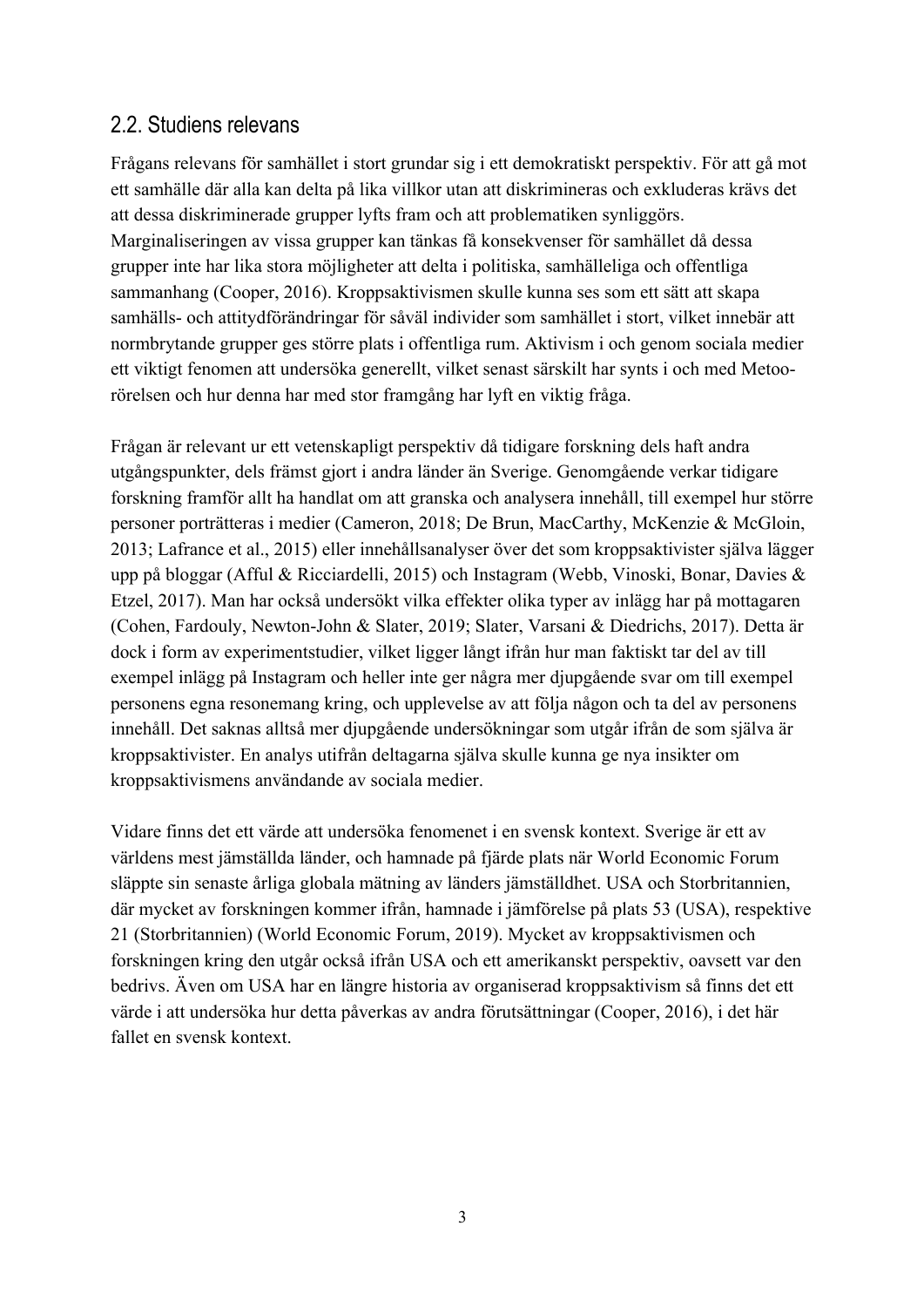# **3. Tidigare forskning och teori**

I det här avsnittet presenteras den tidigare forskning samt teori som studien utgår ifrån.

#### 3.1. Participatory culture

Termen participatory culture, eller deltagarkultur, användes till en början främst för att beskriva skillnaden mellan deltagare och åskådare, framför allt bland kvinnliga fans av science-fiction och andra genrer inom TV-program. Deltagande innebär då den gemenskap som bildas runt att folk skapar eget material utifrån råmaterialet från till exempel en TV-serie (Jenkins, 1992). En ökad tillgänglighet till digitala medier, samt det användargenererade innehållet det gav upphov till, skapade alltså en förändring i maktbalansen mellan medieföretag och deras konsumenter (Burgess & Green, 2018). På senare tid har det utvecklats till att mer ses som ett verktyg som sänker tröskeln för demokratiskt deltagande för den enskilda individen. Deltagarkultur skapar gemenskap och möjlighet till deltagande, snarare än att begränsa dessa. Även om nya tekniker för att producera och distribuera användargenererat material på flera sätt har underlättat deltagande genom att skapa fler verktyg, så är det inte tekniken som är kärnan i en deltagandekultur. Det är människorna i den, som med gemensamma normer och värderingar använder tekniken för att utveckla sitt deltagande (Jenkins, Ito & Boyd, 2016).

Idealet är att alla individer inom deltagarkulturen har lika mycket makt, men det är verkligen ett ideal snarare än en möjlig verklighet (Jenkins, Ito & Boyd, 2016). Det går också att diskutera vad som indikerar att någon har makt. Har man tur kan man idag skaffa sig en ordentlig följarskara och bygga en hel karriär kring till exempel en Youtube-kanal. Även när någon faktiskt lyckas skapa sig en plattform på det här sättet så sker det inte nödvändigtvis något maktskifte från medieföretag till dessa personer, eftersom de blir kvar i ett system som skiljer på vanliga människor och "kändisar" (Burgess & Green, 2018). Couldry (2000) menar att den här typen av framgångssagor om personer som är "self-made" snarare hjälper till att maskera ojämlikheten i förhållandet mellan medieföretag och individen. Det förstärker också den upplevda skillnaden mellan "media world" och "ordinary world" som något självklart, trots att "media" idag har blivit så pass allomfattande att det inte alltid går att göra någon meningsfull distinktion, eftersom den sociala världen inte längre är fysiskt begränsad utan till stor del är medialiserad (Hepp & Krotz, 2014).

Även deltagarkultur påverkas av kommersialisering där företag själva försöker kontrollera och dra nytta av olika aspekter. Sociala medie-företag drar dessutom automatiskt nytta av att deltagarkulturer finns i deras tjänster, eftersom dessa bygger på användning, datainsamling och reklam. Olika delar av en deltagarkultur kan vara mer eller mindre resistenta mot kapitalistiska intressen, men detta bör inte vara en anledning att avfärda någon av dem,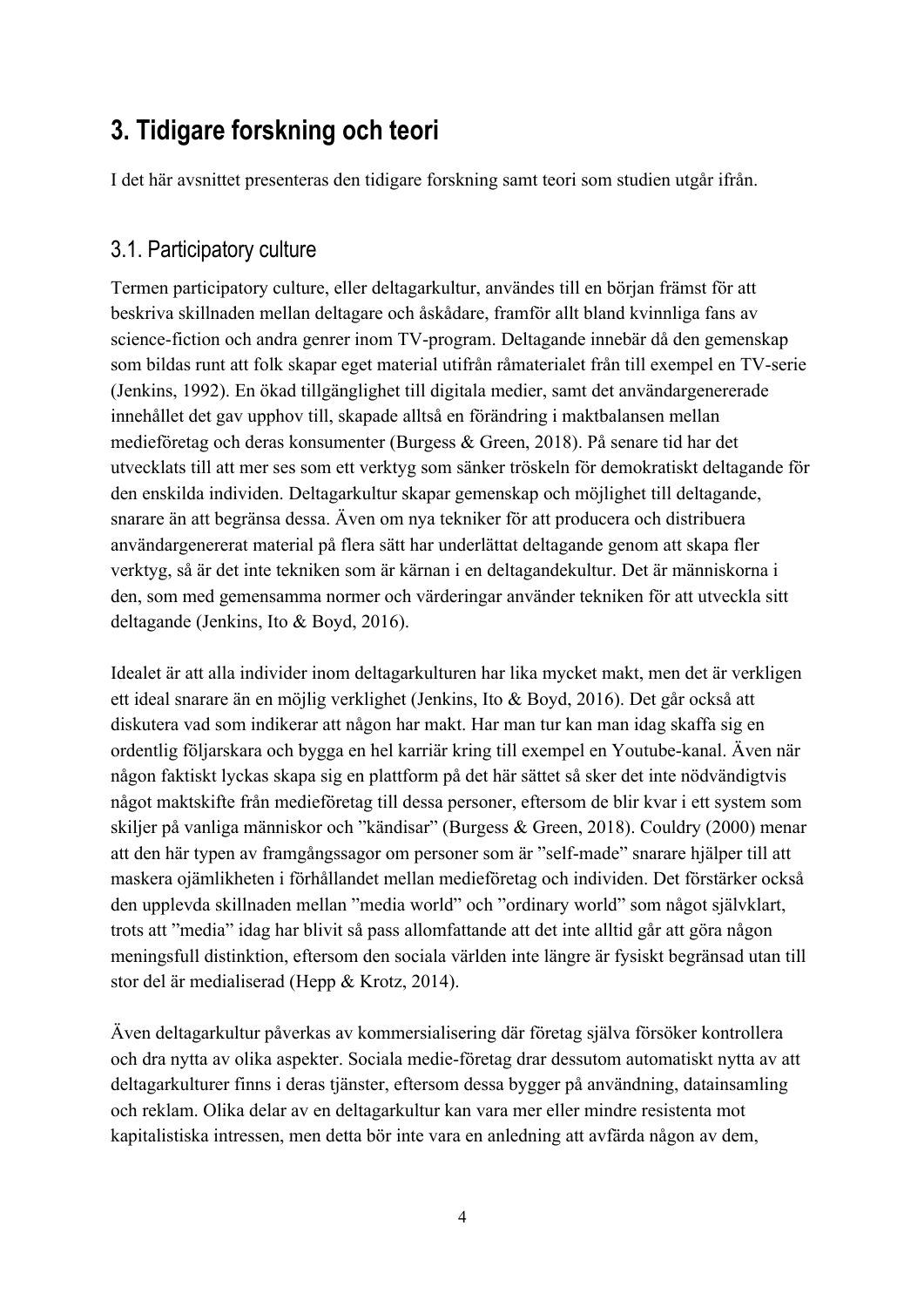eftersom deltagandet forfarande sker i ett samhälle som är väldigt färgat av kommersialism, snarare än ett vacuum (Jenkins, Ito & Boyd, 2016).

### 3.2. Kroppsideal

Vad som uppfattas som vackert och attraktivt har varierat genom historien. I likhet med andra normer är kroppsnormer inte universella, utan de skapas av samhället de finns i och de kulturella, historiska och politiska förutsättningarna som omger dem. Till exempel har bristande tillgång till mat, på samhällsnivå, tidigare inneburit att tjockhet istället varit eftersträvansvärt (Braziel & LeBesco, 2001; Klein, 2001). Även idag finns det skillnader mellan olika kulturer, där andra kulturers syn på kroppsnormer rörande till exempel tjockhet och smalhet, men även andra attribut, inte nödvändigtvis sammanfaller med den västerländska normen (Braziel & LeBesco, 2001). Speciellt kvinnor lär sig från en väldigt ung ålder att deras kroppar måste ändras och formas för att passa ett ouppnåeligt ideal. Smalhetsnormen kan ses som en del i ett mer utbrett kvinnoförtryck och en förlängning av att kvinnan ska vara medgörlig och inte ta upp för mycket plats (Hartley, 2001). Hur samhället ser på tjockhet och kroppen i allmänhet är alltså inte bara negativt för en viss grupp, utan skadar i slutändan alla i samhället (Hartley, 2001; Braziel & LeBesco, 2001). Kroppsaktivism kan också ses som en feministisk fråga. Den ifrågasätter rådande kroppsideal som betraktas som begränsande och i vissa avseenden förtryckande. Att det är en övervägande majoritet kvinnor som engagerar sig inom kroppsaktivismen kan förklaras med att samhällets förväntningar på kvinnor och män ser väldigt olika ut. Naomi Wolf (1991) menar att de förväntningar som finns på en kvinna att vårda sitt utseende och hela tiden sträva efter att uppnå ett ouppnåeligt ideal framför allt handlar om kontroll och underminering av kvinnor. När kvinnor tvingas fokusera så mycket på sitt utseende, eftersom det är vad de döms utifrån, finns det mindre tid och energi över till att fokusera på olika jämställdhetsfrågor.

### 3.3. Kroppsaktivism

För att komma något närmare en definition av begreppet kroppsaktivism presenterar Charlotte Cooper (2016) fem breda kategorier inom aktivismen: politisk aktivism, aktivistiska gemenskaper, kulturell aktivism, mikroaktivism, samt mångtydig aktivism. Den politiska aktivismen handlar om att skapa förändring med de redskap som redan erkänns av den dominerande kulturen. Offentlig debatt är en stor del, vilket också innebär att kontakt med etablerade medier är viktigt. Aktivistisk gemenskap går in i det politiska, eftersom det handlar om att mobilisera människor, men är också en egen form. Att ingå i en gemenskap är viktigt för att skapa socialt kapital och utveckla sin identitet. Kulturell aktivism innefattar allt det som kroppsaktivisterna skapar, till exempel konst, texter och bilder, men även grupper och event. Här finns en möjlighet för kroppsaktivisterna att själva ta kontroll över hur tjocka personer framställs. Mikroaktivismen innefattar små saker som görs i vardagen och kräver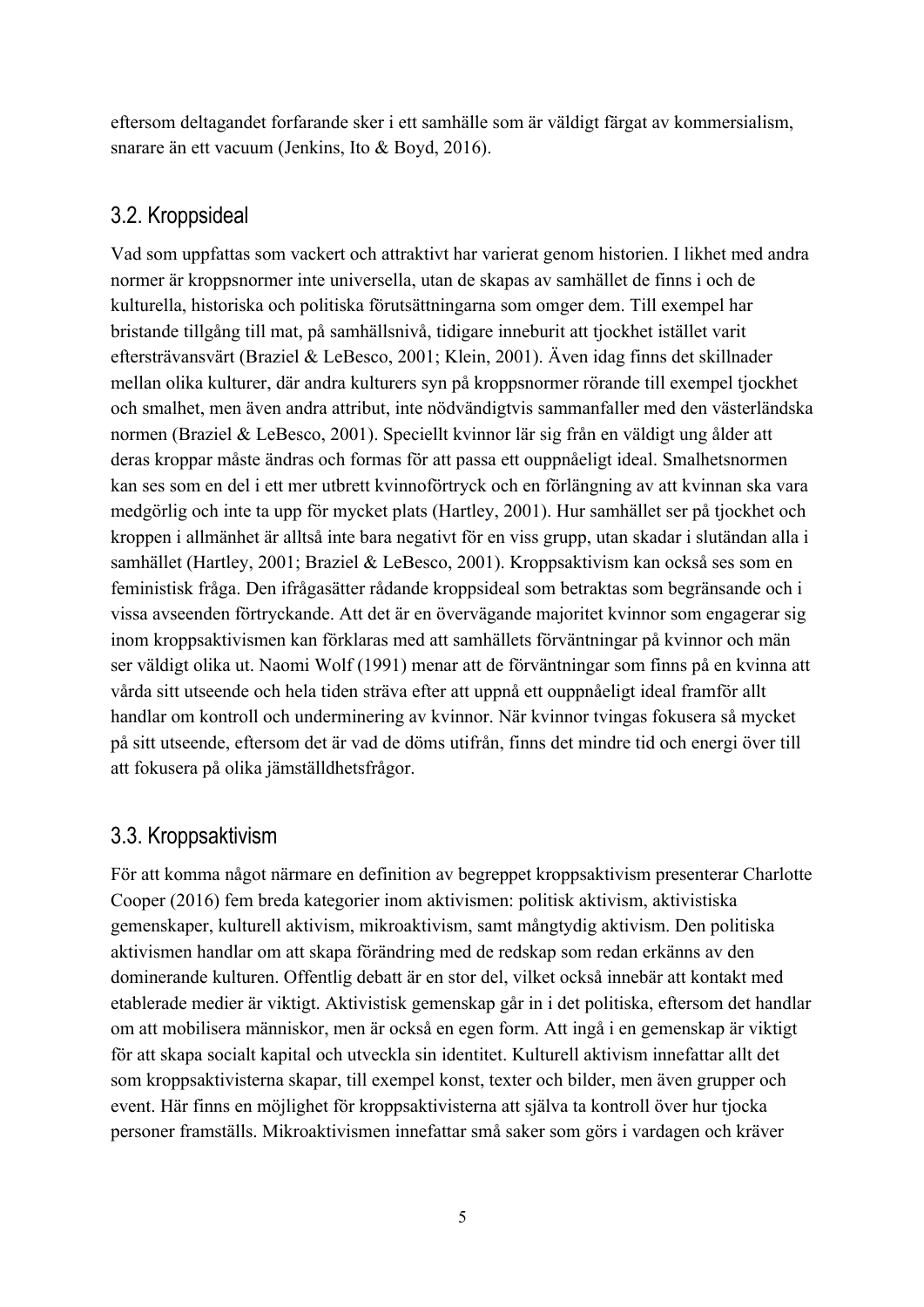inte någon organisering av mer än en person, vilket gör den väldigt tillgänglig. Den mångtydiga aktivismen fångar upp de aktiviteter som faller utanför de första fyra formerna. De här kategorierna är inte ömsesidigt uteslutande, utan kan också gå in i varandra.

Tjockhet kopplas ofta ihop med negativa karaktärsdrag som att vara lat, oansvarig, hänsynslös och utan självdisciplin (Braziel & LeBesco, 2001), och porträtteras också ofta så i medier (Lafrance et al., 2015). Kroppsaktivismens ökade popularitet har dock gett upphov till nya program som gör anspråk på att ha en mer positiv representation, framför allt i USA. Det är dock inte nödvändigtvis någon vinst, eftersom det som visas snarast är kroppsaktivism som förenklats och gjorts mindre radikal för att vara mer tilltalande för den genomsnittlige tittaren (Cameron, 2019). Det är något som även sker i en mer övergripande kontext, till exempel genom att man använder ord som uppfattas som mindre kontroversiella ("weight" istället för "fat", eller "weight stigma" istället för "fat hatred") (Cooper, 2016). Cameron (2019) menar att det målar upp en bild av acceptabel respektive icke-acceptabel tjockhet, genom att sätta upp begränsningar för faktorer som fungerar förlåtande, till exempel om man också är fysiskt aktiv, äter typiskt hälsosam mat, eller om ens viktökning är ett symptom på sjukdom. Detta stämmer också överens med det tidigare forskning visat om att människor är mer positivt inställda till en tjock person som äter typiskt hälsosam mat, än en som äter snabbmat (Pearl, Puhl & Brownell, 2012). På samma sätt som förlåtande faktorer skapar kategorier, så blir vissa typer av normbrytande kroppar mer acceptabla än andra. Objektifiering av den kvinnliga kroppen innebär till exempel att fett blir okej om det sitter på "rätt" ställen (Afful & Ricciardelli, 2013). Rörelsen har också kritiserats internt för att inte vara så inkluderande som den utger sig för att vara, eftersom vita kvinnor som ligger relativt nära normen ges oproportionerligt mycket plats (Cwynar-Horta, 2016).

Trots normkritiken finns det ett stort fokus på utseende i innehållet som kroppsaktivister lägger upp, vilket heller inte är förvånande med tanke på att de främst använder bildfokuserade plattformar som uppmuntrar detta. Det handlar till exempel om att personerna i bilderna är i en icke-aktiv pose, bär inga eller väldigt avslöjande kläder, eller poserar på ett suggestivt sätt (Cohen, Irwin, Newton-John & Slater, 2019; Webb, Vinoski, Bonar, Davies & Etzel, 2017). Ett fokus på utseendet kan dock också ses som att man är nöjd med eller accepterar sitt utseende (Webb et al, 2017), samt vara ett sätt att själv kontrollera hur ens egen kropp porträtteras. Trots att tjocka personer i vanliga fall inte porträtteras som attraktiva kan användargenererat innehåll genom till exempel Instagram ge en annan bild (Cohen et al, 2019). Samma sak kan sägas om den utbredda kommersialiseringen inom rörelsen, att det är ett sätt att profitera från samma kapitalistiska system som tidigare exkluderat en. Att kunna få sponsorer och samarbeten med varumärken innebär också en makt att välja vilka man vill arbeta med (Cwynar-Horta, 2016). Kommersialiseringen är dock inte oproblematisk, framför allt för att det skiftar fokuset inom rörelsen från social förändring till konsumtion, både av specifika produkter och av identitet. Företag behåller sin makt genom att framstå som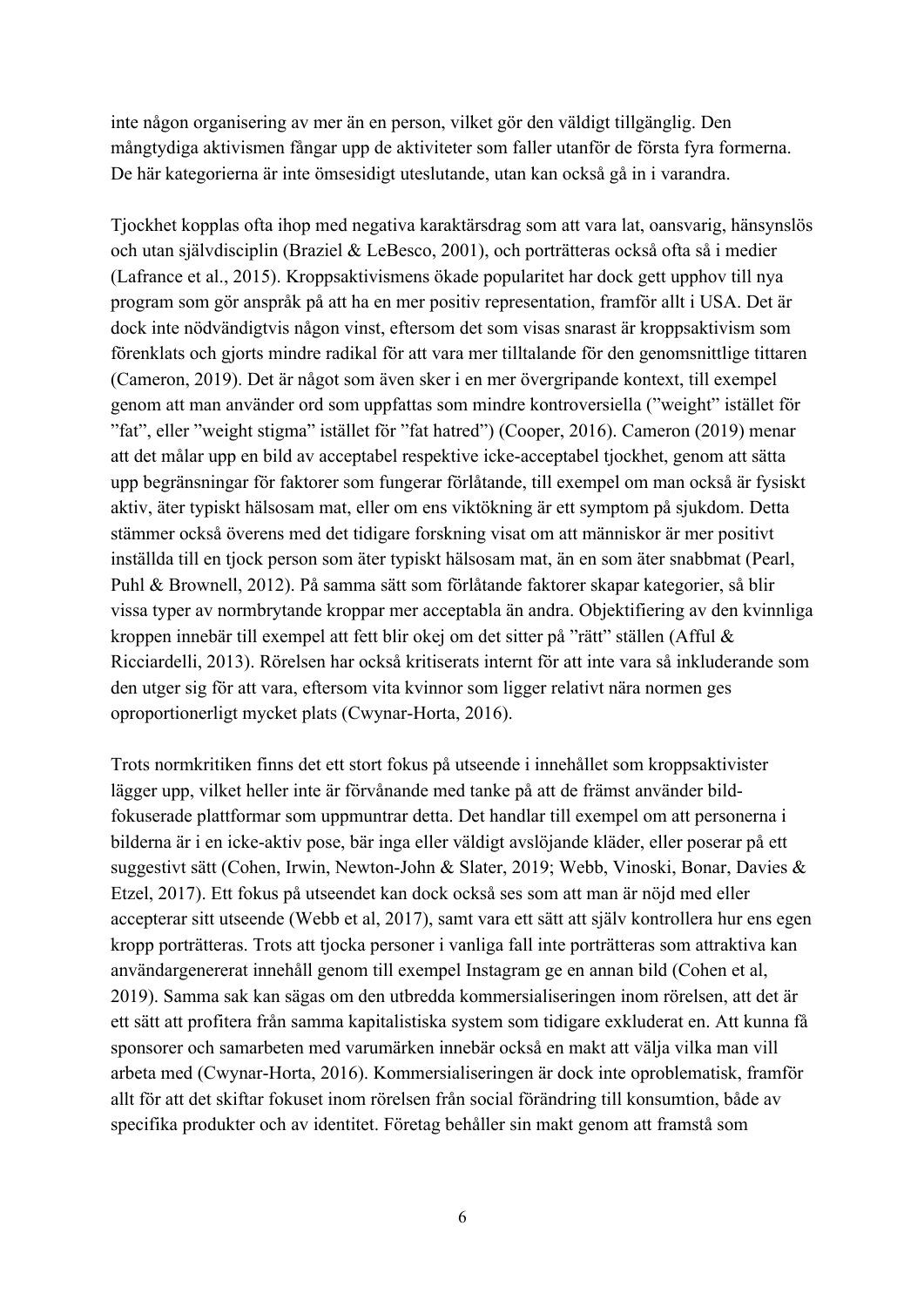medvetna och engagerade, samtidigt som de säljer tillbaka aktivismen. Det här gör att personer inom rörelsen mer och mer accepterar och reproducerar en kapitalistisk ideologi, där personer luras att tro att de kan skaffa sig egenmakt genom att konsumera, samt att konsumtionen är ett eget val och stärkande (Cooper, 2016; Cwynar-Horta, 2016). Det ökade intresset för rörelsen har även gjort att vissa företag börjat kalla sig kroppspositiva, använda större modeller och hävda att de är inkluderande. Detta trots att "inkluderingen" ofta endast sträcker sig till personer som är precis utanför normerna, och att retuschering fortfarande är standard även för sådant som inte behöver fixas, till exempel bristningar och celluliter. Att en person gör betalda samarbeten i sin egen kanal innebär inte bara att de specifika inläggen påverkas, utan personen måste kontinuerligt upprätthålla en gångbar "profil" även i sina andra inlägg om hen vill kunna få fler samarbeten. Aktivismen i vanliga inlägg riskerar alltså att tonas ner för att passa ett mer kommersiellt syfte (Cwynar-Horta, 2016).

### 3.4. Digital aktivism

Digital aktivism är en bred term som innefattar många olika tolkningar, vilket heller inte avhjälps av att det studeras inom ett flertal fält. Kaun och Uldam (2018) menar att en alldeles för bred applicering av begreppet kan vara ett problem. Det också finns en tendens inom forskningen att antingen fokusera på den digitala delen och teknologin, eller att fokusera på aspekten av aktivism. För mycket fokus på en av delarna gör att man missar viktiga aspekter ur den andra, och det är högst relevant att undersöka relationen mellan delarna och hur de samverkar, snarare än att studera dem var för sig. På samma sätt ses "digitala medier" ofta som likvärdiga varandra, trots att det finns flera olika faktorer och kontexter som påverkar hur de används både för aktivism (ibid), men också generellt för andra typer av användning (Burgess & Green, 2018).

Det politiska deltagandet har gått från att vara bundet till traditionell partitillhörighet, till att vara mer individualiserat där människor i större utsträckning engagerar sig specifika frågor baserat på personliga intressen och engagemang (Bennett & Segerberg, 2013). Den digitala aktivismen har ofta lovordats för att vara göra deltagande mer tillgängligt. Resonemanget är att digitala verktyg gör det möjligt att relativt enkelt korsa sociala, kulturella och geografiska gränser, samt sänker tröskeln för hur mycket det "kostar" att delta. Även om digitala medier erbjuder förenklade sätt att kommunicera med en stor grupp människor (ibid), så har resonemanget också problematiserats, framför allt ur ett klassperspektiv. I den utsträckning tröskeln för deltagande sänks, så sänks den lika mycket för alla grupper, vilket gör att redan privilegierade grupper behåller sitt försprång. Användandet av sociala medier för aktivism eller andra typer av politisk aktivitet hänger på faktorer som tillgång, kunskap, känsla av berättigande, samt tid (Schradie, 2018). Holm (2019) fann till exempel att den svenska antifeministiska rörelsen inte domineras av de socioekonomiskt marginaliserade män som det ofta målas upp, utan snarare högutbildade, vita män som har både tillgång, kunskap, tid och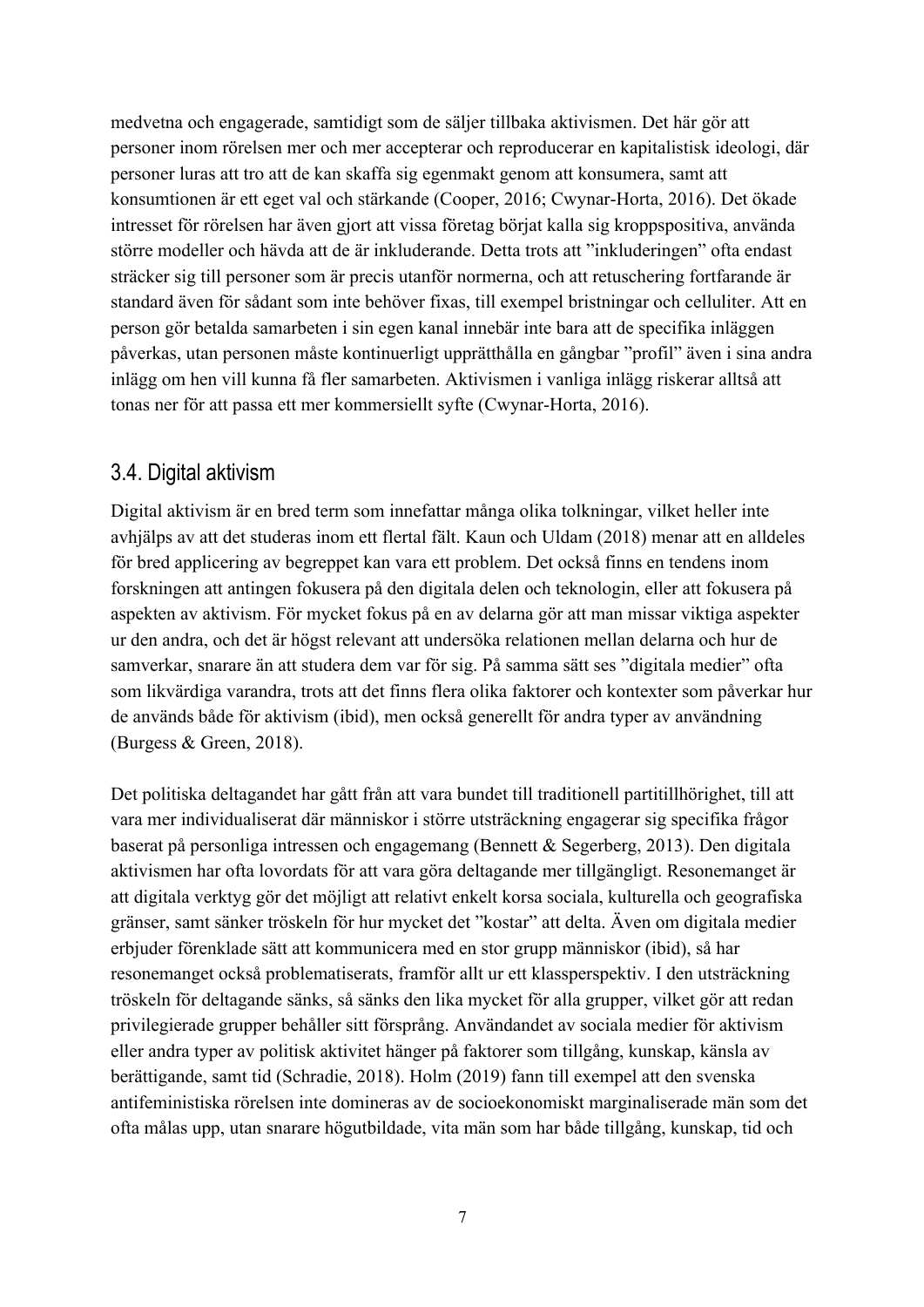en känsla av berättigande i och med sin privilegierade position. Ett annat problem kan vara att aktivism som endast bedrivs online förlorar den mänskliga aspekten av att ses och utbyta erfarenheter, uppmuntran och stöd ansikte mot ansikte med andra likasinnade, vilket kan bidra till svagare band mellan deltagarna och en lägre grad av solidaritet (Dahlgren, 2014).

Online-aktivism kallas ofta för slacktivism av kritiker då de anser att den är slappare än traditionell aktivism. Slacktivism definieras som en relativt kostnadslös uppvisning av stöd, till exempel att skriva under en namninsamling online eller att visa stöd på sociala medier genom gilla-markeringar och delningar av (framför allt andras) inlägg. Aktivism där man gör uppoffringar som har större effekt på det gemensamma målet, till exempel att donera pengar, eller bidra med sin tid och/eller sina färdigheter, kan ses som motsatsen till slacktivism (Kristofferson, White & Peloza, 2014).

### 3.5. Digital feminism

Digitala plattformar har möjliggjort en helt annan spridning av feministiska idéer än tidigare. Centrala aspekter i digital feminism handlar om att genom de digitala plattformarna synliggöra ett globalt förtryck och överskrida landsgränser (Baer, 2016). Detta syns inte minst i hur #MeToo fick global spridning under hösten 2017 (Jouet, 2018). De digitala plattformarna har också förändrat hur man kommunicerar, vilket till exempel syns i det utbredda användandet av hashtags, men också vilka typer av samtal som förs. En stor fördel är att nya former av intersektionella samtal möjliggörs genom att man enkelt kan föra samman flera olika typer av människor. Mer och mer framväxande nyliberala idéer om självuppfyllande, självständiga val och personligt ansvar har även lett till en förändring i hur man ser på kroppen, vilket tillsammans med den kommodifierade självrepresentation som genomsyrar sociala medieplattformar ökar efterfrågan på hegemonisk femininet (Baer, 2016).

Det digitala har växt fram parallellt med att feministiska protester på offentliga platser har blivit vanligare, och det verkar som att det är nödvändigt med en kombination av aktivism både online och offline för att uppnå målen om att skapa förändring (Baer, 2016; Jouet, 2018). Även mediebevakning och stöd från politiker lyfts som nödvändiga faktorer för att kunna få till någon strukturell eller juridisk förändring. De digitala gemenskaperna bör dock inte ses som endast virtuella, utan är i allra högsta grad verkliga och fungerar för att skapa medvetenhet och engagemang kring olika frågor (Jouet, 2018). För unga feminister (15-18 år) har digitala medier visat sig vara en central aspekt av deras politiska deltagande. Det är en bekant arena där de kan konstruera sin egna politiska identitet som unga feminister, genom att på olika sätt dela och leta upp information, kritisera, ifrågasätta och protestera. I grunden skiljer det sig egentligen inte så mycket från traditionell aktivism, mer än i att man lägger större fokus på utbildning och stöd än på marscher och fysiska protester. Förutom de sexistiska eller antifeministiska kommentarer som kan drabba alla, så upplever yngre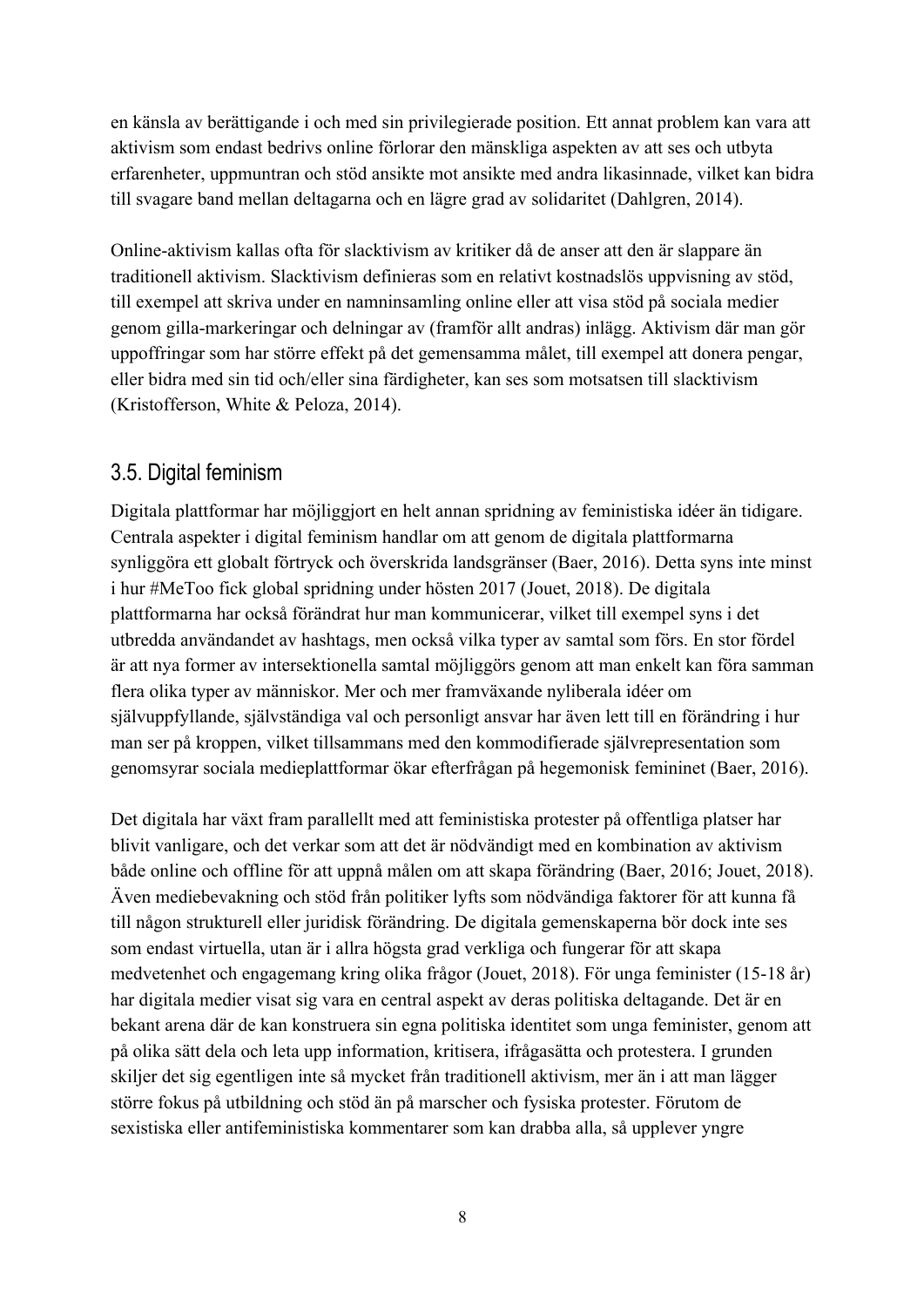feminister även viss begränsning i att de är unga och därmed riskerar att kritiseras eller inte tas på allvar ens av andra, ofta äldre, feminister (Jackson, 2018).

### 3.6. Counterpublics

Habermas (1984) idé om den offentliga sfären innebär en abstrakt arena där medborgare gemensamt kommer fram till lösningar via samtal och diskussion. Den offentliga sfären ska vara tillgänglig och lika för alla, men skild från den privata sfären. Sådant som är av allmänintresse ska diskuteras i den offentliga sfären för att komma fram till en gemensam konsensus om vad som är det bästa för alla. De här idéerna har diskuterats och kritiserats för att vara exkluderande av marginaliserade grupper. Habermas tankar grundar sig på att deltagandet ska vara fritt och tillgängligt för alla, men marginaliserade grupper har historiskt inte alls haft samma tillgång till offentligheten baserat på till exempel kön, klass och etnicitet. Även när dessa formellt är välkomna finns det aspekter som gör att de exkluderas, till exempel hur män ofta dominerar samtal i könsblandade grupper. Fokus på en enda offentlig sfär stärker också den dominanta grupper, eftersom marginaliserade personer har svårare att navigera och skaffa legitimitet för sina sakfrågor i dessa sammanhang (Fraser, 1990).

Olika grupper har dock alltid haft olika intressen som går emot varandra, och även om dessa grupper inte alltid har givits en självklar plats i offentligheten så har de skapat sina egna arenor för att diskutera de frågor som de själva tycker är viktiga. Fraser (1990) kallar dessa för counterpublics, eller motoffenligheter, vilket är en vidareutveckling av det ursprungliga begreppet. De kan ses som parallella arenor där underordnade grupper kan föra andra samtal. Ett exempel på en motoffenlighet är den feministiska motoffentligheten, som skapat egna ord som sexism och sexuella trakasserier för att beskriva en social verklighet, vilket ger mer makt. Habermas offentlighet skiljer på det offentliga och det privata, där det offentliga ska vara relevant för alla. Men bara deltagarna själva kan avgöra vad som faktiskt är relevant för dem, och de kommer inte hålla med varandra. Till exempel var feminister fram tills relativt nyligen ganska ensamma om att tycka att våld i nära relationer var ett offentligt problem, snarare än något privat som skulle lösas mellan två parter (Fraser, 1990). Det ska dock nämnas att motoffenligheter inte är reserverade för underordnade grupper, även om det är i den kontexten begreppet har sitt ursprung (Holm, 2019).

De dominanta grupperna bestämmer i stor utsträckning vilken typ av kommunikation som är acceptabel och hur den ska se ut. Medlemmar ur marginaliserade grupper kan, mer eller mindre medvetet, anamma olika sätt att kommunicera i förhållande till medlemmar ur dominanta grupper. Här finns det tre huvudsakliga förhållningssätt: assimilation, kompromiss och separation. Assimilation innebär att man i största möjliga mån adopterar den dominanta kulturen för att på så sätt ingå i den. Kompromiss innebär att skillnaderna mellan olika grupper kvarstår, men utan hierarki så att alla får komma till tals och ingens åsikt väger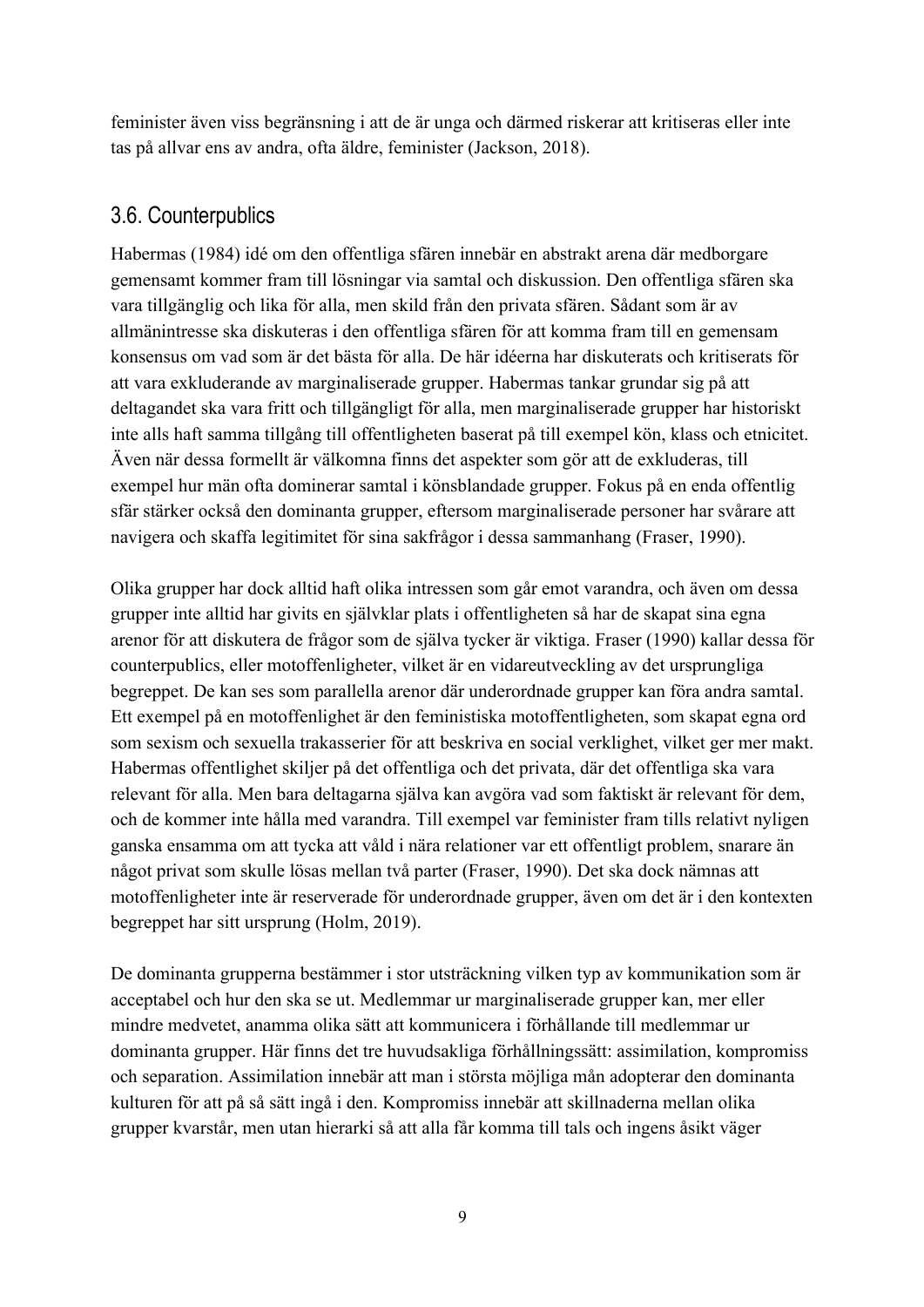tyngre. Separation innebär att man undviker att skapa en gemenskap med medlemmar ur dominanta grupper och istället fokuserar på en stark egen gruppidentitet, vilket kan komma av en uppfattning om att det är fruktlöst att arbeta inom en dominant struktur. Vilken typ av kommunikation man använder påverkas av flera faktorer, till exempel vad man vill få ut av interaktionen och vilka tidigare erfarenheter av liknande situationer. Även var man befinner sig och vem eller vilka man kommunicerar med spelar in, eftersom maktbalansen kan se olika ut i olika konstellationer. På samma sätt gör individen alltid en egen bedömning kring huruvida den potentiella vinsten är värd risken som kan komma med olika beslut (Orbe, 1998).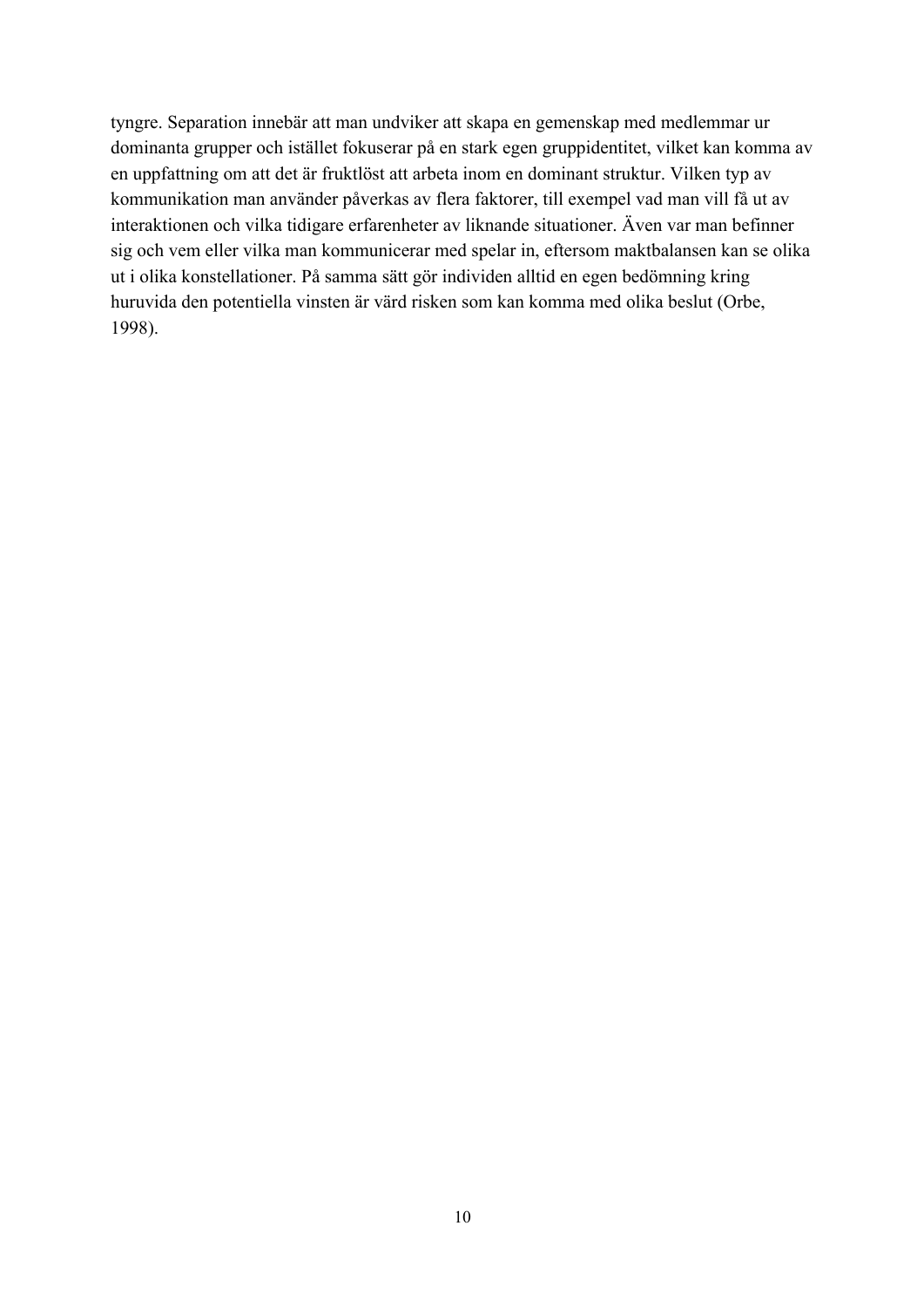# **4. Syfte och frågeställningar**

Studiens syfte är att undersöka hur de som är aktiva inom kroppsaktivismen själva uppfattar rörelsen, vad de har för erfarenheter av den, samt hur de använder medier för att bedriva den. Fokus ligger på aktivism för kroppar som är större än normen.

#### **Hur ser respondenterna på kroppsaktivism?**

Den här frågeställningen handlar om vad respondenterna definierar som kroppsaktivism, samt om det finns någon samstämmighet i det.

#### **Hur engagerar sig respondenterna som kroppsaktivister?**

Den här frågeställningen handlar om vilken typ av aktivism respondenterna bedriver och hur den ser ut.

#### **Hur interagerar respondenterna med andra, inom och utom rörelsen?**

Den här frågeställningen handlar om hur man hanterar de reaktioner man får, samt vilken typ av kontakt man har med andra aktivister.

#### **Hur ser respondenterna på platserna där aktivismen äger rum?**

Den här frågeställningen handlar om hur respondenternas uppfattar de medium de använder för sin aktivism.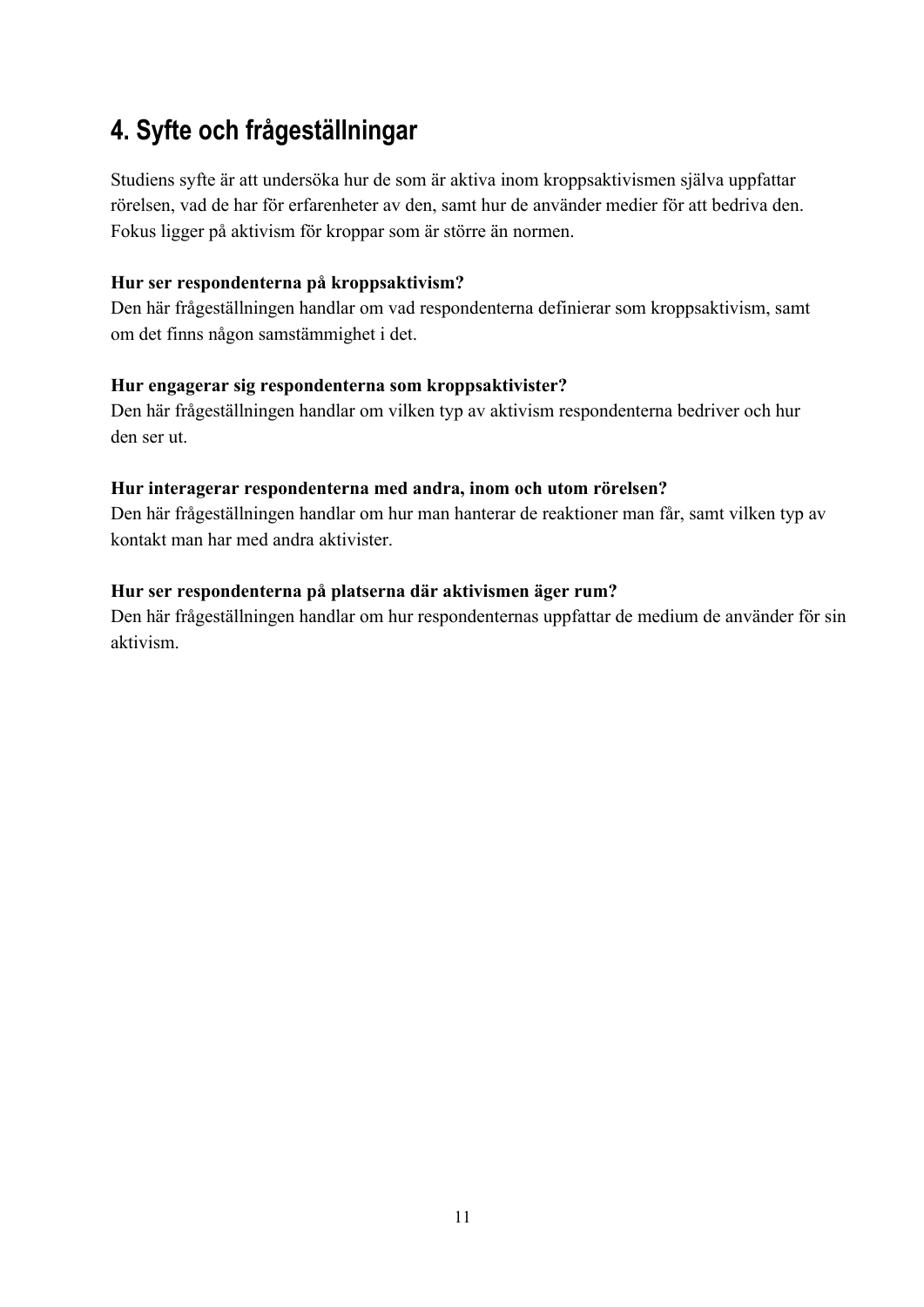# **5. Metod**

För genomförandet av studien har samtalsintervjuer använts, eftersom syftet har varit att lyfta respondenternas egna perspektiv och undersöka ett fenomen utifrån deltagarnas egna uppfattningar om det (Esaiasson, Gilljam, Oscarsson, Towns & Wängnerud, 2017). Till skillnad från andra metoder kan respondenterna här använda egna ord för att beskriva sina uppfattningar, vilket gör det möjligt att få en mer nyanserad och detaljerad bild (Ekström & Larsson, 2019). Det finns också ett värde i att inkludera gruppmedlemmarnas egna perspektiv när man studerar en marginaliserad grupp, eftersom dessa har möjlighet att se dominanta strukturer "inifrån" (Orbe, 1998). Kroppsaktivism är dessutom ett relativt outforskat ämne, speciellt i en svensk kontext, och fördelen med samtalsintervjuer är då att man inte på förhand behöver ha hårt definierade kategorier, utan det finns en möjlighet att registrera oväntade svar och följa upp dessa (Esaiasson et al., 2017).

Studien bygger på svar från 5 respondenter och går därför inte att generalisera på samma sätt som en kvantitativ studie med ett större och statistiskt representativt urval. Även om resultatet av denna studie inte kan sägas vara statistiskt representativt så finns det möjlighet att mer ingående studera kroppsaktivismen. Snarare än att räkna hur ofta något förekommer kan man då istället få fram olika tankekategorier och resonemang och undersöka hur dessa skiljer sig åt eller liknar varandra (Ekström & Johansson, 2019; Esaiasson et al, 2017).

### 5.1. Urval

Studiens population är svenska kroppsaktivister som främst fokuserar på normer som rör kroppsstorlek. Potentiella respondenter har framför allt sökts via hashtags på Instagram (#kroppsaktivism, #kroppspositivism, #sizelycklig), men även via länkningar från redan hittade konton. Potentiella respondenter har även sökts på Youtube, samt via Google för att hitta bloggar, men ingen har hittats som har ett Youtube-konto eller en blogg utan att i så fall också samtidigt ha ett Instagram-konto.

En avgränsning har gjorts till att personerna ska vara baserade i Sverige och i någon form vara aktiva med sin aktivism online. "Aktivism" har här inneburit att en tydlig del av personens flöde ska vara relaterat till kroppsaktivism och att personen på ett medvetet sätt tar upp frågor som rör ifrågasättande av kroppsnormer. Personer som till exempel använder ovannämnda hashtags men aldrig eller bara någon enstaka gång uttryckligen diskuterar eller ifrågasätter kroppsnormer har alltså valts bort. Slutligen var det ett krav att personerna, vid tillfället för insamling, själva utgav sig för att vara en del av rörelsen i sin presentation, till exempel genom att skriva kroppspositiv, kroppsaktivist, body positive, fat activism, eller liknande. Antal följare har inte setts som lika viktigt, eftersom syftet framför allt har varit att undersöka egna uppfattningar och erfarenheter. Därför kan det finnas ett värde i att även inkludera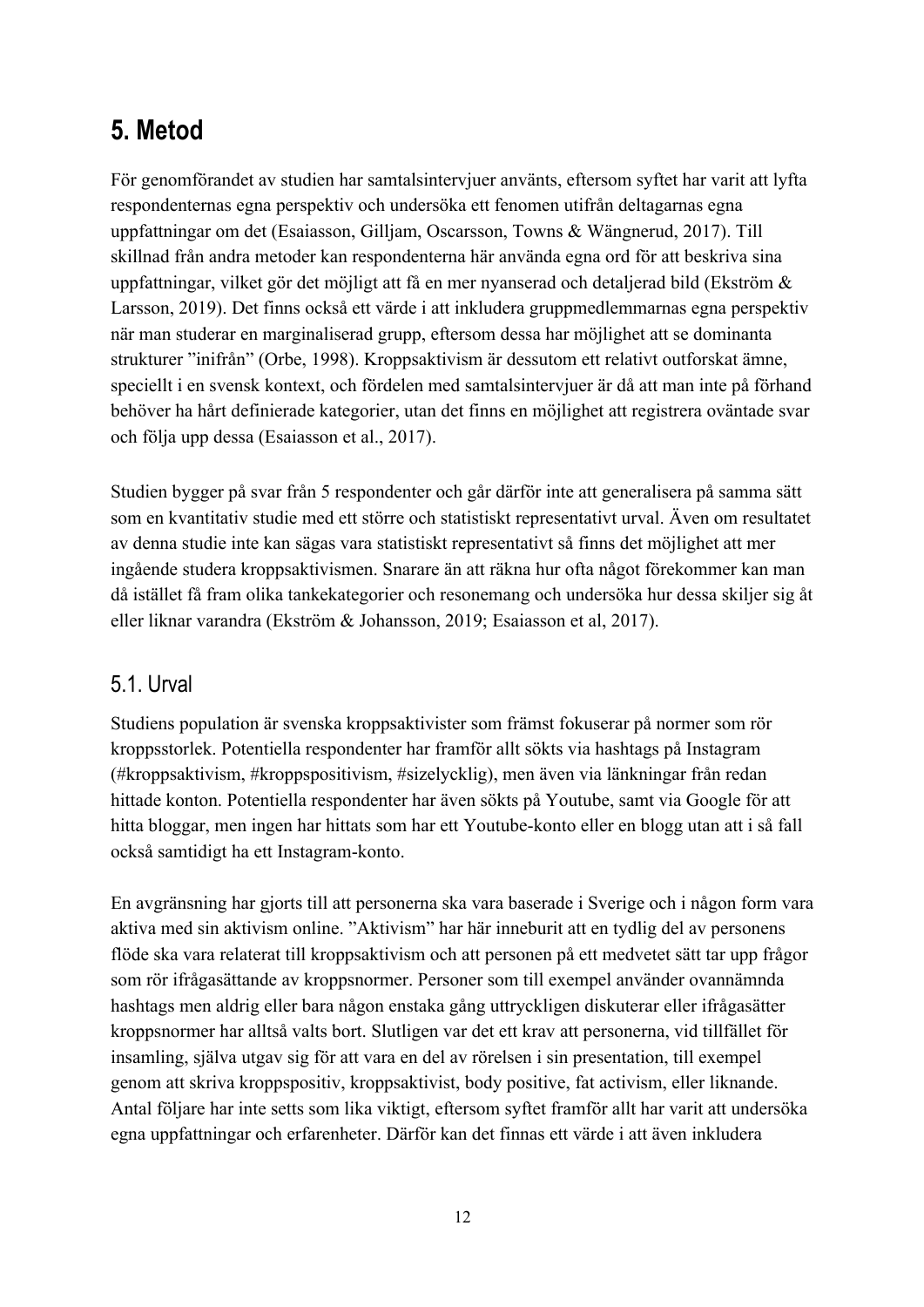personer med färre följare. Vissa aspekter kan dock tänkas variera beroende på kontots storlek, till exempel hur mycket reaktioner man får och hur många av dem som är negativa. Respondenternas konton har alla mellan 1500 och 20 000 följare.

En förfrågan skickades via mejl eller direktmeddelande på Instagram till 24 personer som uppfyllde kriterierna. 8 av dessa svarade att de var intresserade, varav 3 drog tillbaka sin medverkan innan någon intervju genomfördes.

#### **5.1.1. Respondenter**

De respondenter som valde att delta sticker inte nämnvärt ut från grundurvalet. Samtliga respondenter är kvinnor. Det har inte varit avsiktligt, men är samtidigt inte förvånande eftersom den absoluta majoriteten av kroppsaktivister är kvinnor. Endast en respondent kan sägas ha ett helt "renodlat" aktivistiskt konto. De andra lägger i viss utsträckning även upp annat material som inte relaterar till kroppsaktivismen, utan snarare till dem som personer, även om kroppsaktivismen fortfarande är en dominerande aspekt.

#### **5.1.2. Respondentgalleri**

| Respondent 1                                                                        | Respondent 2                   | <b>Respondent 3</b>            |                                                                                                                                                          | <b>Respondent 4 Respondent 5</b> |
|-------------------------------------------------------------------------------------|--------------------------------|--------------------------------|----------------------------------------------------------------------------------------------------------------------------------------------------------|----------------------------------|
| Ca 60 år                                                                            | Ca 30 år                       | Ca 30 år                       | Ca 35 år                                                                                                                                                 | Ca 25 år                         |
| Aktiv i ca 3 år                                                                     | Aktiv i ca 1 år                | Aktiv i ca 6<br>mån            | Aktiv i ca 3 år                                                                                                                                          | Aktiv i ca 2 år                  |
| Har ett<br>Instagram-<br>konto,<br>föreläser<br>ibland, har<br>viss<br>mediekontakt | Har ett<br>Instagram-<br>konto | Har ett<br>Instagram-<br>konto | Har ett<br>Instagram-<br>konto men<br>bedriver<br>framför allt<br>aktivism offline<br><i>i</i> form av t.ex.<br>studiecirklar,<br>filmvisningar,<br>OSV. | Har ett<br>Instagram-<br>konto.  |
| 10k                                                                                 | 20 <sub>k</sub>                | 1,5k                           | 2,5k                                                                                                                                                     | 6k                               |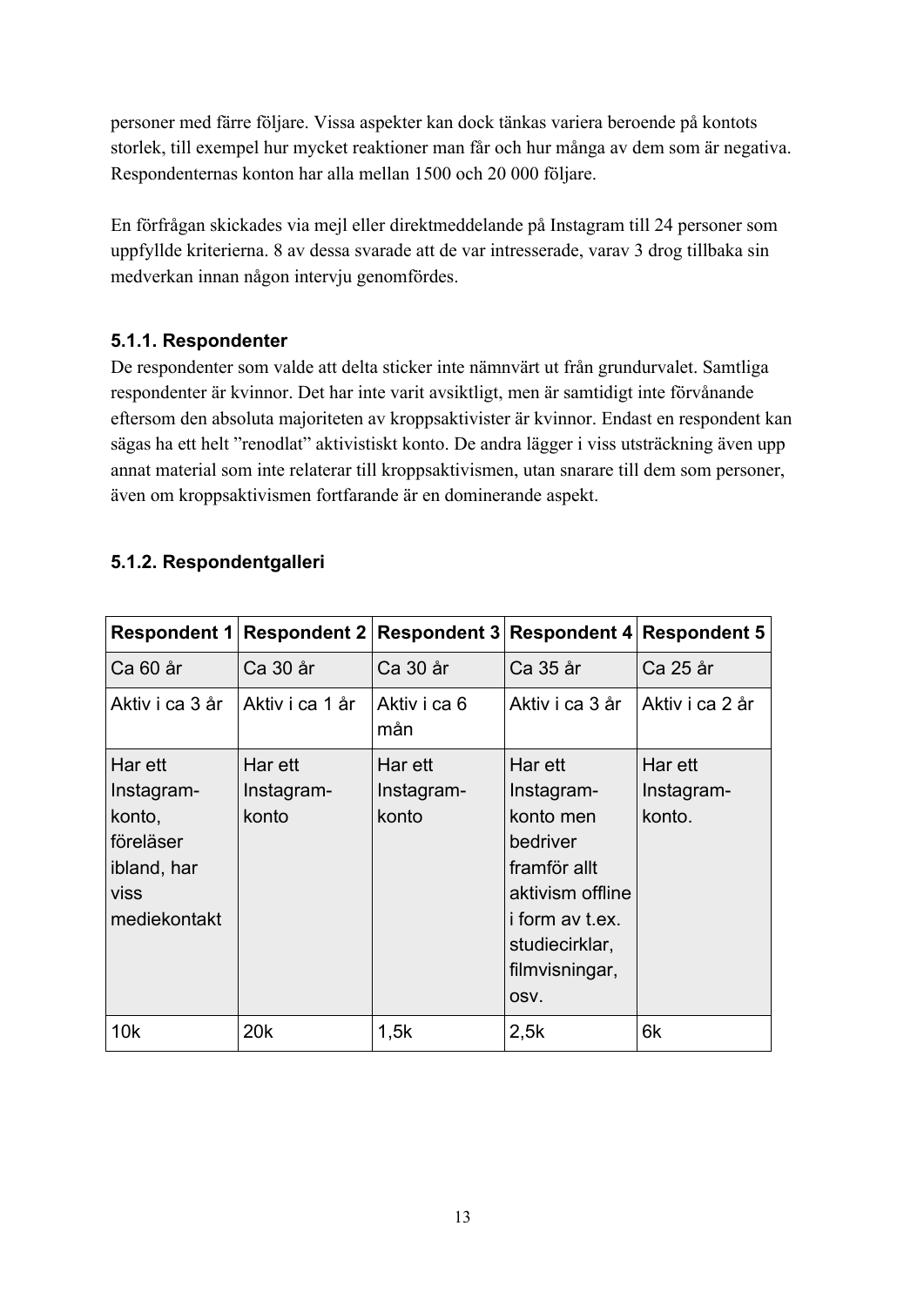### 5.2. Genomförande

#### **5.2.1. Intervjuguide**

Som ett hjälpmedel inför intervjuerna förbereddes en halvstrukturerad intervjuguide (Bilaga 1) med frågor som formulerades och grupperades tematiskt utifrån studiens fyra frågeställningar. Frågorna har hållits korta och enkla för att underlätta att samtalet blir avslappnat, vilket kan göra det lättare för respondenten att berätta om sina uppfattningar och upplevelser. Intervjuguiden utgår ifrån inledande frågor där respondenterna själva får beskriva och berätta om det de upplever som viktiga aspekter av frågan, för att sedan gå vidare i olika typer av uppföljningsfrågor baserat på vad som kommer fram i svaret. Under intervjuerna har intervjuguiden endast använts som just en guide. Beroende på hur samtalet har utvecklats så har frågorna ibland ställts i olika ordningar och olika andrafrågor har ställts (Kvale & Brinkmann, 2014).

#### **5.2.2. Intervjuerna**

En förfrågan skickades via mejl till de respondenterna där en mejladress kunde hittas, och via direktmeddelande på Instagram där en mejladress saknades. I det första mejlet fick alla potentiella respondenter information om det allmänna syftet med studien och ungefär vad intervjuerna skulle handla om. Mejlet innehöll också information om att de kommer vara anonyma, samt att de när som helst kan dra tillbaka sin medverkan i studien. Baserat på detta har det varit möjligt för respondenterna att ge ett informerat samtycke (Kvale & Brinkmann, 2014; Vetenskapsrådet, 2002).

De som svarade att de var intresserade fick i så stor utsträckning det var möjligt själva välja en tid för intervjun. Samtliga intervjuer har genomförts via telefonsamtal. Den främsta nackdelen med telefonintervjuer ligger i att det skapar en distans och att man missar eventuella signaler från intervjupersonens kroppsspråk. Däremot kan det samtidigt vara lättare för personerna att uttrycka känsliga tankar när det finns en större distans (Kvale & Brinkmann, 2014). Telefonintervjuer är rimligtvis acceptabla i det här sammanhanget, eftersom kroppsspråket inte är avgörande för samtalet. Två av intervjuerna var ca 60 minuter, två var ca 45 minuter och en var ca 30 minuter. Samtliga intervjuer fungerade bra, även om en av respondenterna behövde mer uppmuntran. Där blev det viktigt att från min sida ställa följdfrågor som öppnade för vidare reflektion, utan att vara ledande. Alla intervjuer har utgått ifrån samma intervjuguide (Bilaga 1), men den sist genomförda intervjun hade självklart en fördel gentemot den första i det att frågorna testats flera gånger.

#### **5.2.3. Transkribering och analys**

Intervjuerna spelades in med hjälp av en inspelningapplikation på min surfplatta och ljudfilen skickades direkt efteråt till min mejl för att på så sätt skapa en säkerhetskopia.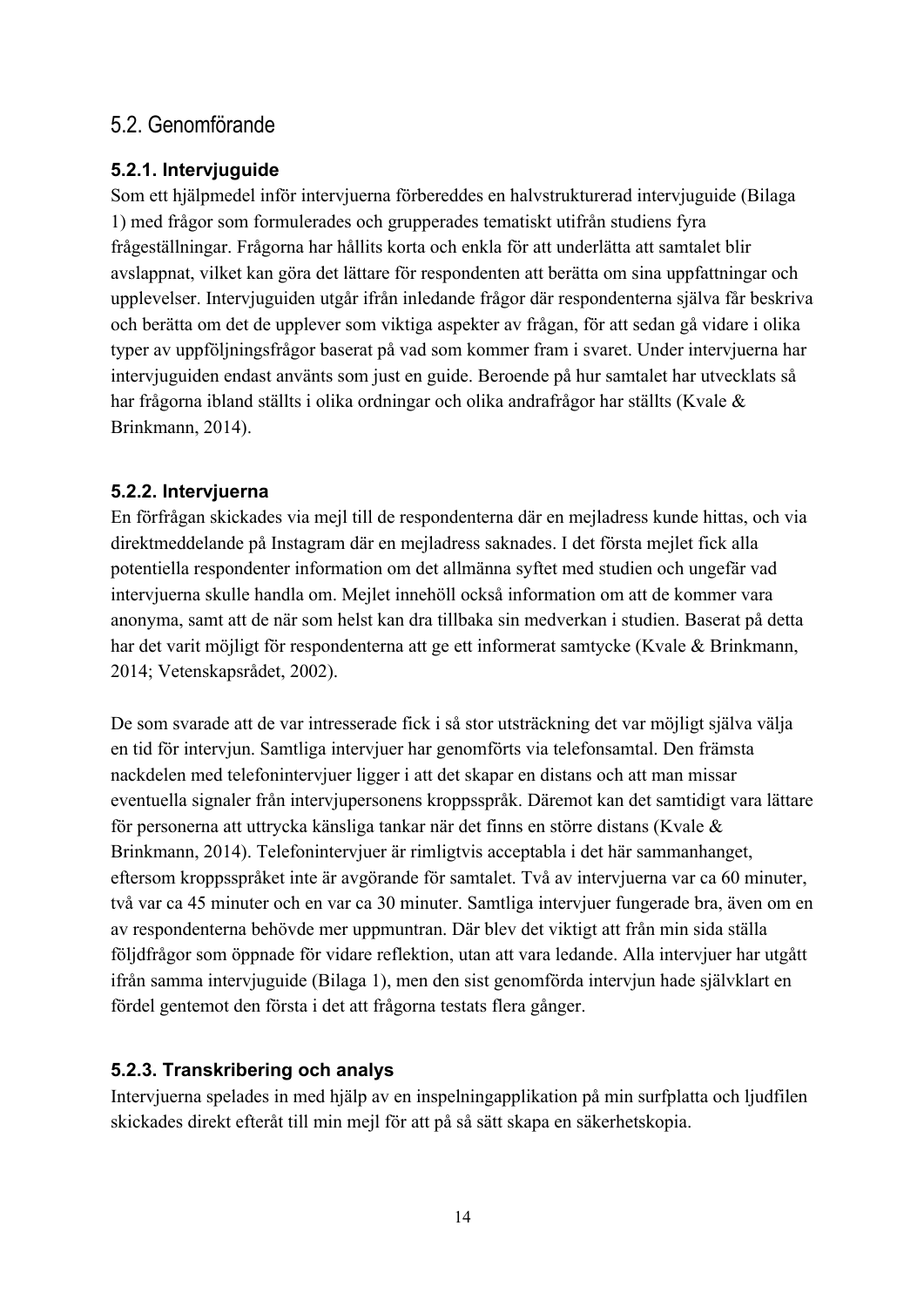Transkriberingen gjordes så snart som möjligt efter att respektive intervju avslutats, framför allt för att respondenten skulle ha intervjun relativt färskt i minnet om jag skulle behöva återkomma med någon ytterligare fråga. Detta gjordes vid ett tillfälle. Intervjuerna har transkriberats ordagrant, även där respondenterna till exempel påbörjat en mening flera gånger eller använt grammatiskt felaktig ordföljd, och även talspråk har behållits. Ljud som inte är riktiga ord, till exempel "eh…" eller "mm…", har inte skrivits ut när de varit ett resultat av att respondenten tänker, men har skrivits ut där de indikerat till exempel medhåll eller tveksamhet. Pauser har markerats, men utan indikation på exakt hur lång pausen var. Jag lyssnade igenom hela ljudfilen efteråt för att kunna upptäcka eventuella misstag i transkriberingen, men det var också ett tillfälle att ytterligare bekanta mig med materialet. Analysen gjordes genom att färgkoda utskrifterna utifrån de fyra frågeställningarna. Varje frågeställning fick en färg, och material som relaterade till respektive frågeställning fick samma färg. På så sätt blev det lättare att kategorisera materialet och därmed kunna se likheter och skillnader mellan de olika intervjuerna (Kvale & Brinkmann, 2014).

### 5.3. Metodkritik

Studien har utgått ifrån begreppet kroppsaktivism, baserat på nyordslistan från 2016 (Institutet för språk och folkminne, 2016). Alla respondenter definierar sig dock inte som kroppsaktivister och det verkar också finnas en viss skillnad mellan hur man använder begreppen kroppspositivism, kroppsaktivism och fettaktivism (se Resultat & analys). Detta kan eventuellt vara ett problem för studiens begreppsvaliditet (Esaiasson et al., 2017), eftersom det är oklart om de olika termerna är tydligt skilda från varandra, eller om detta är ett resultat av att olika personer använder olika termer för att beskriva ungefär samma sak. Mycket pekar dock på det senare, eftersom samtliga respondenter passar in i den definition av kroppsaktivism som Institutet för språk och folkminne ger, det vill säga att "*motverka begränsande skönhetsideal och skapa lika villkor för människor med olika kroppstyper*" (Institutet för språk och folkminne, 2016).

Även operationaliseringen av aktivism kan tänkas vara problematisk. Kaun och Uldam (2018) menar till exempel att det ofta saknas en tydlighet i hur begreppet används. Som tidigare nämnt har den här studien utgått ifrån att kroppsaktivism innebär ett aktivt ifrågasättande av kroppsnormer och därför har personer vars aktivitet online innefattar detta valts ut. Striktare definitioner kring till exempel vilken typ av innehåll som räknas eller hur stor andel av innehållet som måste handla om detta hade här kunnat ge en tydligare bild av resultaten (Esaiasson et al., 2017). Eftersom rörelsen fortfarande har en relativt begränsad spridning och är relativt outforskat inom Sverige, kan man dock även tänka sig att det finns ett värde i att inte begränsa urvalet för mycket i ett såhär tidigt stadie.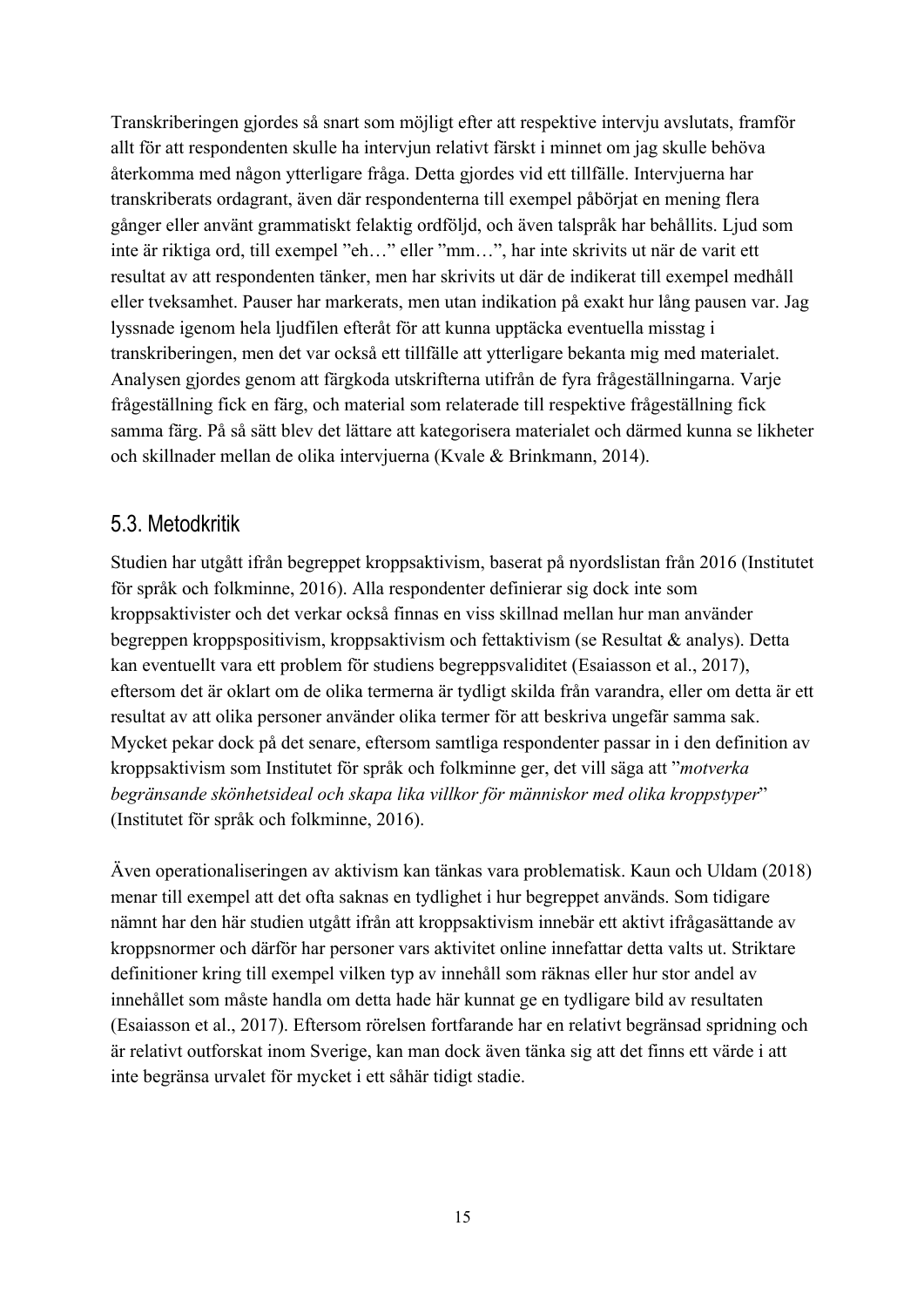Validiteten i en intervjustudie hänger också till stor del på forskarens trovärdighet och hantverksskicklighet (Kvale & Brinkmann, 2014). På grund av detta, och extra mycket för att jag saknar tidigare erfarenheter av att genomföra intervjustudier, har jag genomgående försökt vara så transparent som möjligt med tillvägagångssättet.

Cooper (2016) menar att forskningen om kroppsaktivism idag domineras av forskare med normstora kroppar, som inte har möjlighet att undersöka ämnet på ett fullvärdigt sätt, eftersom de saknar egna erfarenheter av problemet. Kvale & Brinkmann (2014) tar dock upp att det också kan vara ett problem om forskaren väldigt starkt identifierar sig med intervjupersonerna, eftersom det då kan bli svårt att bevara det kritiska avstånd som krävs för att kunna genomföra en god analys. Vidare finns det alltid en viss maktasymmetri i forskningsintervjuer, även om det inte nödvändigtvis är någon medveten maktutövning från intervjuarens sida. Därmed finns det också en risk att intervjupersonen, mer eller mindre undermedvetet, själv censurerar sina tankar och åsikter, och istället uttrycker sådant hen tror är förväntat (Ekström & Johansson, 2019; Kvale & Brinkmann, 2014).

### 5.4. Etisk reflektion

Även om de personer som har intervjuats inte är offentliga personer så har de själva valt att ta upp frågor som rör kroppsnormer i ett forum som är öppet och tillgängligt för alla, det vill säga inte är någon sluten sida eller grupp. Respondenterna har fått information om studiens syfte, att de är anonyma samt att de när som helst kan dra tillbaka sin medverkan, och har därefter givit samtycke till att delta. Det finns ingen anledning att tro att någon av respondenterna inte kan tillgodogöra sig information, i vilket fall samtycket hade kunnat ifrågasättas. Det bedöms heller inte föreligga någon risk för negativa konsekvenser kopplade till att delta i studien, varken för respondenterna eller tredje person. Frågorna har heller inte bedömts vara av etiskt känslig art, i den mån att materialet skulle kunna uppfattas som obehagligt eller kränkande (Vetenskapsrådet, 2002). Samtidigt relaterar frågorna till ämnen som kroppsnormer och konsekvenser av att inte passa in i dem, vilket kan vara känsligt. Intervjuerna har genomförts över telefon och respondenterna har själva fått välja tid, vilket innebär att de haft möjlighet att befinna sig på en plats där de känner sig bekväma (Kvale & Brinkmann, 2014).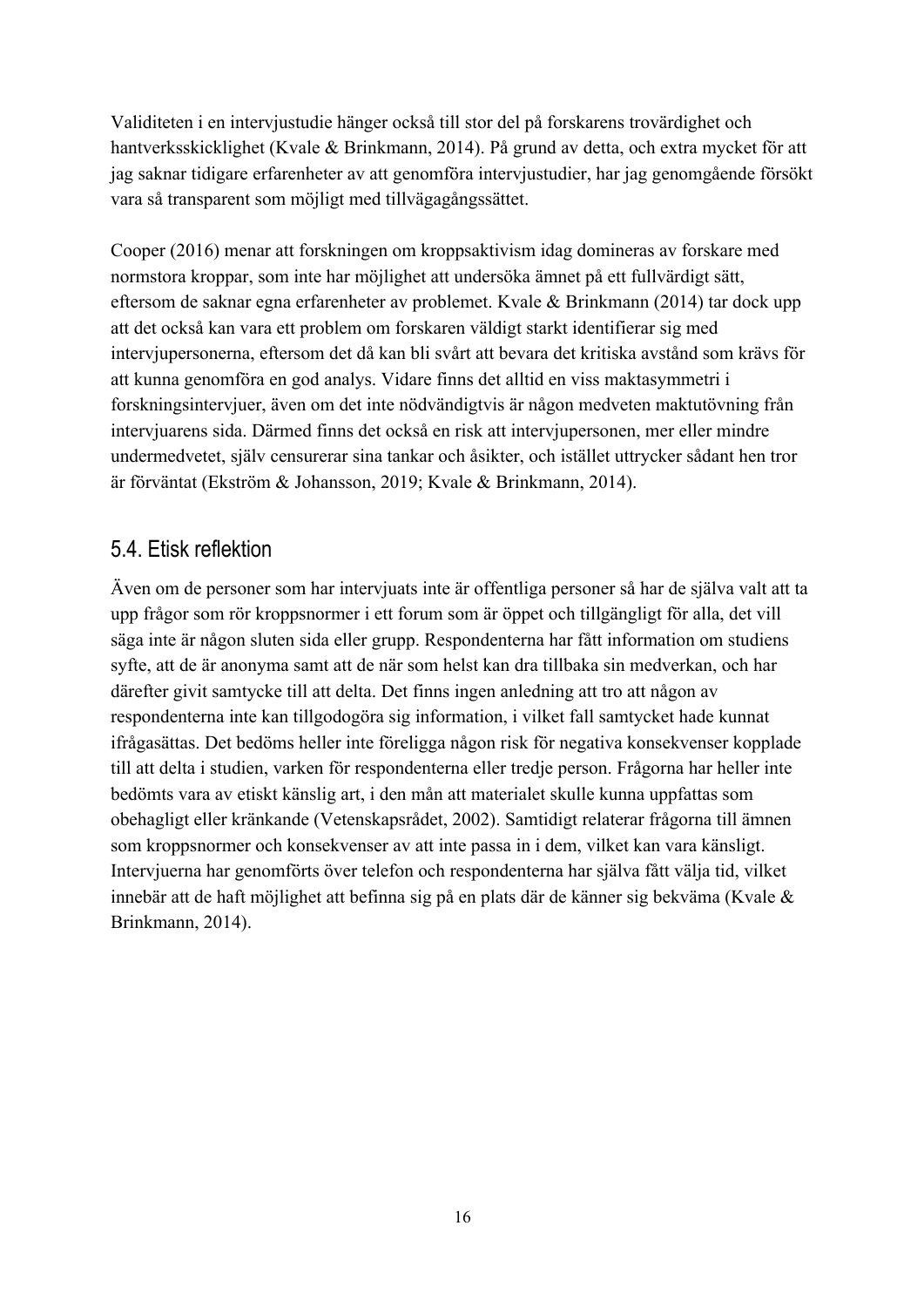# **6. Resultat och analys**

I det här avsnittet presenteras resultatet från studien, samt analysen som gjorts utifrån de tidigare nämnda teorierna. Resultatet och analysen redovisas parallellt, med utgångspunkt i studiens fyra frågeställningar.

### 6.1. Hur ser respondenterna på kroppsaktivism?

Cooper (2016) menar att det inte finns någon entydig definition av kroppsaktivism och har i sina egna studier funnit att även personer som är aktiva inom rörelsen har svårt att definiera begreppet när de tillfrågas. Respondenterna i den här studien använder lite olika ord, men när de tillfrågas om rörelsen som helhet så finns det ett tydligt genomgående tema där man framhåller att det handlar om att lyfta fram allas lika värde, att alla förtjänar respekt oavsett hur de ser ut, att människor är olika och det är okej.

> "Alla kroppars rätt att få existera i ett samhälle utan att bli påhoppade och bli dömda för att de ser ut på ett visst sätt. Att få ta plats." - Respondent 1

"[Kroppsaktivism] handlar om att helt enkelt normalisera de kroppar eller utseenden som helt enkelt är utanför normen och som blir exkluderade eller utsatta för fördomar beroende på hur de ser ut." - Respondent 2

Samtliga respondenters beskrivningar av vad de gör och hur de ser på det stämmer överens med hur Institutet för språk och folkminne (2016) definierar kroppsaktivism. När man däremot går närmare in på vad de olika begreppen kroppspositivism, kroppsaktivism och fettaktivism innebär, samt vad som faller in under respektive begrepp, så går svaren isär något mer. Att kroppspositivism är något separat från kroppsaktivism är respondenterna ganska överens om. Genomgående är att kroppspositivism är inställningen och kroppsaktivism är det faktiska handlandet, att till exempel lägga upp kroppspositiva bilder.

> "Kroppspositiv är väl bara att man är positiv över alla former på kropparna. Och kroppsaktivism handlar ju om att man faktiskt, ja men... så som vi gör när vi har sånna här kroppspositiva konton, att vi liksom lyfter upp att det finns en normkropp, att man är liksom aktiverad inom det." - Respondent 3

> "Aktivism känns någonstans som att man mer jobbar aktivt med en förändring till det här då jag menar ska ske." - Respondent 1

Kroppspositivismen har kritiserats för att fokusera för mycket på att man ska "älska sig själv" (Cooper, 2016), vilket även tas upp här. Återkommande i resultatet är att utseendet egentligen inte borde vara så viktigt eller i så stort fokus, men att det såklart blir ofrånkomligt när det handlar om just kroppen och ideal relaterade till den.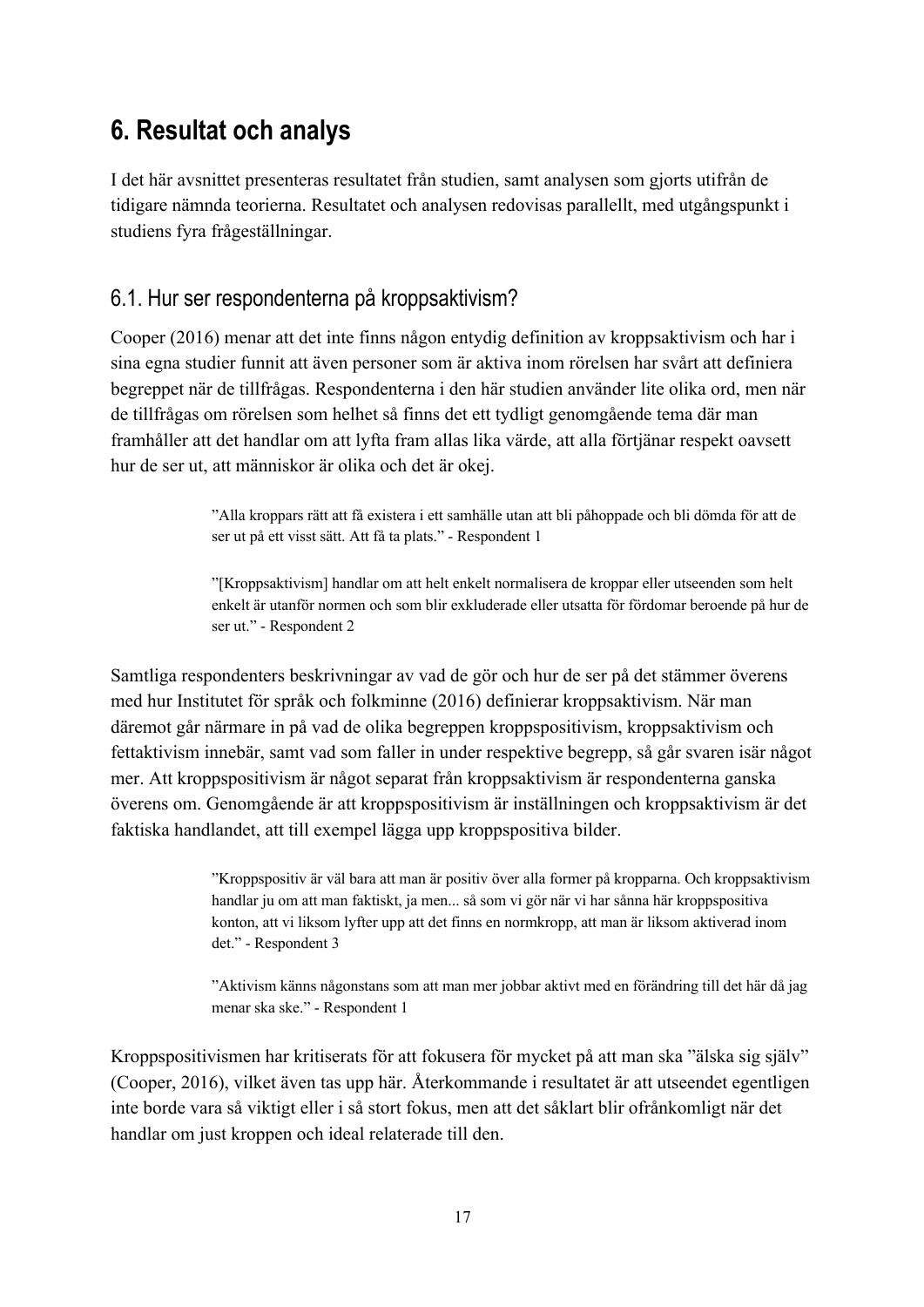"Jag är så indoktrinerad i hur en kropp ska se ut för att anses vara snygg. Så att om jag ska försöka tänka mig hela tiden att jag ska vara snygg och se vacker ut så blir det bara jobbigt. När jag då inte kan det så känns det som ett misslyckande på något sätt. Så jag försöker mer vara lite nollställd inför min kropps utseende, att det spelar ingen roll. Det är inte den som definierar mig, vem jag är." - Respondent 1

Det tycks finnas en uppfattning om att kroppspositivismen till viss del blivit mainstream och "tagits över" av de som redan passar in i idealet och normen, samtidigt som man poängterar att kroppsideal per definition är ouppnåeliga och någon som till synes uppfyller dem inte nödvändigtvis är nöjd med sig själv. Vad som krävs för att någon ska ha "rätt" att till exempel publicera bilder och kalla det för kroppspositivism är inte självklart. Att kunna se flera olika typer av kroppar ses framför allt som positivt på ett individplan, där det kan hjälpa individuella personer med deras egna uppfattningar om sina egna kroppar. Däremot kritiseras också specifikt kroppspositivismen för att vara relativt tandlös när det gäller ett större samhällsperspektiv, eftersom det egentligen inte förändrar något.

> "För att oavsett hur jag känner inför min egen kropp när jag är tjock så lider jag ju fortfarande större risk att inte få korrekt vård, inte få jobb, få sämre lön än smala kollegor, det har liksom ingenting med hur jag känner inför min kropp." - Respondent 4

Det här går också i linje med det Jouet (2018) skriver angående digital feminism, att de digitala gemenskaperna fyller ett viktigt syfte, men att de inte nödvändigtvis på egen hand kan resultera någon strukturell förändring.

Respondent 4 är den enda av respondenterna som använder begreppet fettaktivism för att beskriva sin egen aktivism, samt uttrycker en önskan om att fler skulle göra det. I kontrast till det menar Respondent 1 att hon inte vill använda fettaktivism eftersom hon inte vill ta det begreppet från andra som utsätts för ännu mer diskriminering än hon själv och som hon då upplever har mer rätt till begreppet, även om hon också beskriver sig själv som tjock. Att fettaktivism inte används i samma utsträckning som kroppsaktivism kan också bero på den process där man paketerar grundidén så att den blir mer tilltalande, till exempel genom att använda vissa ord och undvika andra (Cameron 2019; Cooper, 2016). Fett uppfattas som ett fult ord, medan kropp är mer neutralt.

> "Ska jag vara ärlig så tror jag folk tycker [fettaktivism] låter… nästan vulgärt. Det blir obekvämt liksom." - Respondent 5

Det finns alltså ingen total samstämmighet, men heller inte några kritiska skillnader. Framför allt ligger skillnaden i kroppsaktivism kontra fettaktivism, där det senare begreppet inte verkar ha fått lika stort genomslag även om definitionen av det även faller in under kroppsaktivism.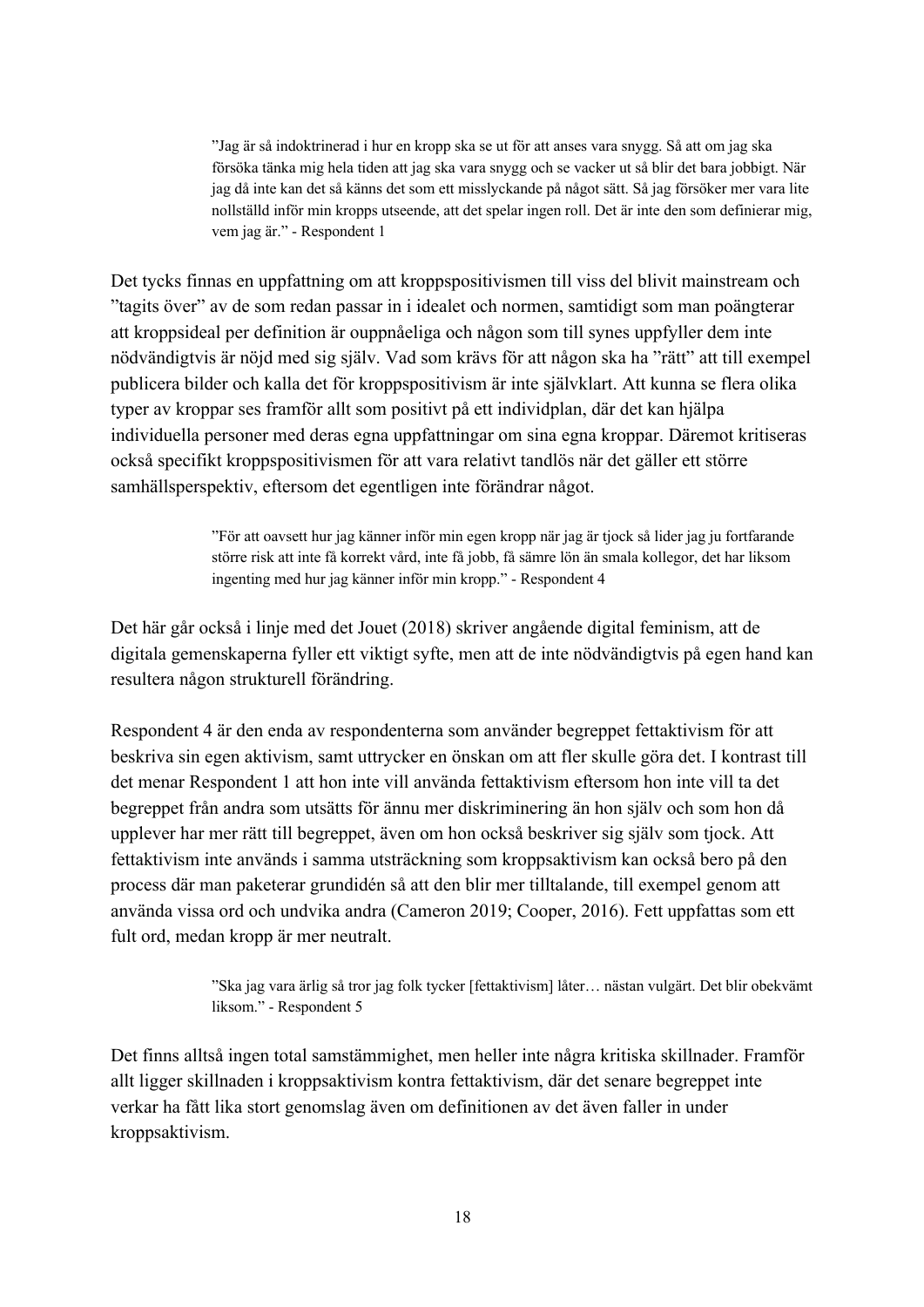### 6.2. Hur engagerar sig respondenterna som kroppsaktivister?

Respondenterna beskriver att de har upptäckt kroppsaktivismen genom att andra i deras närhet tipsat om att följa kroppsaktivister, genom att prata med andra som är tjocka, eller genom att de upptäckt det på sociala medier men inte kan peka på exakt när och var. Respondenternas svar ger en bred uppsättning anledningar till att de själva valt att engagera sig. Det har funnits en vilja att, efter att man själv kommit till insikt, dels dokumentera sina tankar, dels visa andra och kanske kunna hjälpa någon. Flera respondenter lyfter också att det kändes självklart, eftersom det är en del av deras liv och vilka de är, samt något som påverkar dem konstant.

#### **6.2.1. Typ av aktivism**

Överlag hade respondenterna väldigt begränsade erfarenheter av aktivism offline. En av respondenterna är däremot framför allt aktiv offline och uttryckte att möjligheterna att bedriva kroppsaktivism offline är väldigt begränsad, just för att det är så pass få som gör det. Hon använder sina digitala kanaler som en förlängning av sin aktivism offline, snarare än tvärt om.

> "Och därför jag vill lägga ut bilder [från studiecirkeln] och visa andra tjocka människor att man kan liksom ses, man behöver inte göra aktivism för det, men att träffas. Och typ... det finns andra tjocka människor. För jag ser också ett värde i att umgås liksom separatistiskt, så att... Försöka ge någon sorts pepp och inspiration till att andra ska göra det." - Respondent 4

I linje med hur Dahlgren (2014) problematiserar avsaknaden av den mänskliga aspekten i digital aktivism, så värdesätts här att träffas "i verkligheten". Det här kan till viss del ses som en fråga om tillgänglighet. Bor man till exempel avsides så är det inte självklart att det finns andra i närområdet som är intresserade av att bedriva någon typ av aktivism (Schradie, 2018). Att uppmana till att träffas utan att nödvändigtvis bedriva aktivism, som respondenten ovan gör, kan dock tänkas sänka tröskeln. Samtidigt kan den digitala sfären göra det möjligt för en att själv leta upp sådant som man upplever saknas i ens fysiska omgivning, till exempel representation.

> "Jag följer ju fler kvinnor som ser ut som mig på Instagram också, än vad jag umgås med. Det är inte många av mina vänner som är tjocka, om man säger så." - Respondent 3

Resten av respondenterna beskriver olika typer av det som Cooper (2016) kallar för mikroaktivism, som att till exempel i sin vardag ifrågasätta om någon säger något man uppfattar som problematiskt eller ifrågasätta storleksutbudet i en klädaffär för att visa att det finns ett intresse. De säger också att aktivismen inte nödvändigtvis är något de kan "stänga av" eller separera sig ifrån eftersom det som deras aktivism handlar om är en del av dem och något de alltid påverkas av, eftersom det inte går att dölja. De negativa reaktionerna är ofta hårdare online, men är samtidigt lättare att distansera sig ifrån än negativa reaktioner "i verkligheten".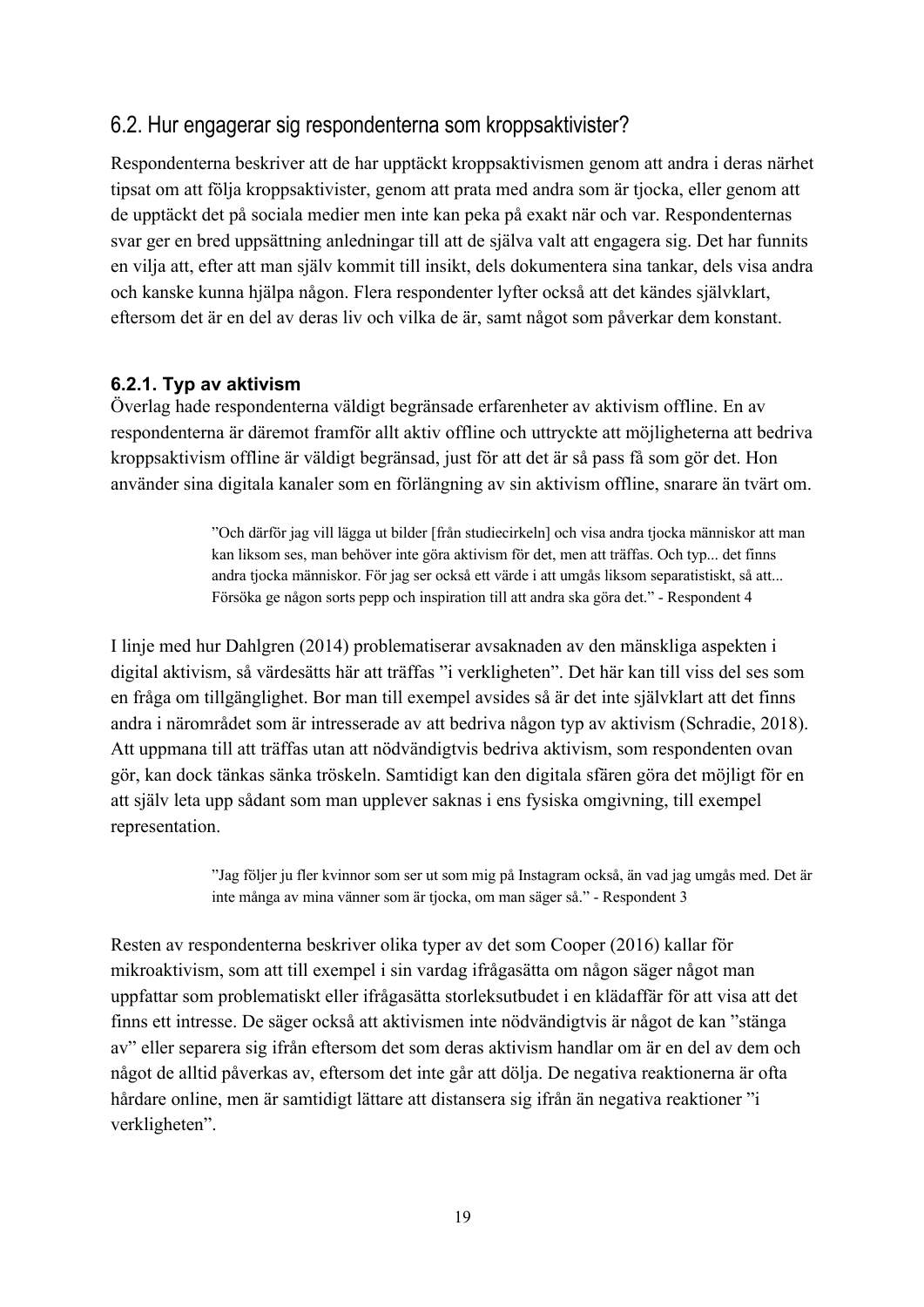På grund av hur urvalsprocessen gått till så använder samtliga respondenter Instagram. Även om både positiva och negativa aspekter lyfts så är det också genomgående att det inte riktigt finns något annat att välja på.

> "Ibland så måste man jobba inifrån för att kunna liksom förändra det på något vis. Man får använda det som finns. Alltså det hjälper ju inte om jag skulle lägga ner bara för att… Eller om alla skulle lägga ner, vi som tycker att Instagram är skit, en skitplattform på ett sätt, de skulle ju ändå fortsätta, så det skulle ju inte hjälpa liksom." - Respondent 1

Detta ligger nära den typen av kroppsaktivism som Cooper (2016) kallar för politisk aktivism, där förändring skapas med de redskap som redan erkänns av den dominerande kulturen. Cooper menar då framför allt offentlig debatt och kontakt med etablerade medier, men det finns likheter. Framför allt handlar det om att fokusera sin energi där det finns en publik och därmed möjlighet till förändring, som att till exempel byta från blogg till Instagram.

> "Man märkte väl tidigare att bloggar var på nedgång, att det är få människor som har tid att sitta och läsa ett milslångt blogginlägg även om det kan vara otroligt välskrivet, så känns det som att det är bilder folk har tid att kolla på ibland, och på sin höjd läsa en caption på Instagram." - Respondent 2

Detta kan tolkas som en ökad tillgänglighet, eftersom bland annat tid är en faktor som påverkar möjligheten att engagera sig (Schradie, 2018), men kan också tänkas indikera att människor är beredda att lägga väldigt lite tid på frågan. Samtidigt kan man fråga sig om de som föredrar att läsa kortare texter på Instagram, istället för ett längre blogginlägg, skulle ha, eller vara villiga att avvara, den tid som krävs för att bedriva aktivism offline (Kristofferson, White & Peloza, 2014).

#### **6.2.2. Normalisering**

Det ligger ett stort fokus på normalisering av olika attribut som faller utanför normen, till exempel bristningar, celluliter, valkar, eller en större kropp generellt. I linje med målet om normalisering använder också samtliga respondenter ordet tjock som ett neutralt beskrivande adjektiv, i motsats till hur det vanligtvis använts nedsättande och ses som ett fult ord. Utifrån det Orbe (1998) skriver om hur de dominanta grupperna sätter ramarna för kommunikationen, så kan det här ses som ett sätt att ifrågasätta den dominanta definitionen och "ta tillbaka" ordet.

> "Den här klassikern som jag vet att många har lyft, att man säger att 'Jag är för fet för de här byxorna'. 'Nej men, du är jättefin!' Ja jag sa inte att jag var ful, jag sa att jag är för fet, det finns inte min storlek i den här affären liksom. Just det där tycker jag är... det vore bra om orden fick vara beskrivningar utan värderingar i sig." - Respondent 2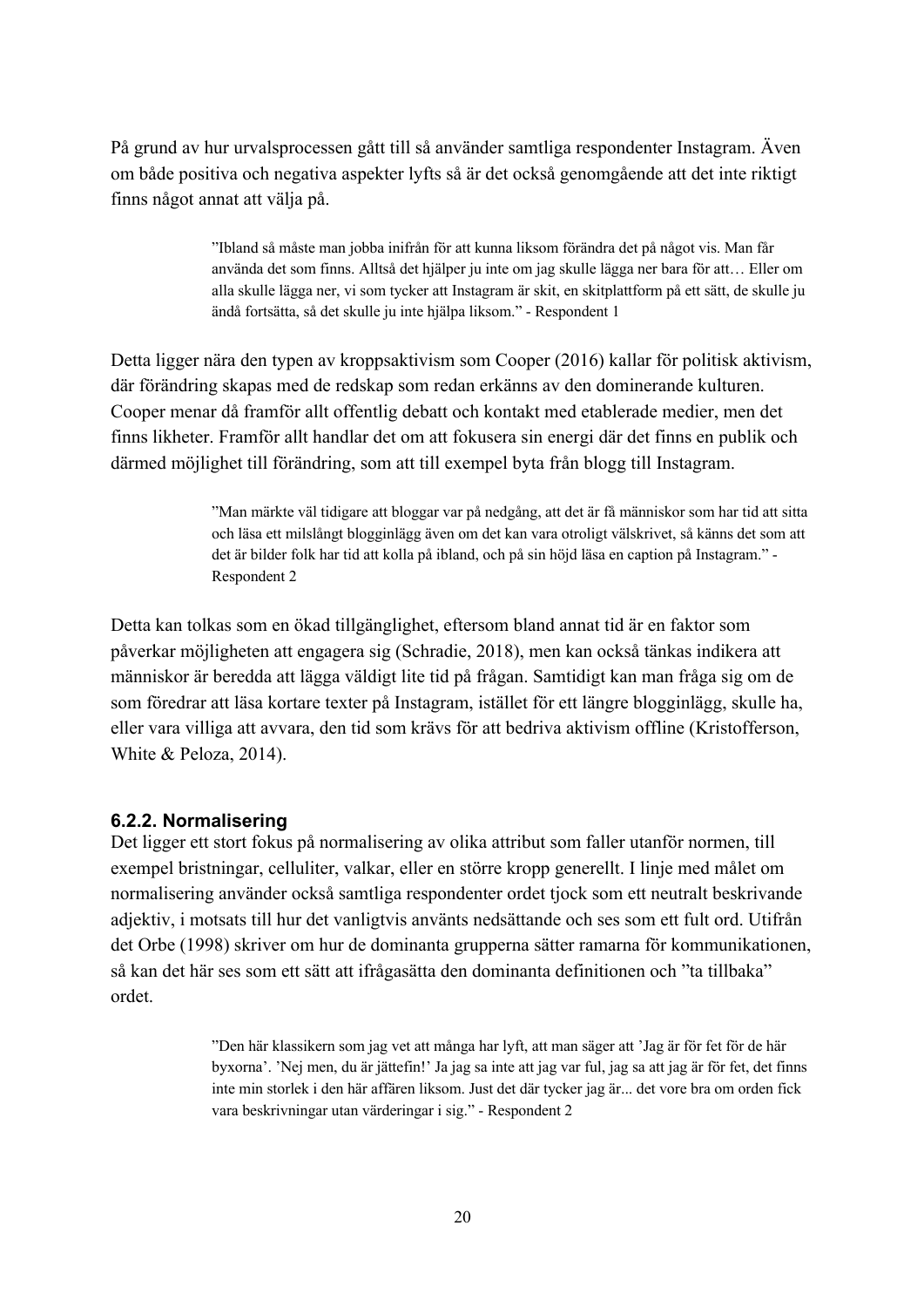Även om respondenterna tycker samma om ordet tjock så skiljer det sig i huruvida de tycker att orden överviktig och fet är okej eller inte. Uppfattningarna går ifrån att även det bara är beskrivande ord, till att de är problematiska eftersom dessa utgår ifrån det "normala" och därmed gör tjockhet "onormalt".

#### **6.2.3. Lättklädda bilder**

Inte alla respondenter lägger själva upp lättklädda bilder, men de är överens om att dessa bilder fyller ett syfte, framför allt på ett individuellt plan. Tidigare forskning har tagit upp att ett fokus på utseendet kan tolkas som att man visar att man är nöjd med sitt utseende (Webb et al, 2017), eller vara ett sätt att själv välja hur ens kropp porträtteras, eftersom tjocka kroppar till exempel sällan tillåts vara sexiga (Cohen et al, 2019). Det senare är återkommande även i resultatet, där uppfattningen är att vi alla lever i ett samhälle där utseendet är väldigt viktigt, vilket påverkar en även om man är medveten om det. Det är förståeligt att man vill känna sig snygg eller sexig och det ska inte behöva vara upp till endast tjocka personer att ställa sig utanför detta.

> "Samtidigt så finns det ju alltså... det finns ju miljoner gånger mer bilder på smala tjejer som visar hud, men det sägs det ingenting om. Och det hetsas det aldrig runt liksom." - Respondent 3

Återigen lyfts individaspekten, det vill säga att en person kan bli hjälpt av att se bilder på människor som liknar en själv, som också visas på ett positivt sätt i ett positivt sammanhang. Det blir en kontrast till den typiskt negativa porträtteringen av tjocka (Braziel & LeBesco, 2001; Lafrance et al., 2015). Utöver detta lyfte respondenterna även hur olika en påklädd respektive avklädd kropp kan se ut och att upplevda brister till viss del kan döljas med olika typer av kläder.

> "En del av mig kan önska att jag kunde eller vågade lägga upp mer lättklätt för att det är en helt annan... en kropp ser helt olika ut beroende på vad du har för typ av kläder, vad du har för färger på dig, och de kontona som visar sig själva med underkläder, det blir ju väldigt rakt upp och ner, såhär ser man ut liksom." - Respondent 2

Att lägga upp lättklädda bilder kan då fylla ett annat syfte i kontexten av aktivism, än en "vanlig" lättklädd bild. De behöver då inte vara något mer än ett självklart sätt att visa hur kroppen faktiskt ser ut i syfte att normalisera olika utseenden.

#### **6.2.4. Betalda samarbeten**

Två av respondenterna (2 och 5) har erfarenhet av att ta emot produkter i utbyte mot ett omnämnande. Då har det varit produkter de gillar och hade köpt ändå. Den övergripande uppfattningen bland respondenterna är att betalda samarbeten är svårt eller omöjligt att förena med aktivism. Det uppfattas som problematiskt att uppmuntra till att det är okej att vara precis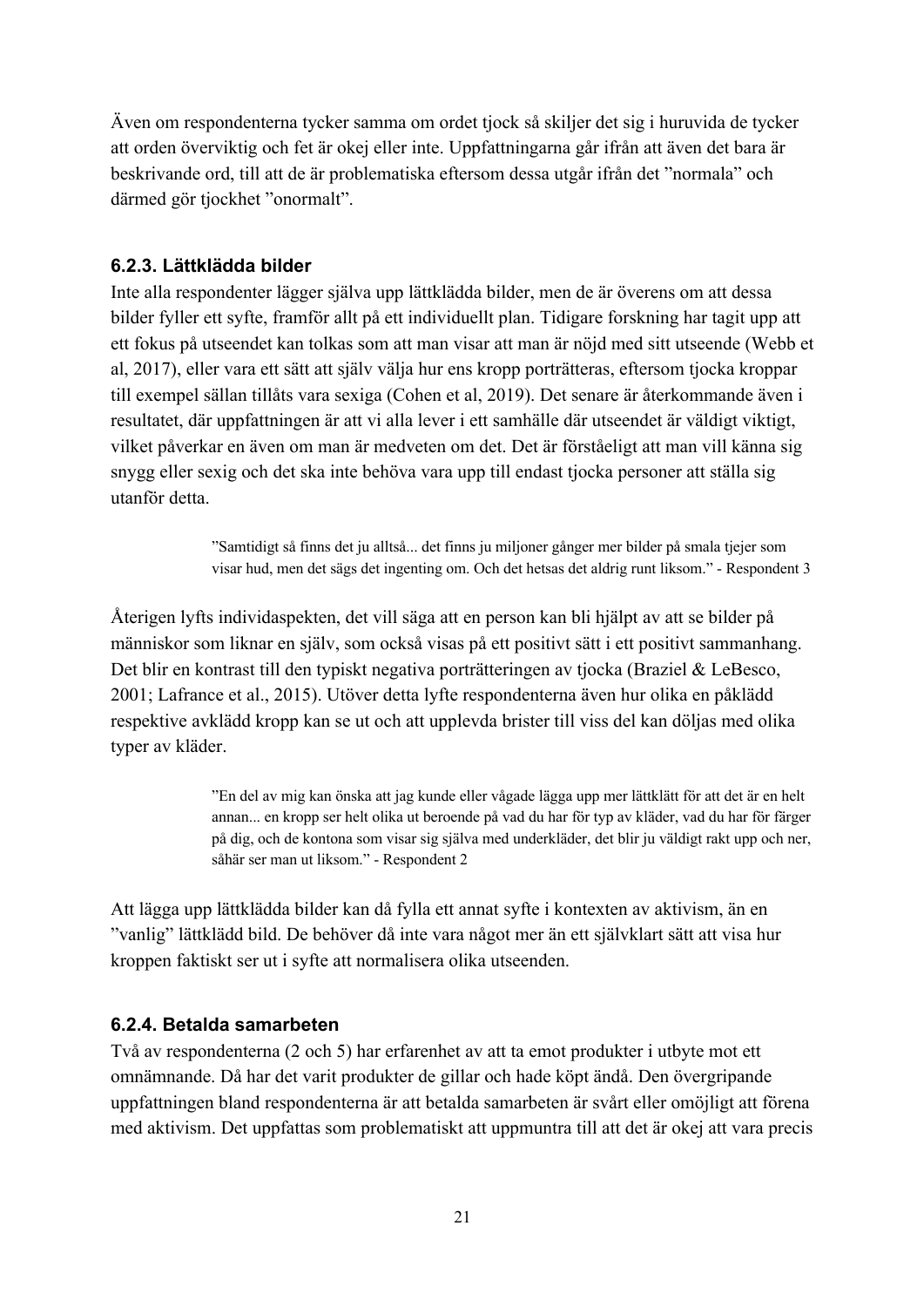som man är, samtidigt som man säljer in till exempel en rakhyvel eller smink, och därmed indirekt framhåller att det nog finns något man kan ändra ändå. Samarbeten med till exempel företag som säljer kläder i större storlekar upplevas till viss del som mindre problematiskt, men även där krävs det att personen i fråga funderar på om det är något hen kan stå för. Företagens inkludering sträcker sig oftast inte längre än nödvändigt (Cwynar-Horta, 2016). Det här lyfts även i resultatet i form av att företag till exempel marknadsför sig som kroppspositiva och inkluderande av "alla" kroppar, trots att deras största storlek fortfarande utesluter en stor grupp människor. Respondent 3 menar att det är upp till en själv att sluta följa personer som lägger upp sådant man inte gillar, vilket betonar individens ansvar, men man kan också se det som att aktivism överhuvudtaget inte är förenligt med kapitalism.

> "Jag tänker också att om man får pengar för det man gör och pratar om produkter och sådär så… Ja men så kanske det kan bli villkorat på något sätt, vad man kan prata om och inte, för att någon annan har betalat pengar liksom." - Respondent 4

Detta är också i linje med det Cwynar-Horta (2016) skriver om att det finns en risk att en person som gör betalda samarbeten i enskilda inlägg även anpassar resterande inlägg för att upprätthålla en kommersiellt gångbar profil. Problemet då är att man i jakten på att göra innehållet mer tilltalande troligtvis också anpassar aktivismen på ett sätt som gör den mindre radikal (Cameron, 2019; Cooper, 2016). Samtidigt framkommer en uppfattning om att betalda samarbeten kan tänkas behövas för att finansiera aktivismen, kanske framför allt där aktivismen tar tillräckligt mycket tid för att negativt påverka ens inkomst. Att kunna riskera inkomstbortfall för att bedriva aktivism är såklart inte en möjlighet för alla (Schradie, 2018), däremot kvarstår frågan om vad det gör med aktivism när den måste paketeras så att den går att "sälja".

## 6.3. Hur interagerar respondenterna med andra, inom och utom rörelsen?

Respondenterna uttrycker inte någon hårt definierad målgrupp, utan framhåller överlag att de riktar sig till "alla" och att många olika grupper kan tänkas dra nytta av det de lägger upp. Andra tjocka samt andra kvinnor står visserligen ut som något prioriterade grupper och man verkar se ett tydligt värde i att rikta sig till människor som har något gemensamt med en själv, men det finns ingen antydan till att helt vilja uppnå någon total separation från medlemmar ur dominanta grupper (Orbe, 1998).

#### **6.3.1. Reaktioner och hur man hanterar dem**

Respondenterna är samstämmiga i hur de beskriver de positiva reaktionerna, där det ryms både uppskattning och igenkänning. Kommentarer där personer uttrycker att de känner sig hjälpta betyder mycket och är i stor utsträckning en motivation till att fortsätta med det man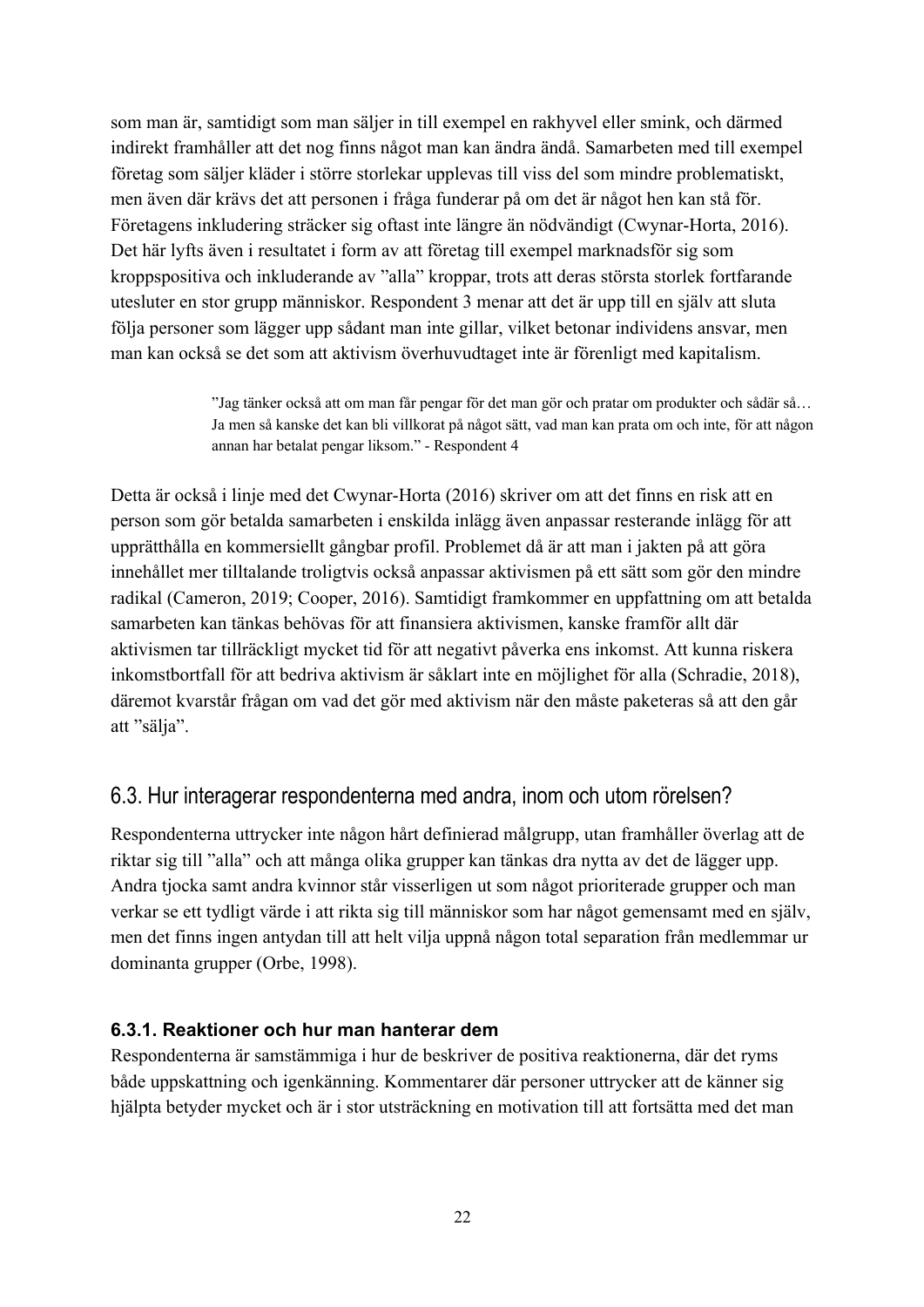gör. En del kommentarer kan handla om att personen vill diskutera även om hen egentligen redan håller med, vilket upplevs som både positivt och nödvändigt.

> "Jag tycker det är viktigt att också kunna diskutera saker där man tycker typ samma. Inte att man bara ska sitta och hålla med varandra, men liksom få andra perspektiv. För även om man har samma åsikt i grunden har man ju olika erfarenheter och kanske olika sätt att se på saken. Så jag tycker det kan komma mycket bra ur en sådan diskussion." - Respondent 5

Kommentarer som är uppenbara påhopp menade att trycka till brukar respondenterna radera ganska omgående, eftersom det inte fyller något syfte att ha kvar den negativiteten synligt. Är det däremot en kommentar som snarare är ifrågasättande utan att vara otrevlig så får de oftast ligga kvar och respondenterna är inte negativt inställda till att bemöta uppriktiga frågor.

> "Men är det något som kanske handlar om att man diskuterar, att man inte håller med mig i en diskussion, som till exempel det här med avklädda bilder har jag ju haft någon diskussion kring. Då låter jag det ligga kvar för då handlar det ju mer om att vi har olika åsikter, då är det inte direkta påhopp liksom, på mig, på det sättet. Så det är inte så att man måste tycka som jag för att man ska få lov att vara i mitt kommentarsfält, men blir tonen otrevlig och så, då tycker jag att då åker dom ut. Då har dom inte där och göra." - Respondent 1

Negativa kommentarer upplevs jobbigare om de dyker upp i separatistiska grupper, än om de ligger på Instagram. Eftersom Instagram är ett öppet forum, förutsatt att man inte har ett privat konto, så finns det en viss acceptans och beredskap på att det kommer dyka upp alla typer av kommentarer. Inom separatistiska grupper förutsätter man att man är separerad från den dominanta gruppen (Orbe, 1998), och är därmed helt enkelt inte lika förberedd. Modereringen av negativa kommentarer uppfattas dock som bra av de respondenter som har erfarenhet av separatistiska grupper.

#### **6.3.2. Kontakt med andra aktivister**

Respondenterna beskriver genomgående en gemenskap inom rörelsen, där man på olika sätt har regelbunden kontakt med andra som är aktiva. Framför allt gäller det digital kontakt via till exempel direktmeddelanden, men även vissa aktivistiska sammanhang eller träffar offline. Två av respondenterna lyfter att de förmodligen hade haft mer kontakt med andra aktivister offline om de bodde i Stockholm.

> "Jag har ju sett att det ibland har varit några grejer, typ träffar och så, men det är ju typ alltid i Stockholm, och jag kan inte åka härifrån till Stockholm bara för *en* sån grej." - Respondent 5

Det här är ett exempel på hur digital aktivism kan bidra till att överbrygga geografiska avstånd och skapa fler möjligheter till att kunna ha en gemenskap (Bennett & Segerberg, 2013).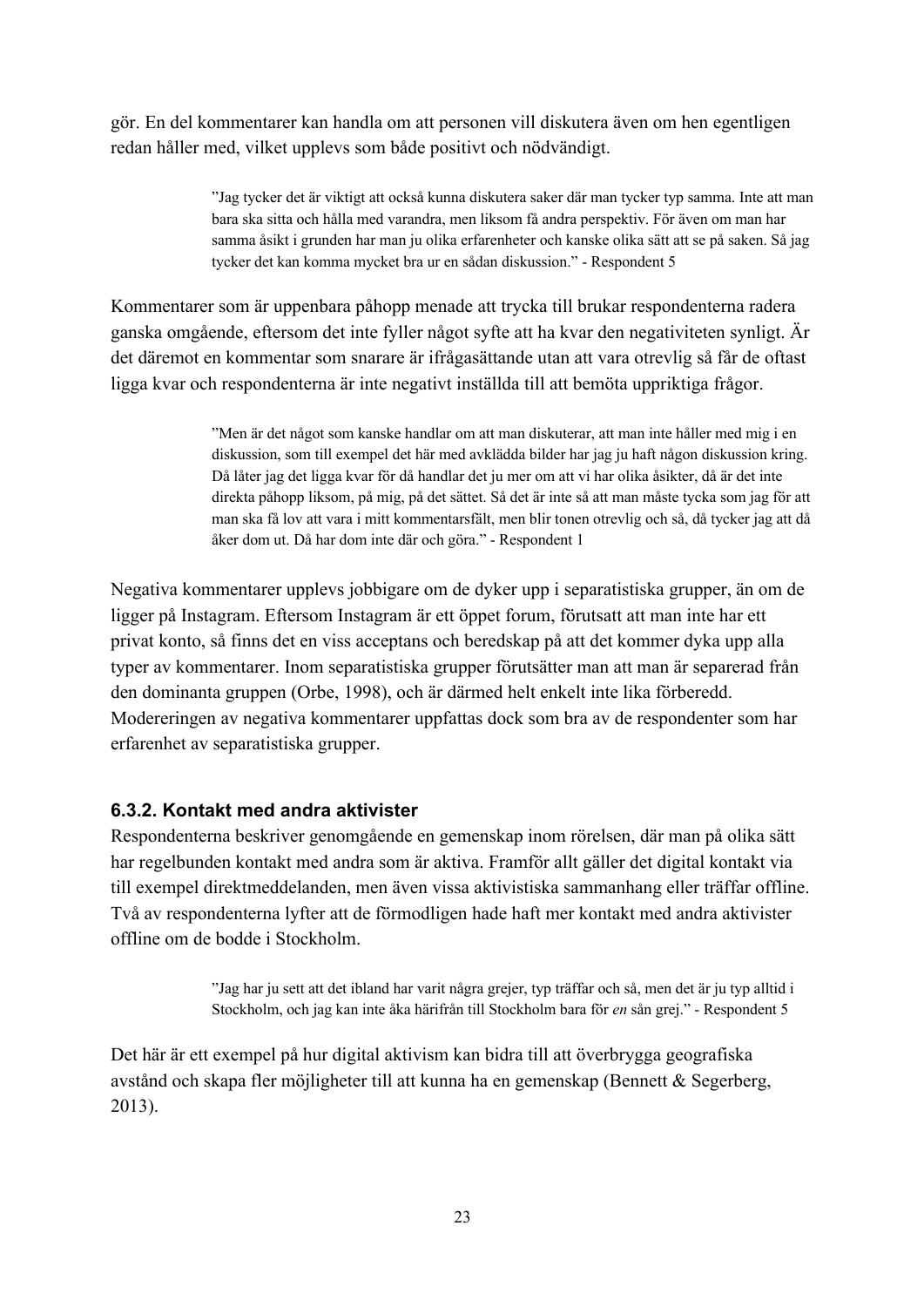Med undantag för en av respondenterna så beskrivs inget utbrett deltagande i olika typer av separatistiska grupper online, antingen på grund av att de inte använder Facebook på det sättet eller överhuvudtaget, eller på grund av att respondenterna inte känner ett behov av det som är gruppens syfte. Grupperna (på Facebook) beskrivs som härliga och peppiga, men framför allt fokuserade på just stöd och bekräftelse snarare än aktivism och mer seriös diskussion. Klimatet i dessa upplevs som genomgående bra med undantag för enstaka konflikter, vilket troligtvis är omöjligt att helt undvika i ett sådant digitalt rum. Klimatet inom rörelsen upplevs även det som överlag bra och stöttande, men åsikterna går isär om de problematiska aspekterna. Å ena sidan lyfts en uppfattning om att det inte finns någon typ av hierarki utan att alla ges utrymme, samtidigt som det å andra sidan lyfts en kontrasterande uppfattning om att tonen ibland eventuellt kan verka avskräckande för de som inte är lika insatta. När det gäller det senare så lyfts främst situationer där människor som har goda intentioner men inte är så insatta uttrycker sig klumpigt och får ett oproportionerligt hårt bemötande.

> "När det känns som att helt vanliga som inte är insatta i det, som kanske är helt normala i alla möjliga avseenden, försöker liksom... kolla in ett nytt område och lära sig mer om någonting och kanske uttrycker någonting lite fel, för att man helt enkelt inte känner till det […]. Och om man då bemöter saker med mothugg så tänker jag att då kanske de bara känner att okej *det här* var ingenting som man ville fördjupa sig mer om liksom. Så jag tror absolut att det kan vara så att människor är rädda för att engagera sig och uttrycka sig med rädslorna att få mothugg eller höra något elakt tillbaka. Jag tycker vissa är väldigt bra på att förklara och lära ut liksom, och vissa är lite mer... mothugg på ett annat sätt." - Respondent 2

I en perfekt deltagarkultur bör alla deltagare ha lika mycket makt, vilket i praktiken är ouppnåeligt men ett ideal att sträva mot (Jenkins, Ito & Boyd, 2016). Att ha en stor följarskara gör självklart att man har mer makt, men även inflytande till följd av erfarenhet är en sorts makt, vilket syns tydligt här. Baserat på det Orbe (1998) skriver om hur de dominanta grupperna sätter ramarna för kommunikationen i ett samhälle, kan man här tänka sig att de mer inflytelserika ("dominanta") medlemmarna inom den här gruppen har viss möjlighet att sätta ramen för kommunikationen inom gruppen.

#### 6.4. Hur ser respondenterna på platserna där aktivismen äger rum?

De fördelar som lyfts gällande aktivism online går i linje med de som också framhålls i tidigare forskning (Bennett & Segerberg, 2013), det vill säga att det är ett enkelt och lättillgängligt sätt att sprida ett budskap till en stor grupp människor. Man gillar formatet och det är ett forum där det är enkelt att knyta kontakter. Samtidigt uttrycker flera av respondenterna också ett ogillande gentemot Instagram och deras inkonsekventa hantering av reglerna. Till exempel att de låter stora konton med sexualiserande bilder på kvinnor vara kvar trots anmälningar, men varnar ett mindre konto som delar dessa i miniatyrformat för att ifrågasätta, och sedan plockar bort inlägget. Det finns också ett genomgående tema i svaren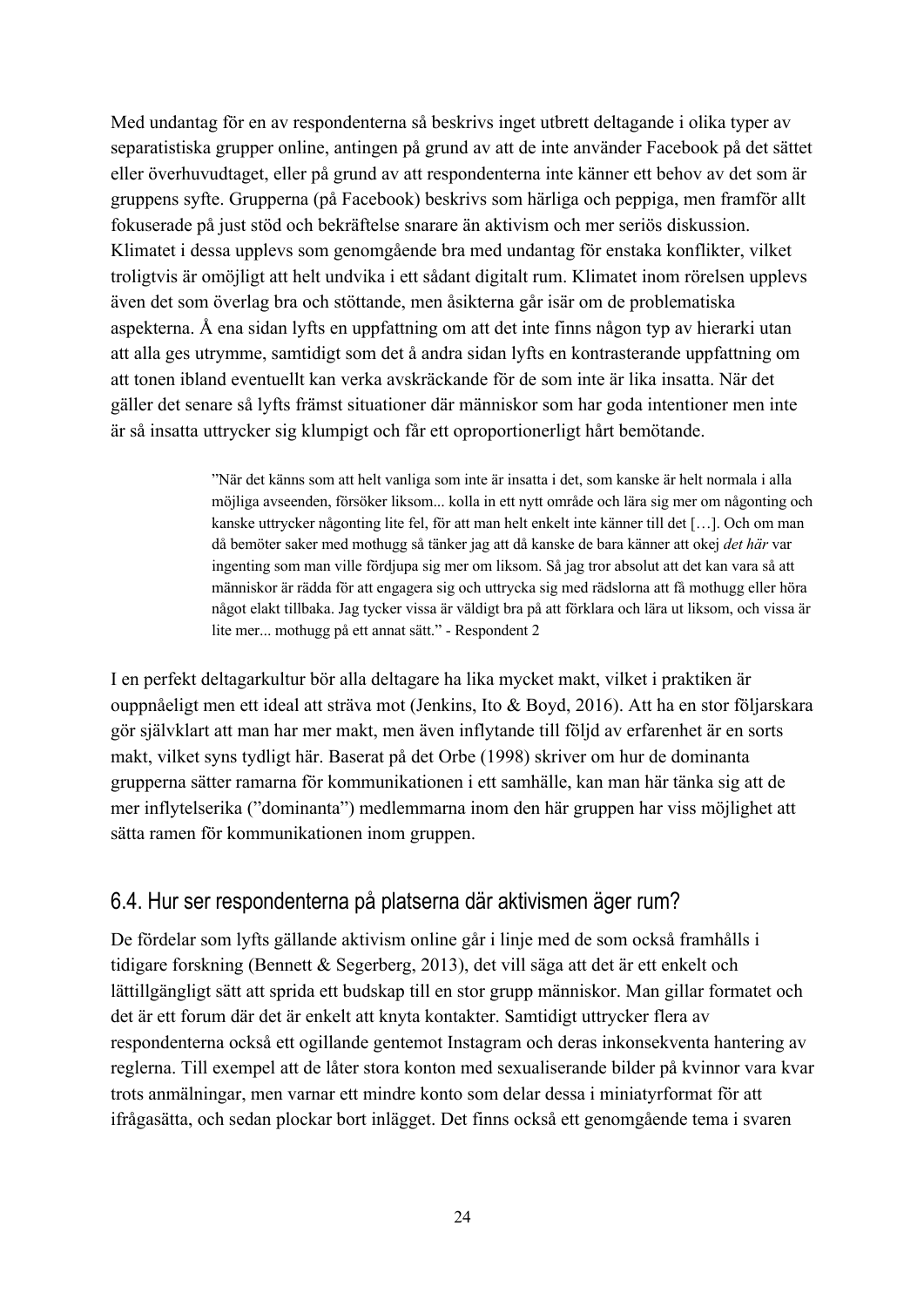som indikerar att Instagram är "det som finns" när det gäller digital aktivism av det här slaget. Valet att använda Instagram tycks vara mer nödvändighet än ett genomtänkt val där man valt bort något annat.

Några av respondenterna ställer sig kritiska till hur lätt det är att det blir alldeles för centrerat kring en *person*, snarare än centrerat kring det gemensamma syftet. Det här kan tänkas vara ett resultat av att sociala medier är utformade så att de uppmuntrar en självcentrering (Baer, 2016). Det kan ibland bli svårt eller känsligt att ifrågasätta det en person konkret gör eller säger när omständigheterna är så personliga, eftersom det lätt missuppfattas som kritik mot personen.

> "Att det kanske är också för att de är så personliga. Man ger ju liksom väldigt mycket av sig själv på Instagram, och kroppen är ju absolut personlig, och det är som att… då blir det som att man ÄR sitt budskap." - Respondent 5

Fokuset på individen gör också att aktivisterna till viss del kan uppfattas som "individuella öar", där man för sin egen aktivism på sin egen kant utan att dra nytta av den extra tyngd och legitimitet som finns i att vara en större grupp.

> "Jag tror att det var i våras, så var det någon som hade skrivit en insändare i DN tror jag att det var, och sen så kom det jättemånga repliker på det här, och det var kanske fem olika svar. […] Det blir så tydligt att det inte är ett community, för då tänker jag att man hade gått ihop och skrivit en text tillsammans, och det ligger mer tyngd i om man faktiskt är flera." - Respondent 4

Andra respondenter lyfter visserligen att det finns en gemenskap och att personer i den generellt är bra på att lyfta varandra, till exempel genom att dela vidare ett inlägg som någon annan skrivit, men det är inte riktigt samma sak som det som nämns i ovanstående citat. Däremot är det oklart om detta beror på att det finns något som förhindrar eller gör det svårt att gå ihop och göra något tillsammans, eller om det är ett resultat av att flera personer föredrar och vill bedriva den typen av mer individuell aktivism. Det senare kan också tänkas ha olika orsaker.

> "Det här är kanske… du får inte missuppfatta, men kroppsaktivism har ju blivit lite… trendigt liksom. Och det är klart att det är bra, att fler upptäcker det och så, men jag känner att det blir mycket… jag vill inte säga en influencer-grej riktigt, men lite så. Och det gäller inte bara kroppsaktivism. Men att man liksom skriker ut sin åsikt och sen är det bra." - Respondent 5

Ovanstående kritik kan troligtvis appliceras på de allra flesta internetbaserade rörelser och är ingenting som är unikt för kroppsaktivismen. En influencer har per definition ett inflytande, så fenomenet behöver inte nödvändigtvis vara genomgående negativt. Samtidigt kan det påverka diskussionsklimatet och vilka frågor som tas upp, framför allt om de här personerna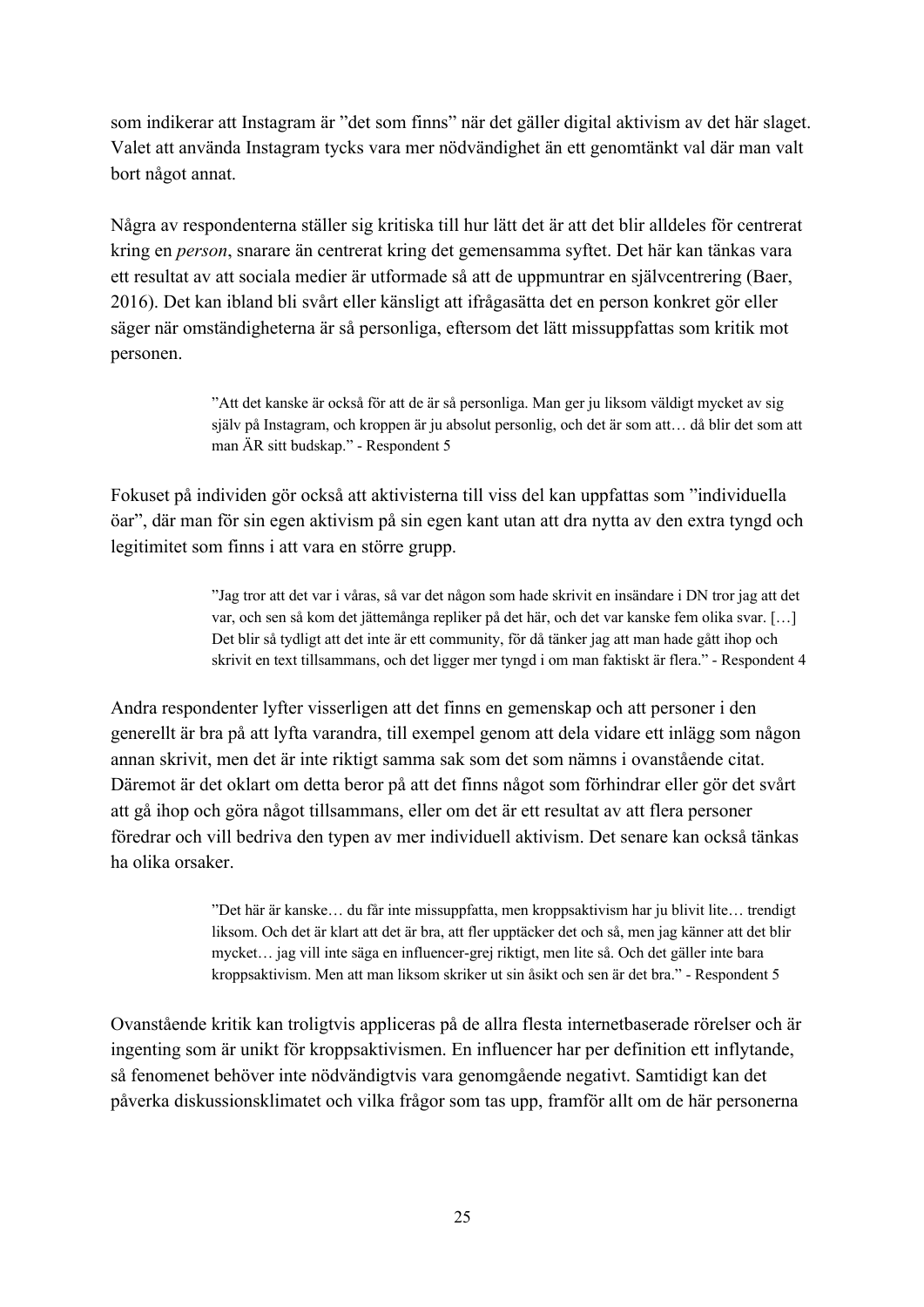har stort inflytande och därmed, medvetet eller omedvetet, kan "sätta tonen" för hur aktivismen bör bedrivas (Orbe, 1998).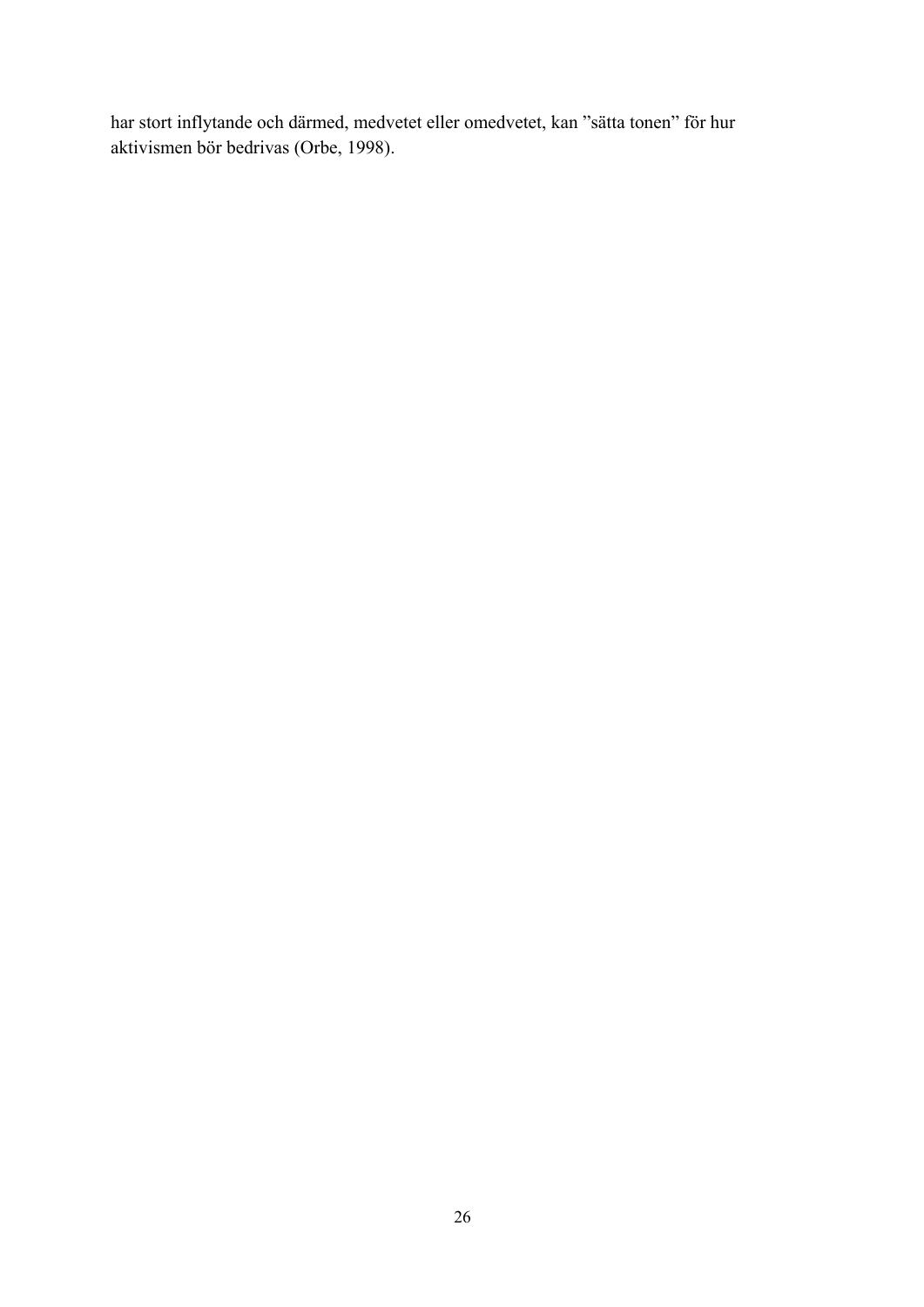# **7. Avslutande diskussion**

### 7.1. Reflektion kring resultatet

Vad kroppspositivism är och innebär verkar vara ganska klart, men det inte finns någon tydlig samstämmighet i vad begreppen kroppsaktivism respektive fettaktivism innebär och hur de bör användas. Trots det beskriver respondenterna kärnan i rörelsen på ganska liknande sätt. Detta kan tänkas bero på att det inte finns någon officiell definition och hur begreppen används påverkar också hur andra uppfattar dem. Om ett inlägg till exempel använder flera hashtags för att göra inlägget mer sökbart kan det också göra att begreppen av vissa uppfattas som utbytbara mot varandra. En annan förklaring är den "försköningen" av språket som tas upp (Cameron 2019; Cooper, 2016), det vill säga att det mer neutrala "kropp" helt enkelt känns bättre än det mer kontroversiella "fett". Det är heller inte bara en persons egna uppfattningar om begreppen som spelar roll, eftersom man rimligtvis kan tänka sig att bemötandet från *andra* kan skilja sig beroende på om man använder ett mer neutralt eller kontroversiellt begrepp. Samtidigt använder samtliga respondenter ordet tjock som en neutral beskrivning, vilket också är genomgående i kroppsaktivismen. Tjock är ett ord som tidigare haft, och för många fortfarande har, en negativ klang. Att det nu i viss utsträckning används som ett neutralt ord är en del av normaliseringen av språket kring olika kroppar, och det förfaller inte otänkbart att "fettaktivism" som begrepp skulle kunna normaliseras på samma sätt.

Det fanns en överlag ganska begränsad erfarenhet av aktivism offline, med undantag för mikroaktivism i vardagen, och majoriteten av engagemanget sker online. Stort fokus ligger på normalisering, både av ord (som nämnt ovan) och av olika fysiska attribut. Därför är det inte heller förvånande att det finns en positiv inställning till lättklädda bilder, och en uppfattning om att de fyller ett syfte. De lättklädda bilder som kroppsaktivister lägger upp kan eventuellt anses fylla en annan funktion än de lättklädda bilder en "vanlig" influencer lägger upp. De passar inte in i den typen av begränsande femininitet som efterfrågas (Baer, 2016), utan utmanar istället kroppsnormerna. Det kan självklart fortfarande finnas inslag av anpassning till andra normer även i den här typen av bilder (eventuellt smink, typ av underkläder, posering, och liknande), men det är inget som undersökt ingående i den här studien.

Respondenternas uppfattning om betalda samarbeten går i linje med det tidigare forskning lyft fram, det vill säga att det i stor utsträckning är oförenligt med aktivismens budskap och att det riskerar att påverka övrigt innehåll. Samtidigt är de heller inte helt emot, utan lyfter också fram aspekten av att aktivismen behöver finansieras på något sätt. Här är det också värt att poängtera respondenternas begränsade erfarenhet av betalda samarbeten. Någon som regelbundet gör betalda samarbeten hade eventuellt haft ännu närmare till att lyfta positiva aspekter, om det är så att man samtidigt håller med om de negativa och vill rättfärdiga det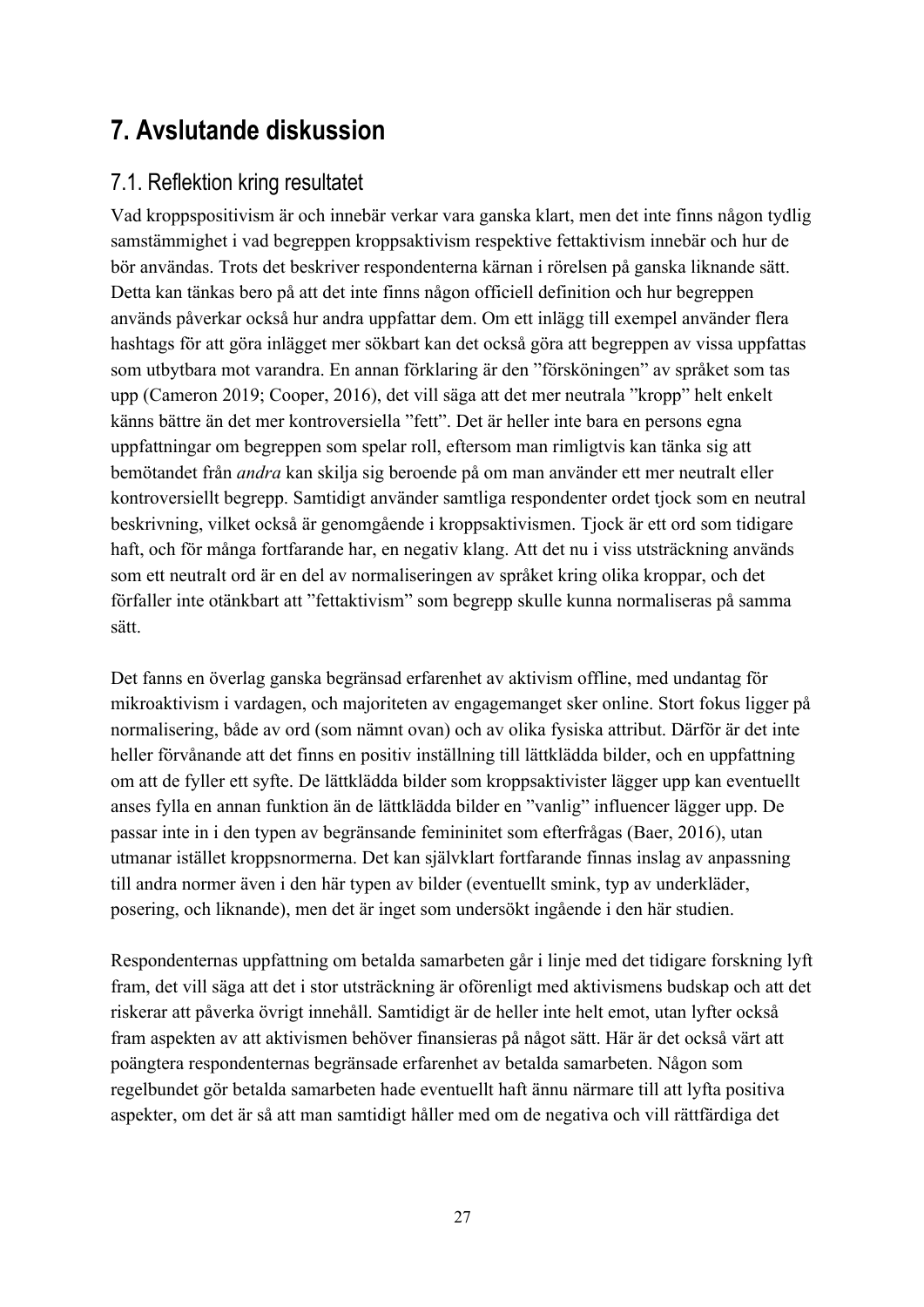inför sig själv och/eller andra. Här finns det dock inget sådant behov, och svaren bör rimligen ses i den kontexten.

Det finns en tydlig uppfattning om en gemenskap inom rörelsen, där också geografiska avstånd till viss del överbryggs av det digitala. En av de främsta motivationerna till att fortsätta med det man gör är just kommentarer från personer som utrycker att de själva blivit hjälpta av det innehåll som läggs upp. De främsta målgrupperna är andra tjocka och andra kvinnor, det vill säga personer som har något gemensamt med en själv. Det verkar till viss del finnas en önskan om att vända sig till dem som redan lyssnar och är intresserade. Inte nödvändigtvis för att helt separera sig från den dominanta gruppen, men för att ändå upprätthålla en stark gruppidentitet (Orbe, 1998), samt kunna diskutera med någon som har liknande erfarenheter. Samtidigt är man också positivt inställd till att diskutera med dem som har andra åsikter, förutsatt att diskussionen hålls saklig. Negativa kommentarer upplevs mindre jobbiga på Instagram än i slutna grupper. Respondenterna deltar dock inte så mycket i separatistiska grupper på Facebook, eftersom fokuset i dessa är på sådant respondenterna inte är väldigt intresserade av. Kontakten med andra aktivister sker istället främst i kommentarsfält under inläggen eller via Instagrams funktion för direktmeddelanden.

Det finns en viss uppfattning om att tonen ibland kan vara för hård, speciellt mot de som inte är lika insatta och därför råkar uttrycka sig klumpigt, vilket är en typ av hierarki som återfinns i flera olika sammanhang och inte är något unikt för kroppsaktivismen. Det kan åtminstone till viss del tänkas vara en följd av att personen som kommenterar uppfattas stå utanför den gemensamma gruppidentiteten (Orbe, 1998). Om man regelbundet får nedsättande kommentarer kan man tänka sig att det i alla fall i ett tidigt skede i konversationen ibland kan vara svårt att skilja en genuint negativ kommentar från någon som bara uttrycker sig klumpigt.

Det verkar finnas ett något komplicerat förhållande till Instagram som plattform. Det är ett praktiskt sätt att få ut sitt budskap och följa andra för diskussioner och liknande, men uppfattas också som problematiskt i flera aspekter. Den självcentreringen som finns på Instagram som helhet (Baer, 2016) verkar också till viss del finnas inom kroppsaktivismen. Att kritik ibland tas som ett personligt påhopp, trots att den riktas mot till exempel ett resonemang eller innehållet i ett inlägg, kan tänkas vara ett uttryck av detta. Instagram är gjort för att vara personligt, samtidigt som också ämnet är personligt, vilket kan tänkas bidra till en svårighet att hela tiden hålla isär åsikt och person. Ett annat problem med individualismen är också det en respondent uttrycker om att kroppsaktivisterna blir som "individuella öar", vilket kan tänkas göra aktivismen mindre effektiv än om man hade organiserat sig mer. Att man inte organiserar sig mer kan eventuellt bero på att man föredrar den här typen av separation. En uppfattning om att tröskeln för mer samlad aktion känns för hög kan också spela in. Det går också att återkoppla till den begränsade erfarenheten av offline-aktivism, där Dahlgren (2014)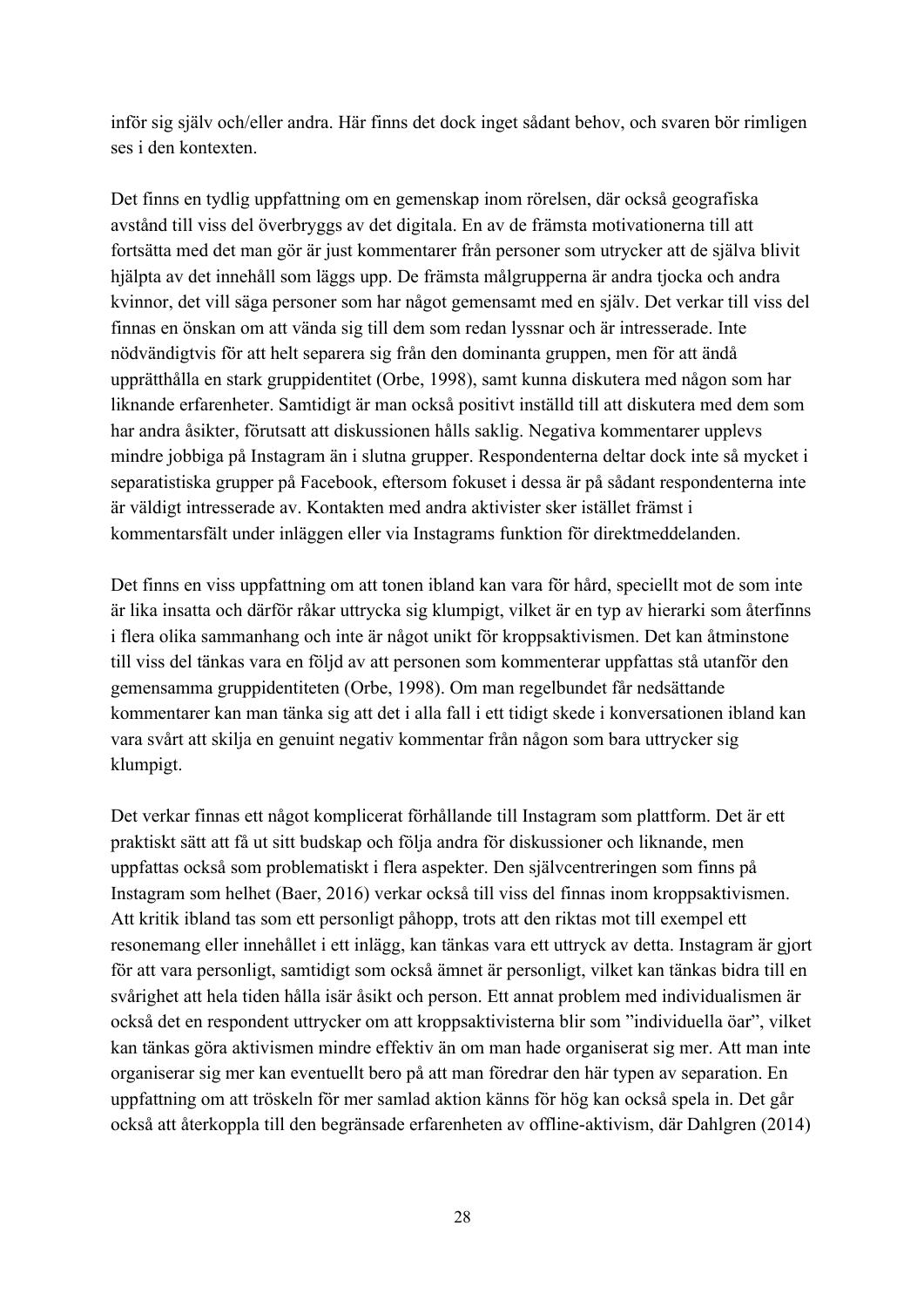menar att avsaknaden av den mänskliga aspekten i att träffas ansikte mot ansikte, och bedriva aktivism tillsammans, bidrar till lägre solidaritet inom gruppen. Att inte ha den mänskliga kopplingen till andra aktivister skulle eventuellt kunna skapa en känsla av att vara mer som en "individuell ö", vilket då gör att tydligare organisering (även digitalt) känns mer avlägset, och kanske inte något man är lika benägen att ta sig för.

Att kroppsaktivism till viss del uppfattas ha blivit en "influencer-grej", som en respondent beskriver det, är återigen inte förvånande med tanke på Instagrams utformning (Baer, 2016). Att det upplevs ha blivit en "influencer-grej" kan såklart vara problematiskt, men behöver inte nödvändigtvis endast vara det. Frågan uppstår dock om var man drar gränsen mellan influencer och aktivist. Som sagt finns det till exempel lite olika uppfattningar om betalda samarbeten, där en influencer är någon som har den typen av reklam som jobb, medan en aktivist gör det för att kunna finansiera sin aktivism. Eftersom de flesta varken är renodlade influencers eller renodlade aktivister blir det svårt, kanske omöjligt, att dra en tydlig gräns mellan de två.

# 7.2. Reflektion kring genomförande

Syftet med den här studien har varit att undersöka kroppsaktivism utifrån deltagarnas eget perspektiv, det vill säga hur de själva uppfattar kroppsaktivismen, vad de har för erfarenheter av den, samt hur de använder medier för att bedriva den. De semistrukturerade intervjuerna har varit ett bra verktyg för att börja undersöka ett relativt nytt område, och har uppfyllt sitt syfte i att möjliggöra en öppnare dialog där det går att fånga upp nya spår som dyker upp under intervjuns gång. Resultaten från intervjuerna hade kunnat kompletteras med en innehållsanalys över endast de specifika respondenternas Instagram-konton, eller eventuellt en mer övergripande innehållsanalys över flera kroppsaktivisters konton. Det hade då varit möjligt att jämföra resultaten från både innehållsanalysen och intervjuerna, för att på så sätt kunna dra fler, och kanske bättre, slutsatser.

Det låga antalet respondenter gör att resultatet till och från kan verka något spretigt, eftersom respondenterna (trots urvalskriterierna) visade sig ha olika mycket erfarenhet av olika aspekter, till exempel att delta i offline-aktivism eller separatistiska grupper. En mer nischad intervjuguide och stramare urvalskriterier hade eventuellt kunnat ge mer sammanhängande och djupdykande resultat i dessa aspekter, men studiens syfte har som sagt varit att undersöka helheten. Att det finns olikheter i hur och var respondenterna bedriver och/eller tar del av kroppsaktivism är att förvänta, och att få fram olika perspektiv i det här stadiet bör framför allt ses som en grund att eventuellt kunna bygga vidare på med ytterligare studier.

Det går absolut att ifrågasätta operationaliseringen av "aktivism", samt urvalet överlag. Det är mycket som kan falla in under begreppet aktivism, vilket har gjort att det inte funnits något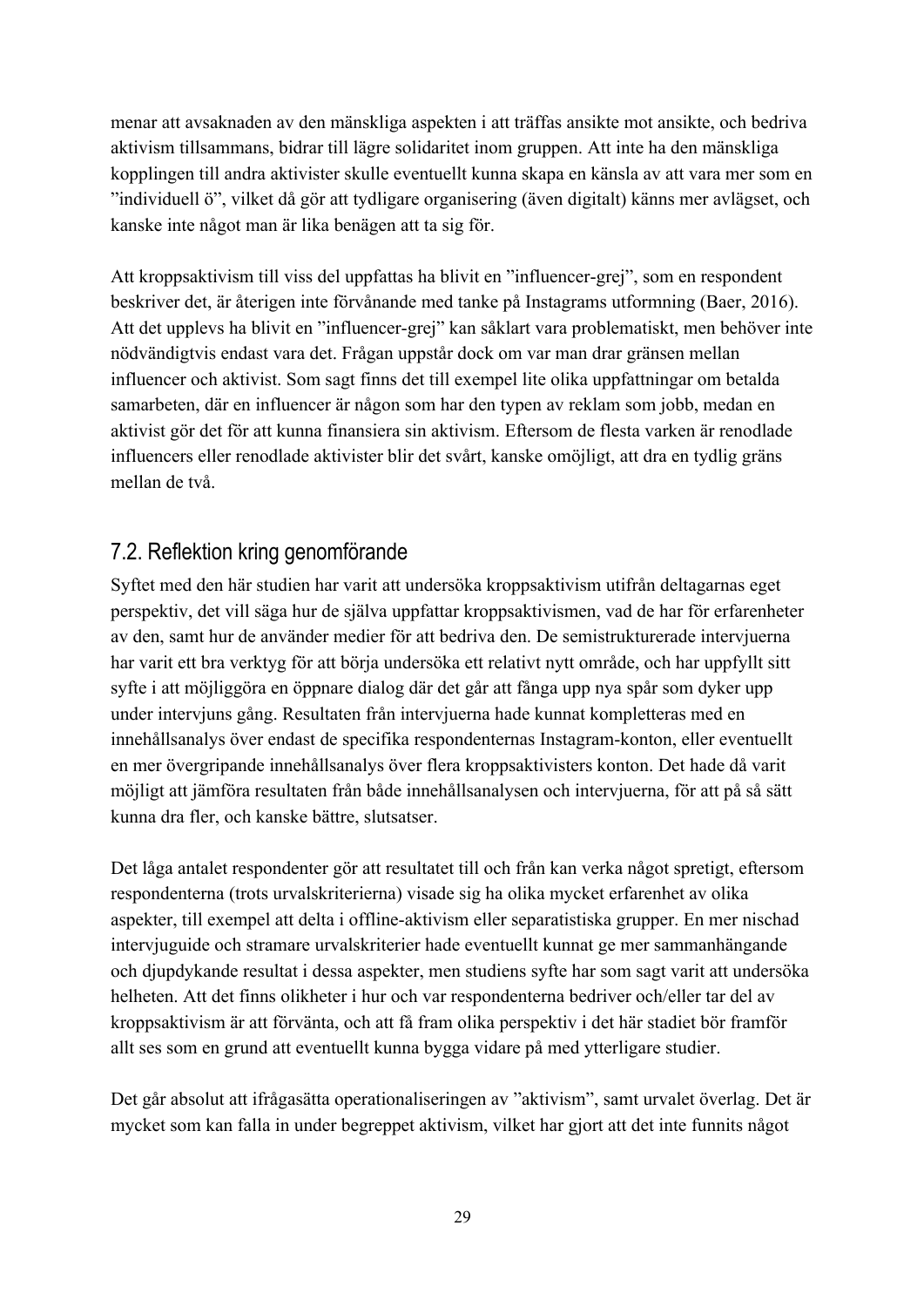självklart sätt att definiera det på i studien. Andra kriterier, eller snävare sådana, hade kunnat ge andra resultat, men det är oklart om dessa nödvändigtvis skulle kunna klassas som bättre eller sämre. Det har även framkommit att det kan tänkas finnas problem med att använda begreppet kroppsaktivism, eftersom det bland respondenterna saknas samstämmighet i hur olika begrepp (kroppspositivism, kroppsaktivism, fettaktivism) används, samt att en av respondenter kallar sig själv för fettaktivist snarare än kroppsaktivist. Studien har dock utgått ifrån hur Institutet för språk och folkminne (2016) har definierat kroppsaktivism, där alla respondenter passar in. Frågan om de olika begreppen och hur de definieras är intressant, men påverkar inte nödvändigtvis resultaten av den här studien.

Generaliserbarheten påverkas framför allt av studiens begränsade omfattning. Studien bygger dock på ett strategiskt urval av respondenter, vilket bidrar till det generaliserande anspråket. Populationen som avses är de kroppsaktivister som uppfyller urvalskriterierna och därmed är lika i de aspekter som har bedömts som mest relevanta, det vill säga att de är baserade i Sverige och framför allt att kontot ska ha ett mycket tydligt fokus på frågor om kroppsnormer. Studien gör inga generaliserande anspråk gällande kroppsaktivister som av olika anledningar inte uppfyller dessa. Resultaten från den här studien har gett en något bättre förståelse för kroppsaktivismen ur ett deltagarperspektiv, om än fortfarande på ett relativt allmänt plan.

### 7.3. Förslag till vidare forskning

Den här studien har lyft några personers egna perspektiv och erfarenheter av att bedriva kroppsaktivism och en del intressanta aspekter har tagits upp. Flera liknande studier, det vill säga studier som utgår ifrån ett deltagarperspektiv, skulle dock behövas för att kunna dra tydligare slutsatser. Framför allt kan man tänka sig att det skulle behövas en större bredd inom respondenterna, något som den här studien inte haft utrymme att genomföra. En mer djupgående studie ur ett deltagarperspektiv skulle också kunna gå in på fler relevanta aspekter av aktivismen, till exempel hur klassaspekten påverkar kroppsaktivism. Det tas dessvärre inte upp i den här studien, men är återkommande i tidigare forskning gällande digital aktivism.

Mottagarperspektivet hade också kunnat vara intressant att studera. Målet med kroppsaktivismen är trots allt att påverka och skapa förändring, även utanför sin egen krets. Att då ta reda på hur kroppsaktivismen uppfattas av kanske framför allt följare, men även de som inte följer någon aktivist, skulle kunna ge större insyn i samspelet mellan sändare och mottagare i den digitala kroppsaktivismen.

Någon typ av begreppsutredning hade också kunnat vara intressant. Under utförandet av den här studien har det blivit uppenbart att det åtminstone bland de här respondenterna inte finns någon gemensam uppfattning av vad respektive begrepp (kroppspositivism, kroppsaktivism, fettaktivism) innebär. På grund av det begränsade urvalet är det i nuläget svårt att säga något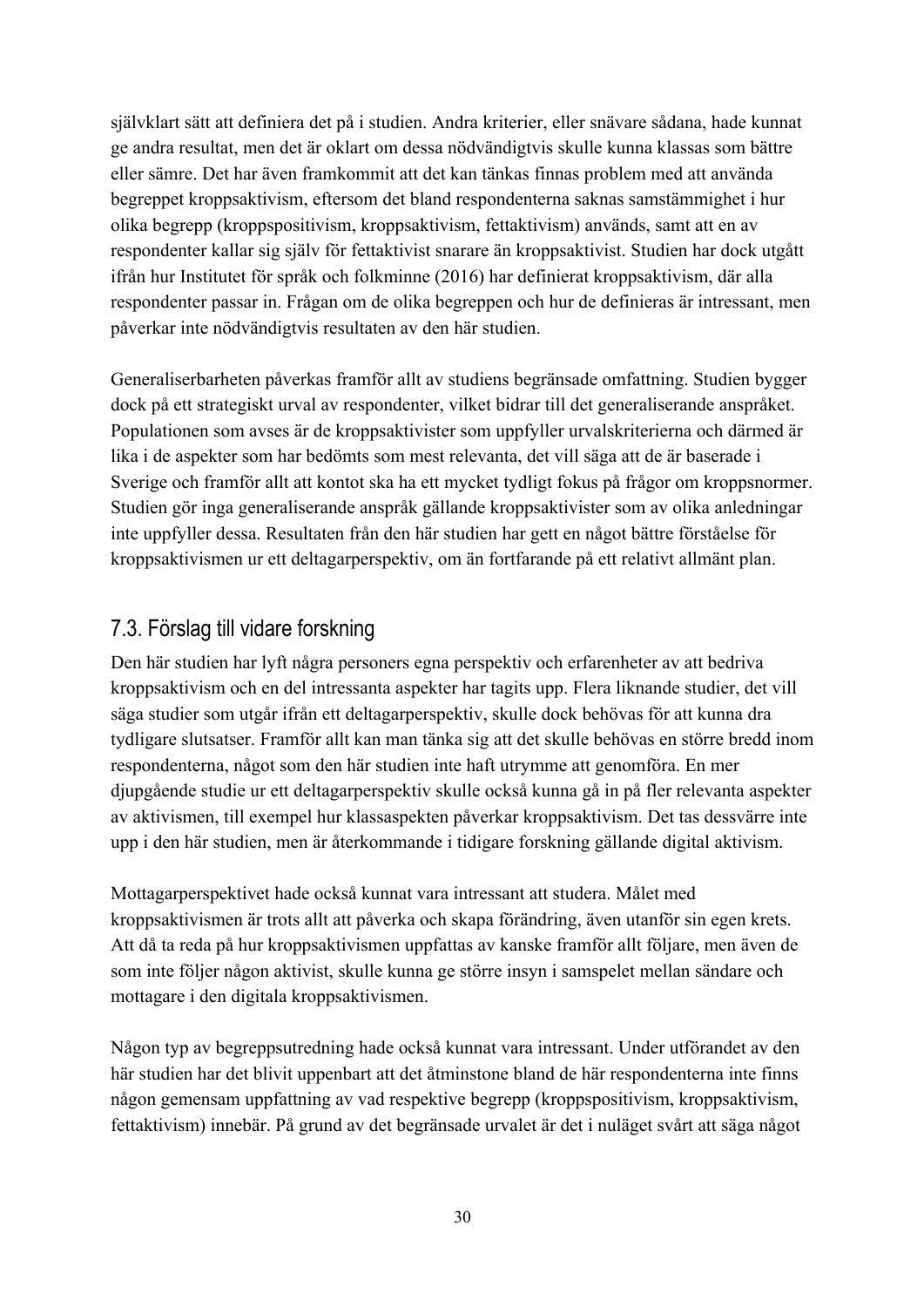om huruvida den här bristen på samstämmighet är något som är utbrett, eller om det i dessa kretsar trots allt finns mer eller mindre dominanta tolkningar av begreppen.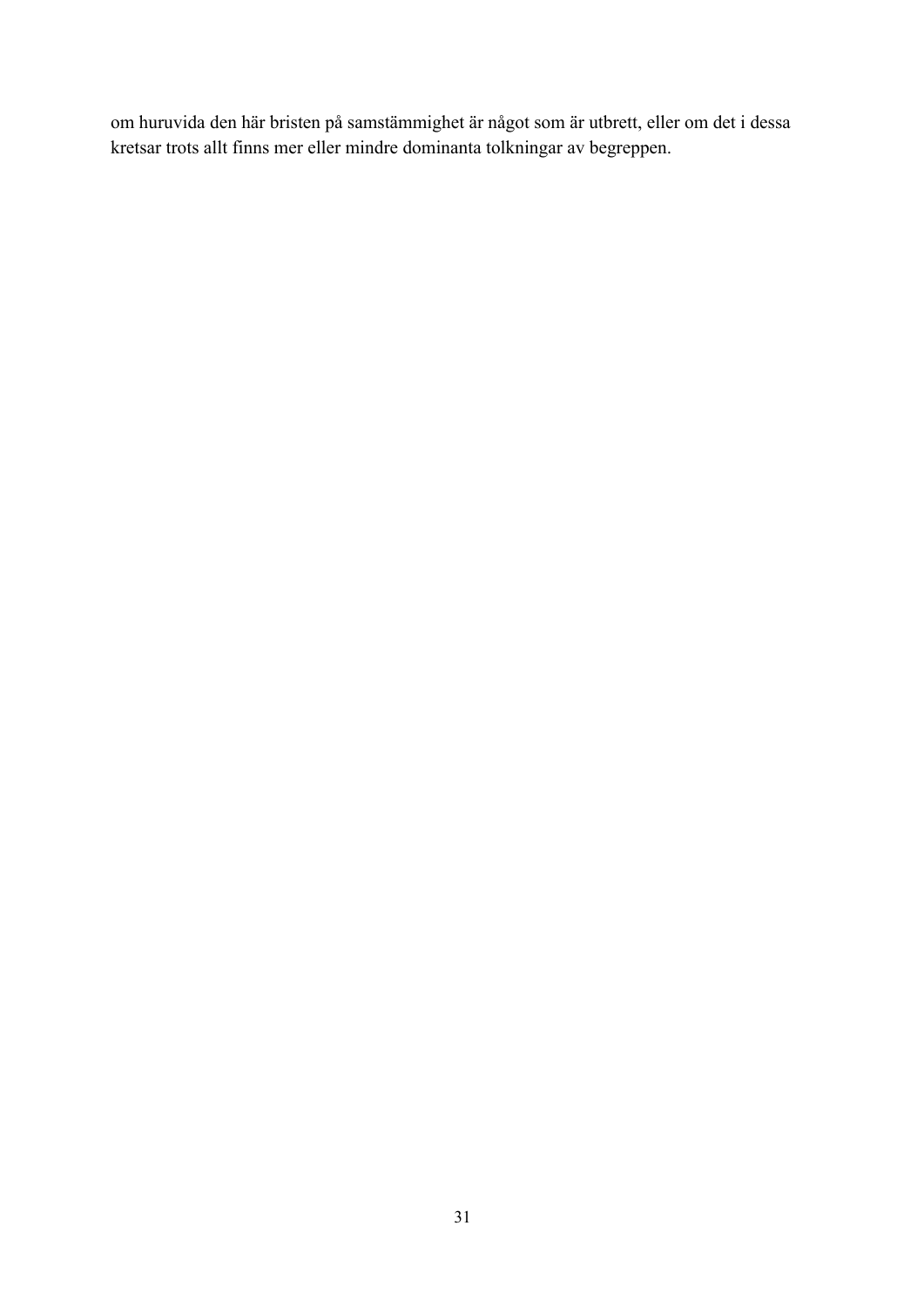# **8. Referenser**

Afful, A., & Ricciardelli, R. (2015). Shaping the online fat acceptance movement: Talking about body image and beauty standards. *Journal of Gender Studies, 24*(4), 453-472.

Baer, H. (2016). Redoing Feminism: Digital Activism, Body Politics, and Neoliberalism. *Feminist Media Studies, 16*(1), 17-34.

Bennett, W., & Segerberg, A. (2013). *The logic of connective action : Digital media and the personalization of contentious politics.* Cambridge: Cambridge University Press.

Burgess, J. & Green, J. (2018). *Youtube: Online Video and Participatory Culture.* Cambridge: Polity Press.

Braziel, J., & LeBesco, K. (2001). Editor's Introduction. I Braziel, J., & LeBesco, K. (Red.), *Bodies out of bounds: Fatness and transgression* (s. 1-15). Berkeley: University of California Press.

Cameron, L. (2019). The "good fatty" is a dancing fatty: Fat archetypes in reality television. *Fat Studies, 8*(3), 259-278.

Cohen, R., Fardouly, J., Newton-John, T., & Slater, A. (2019). #BoPo on Instagram: An experimental investigation of the effects of viewing body positive content on young women's mood and body image. *New Media & Society, 21*(7), 1546-1564.

Cohen, R., Irwin, L., Newton-John, T., & Slater, A. (2019). #bodypositivity: A content analysis of body positive accounts on Instagram. *Body Image, 29*, 47-57.

Cooper, C. (2016). *Fat Activism: A Radical Social Movement.* Bristol: HammerOn Press.

Couldry, N. (2000). *The Place of Media Power: Pilgrims and Witnesses of the Media Age.* London och New York: Routhledge.

Cwynar-Horta, J. (2016). The Commodification of the Body Positivity Movement on Instagram. *Stream: Culture/Politics/Technology, 8*(2), 35-56.

Dahlgren, P. (2014). Political participation via the web : Structural and subjective contingencies. *Interactions: Studies In Communication &Amp; Culture, 5*(3), 255-269.

De Brun, A., McCarthy, M., McKenzie, K., & McGloin, A. (2013). "Fat is your fault". Gatekeepers to health, attributions of responsibility and the portrayal of gender in the Irish media representation of obesity. *Appetite 62*, 17-26.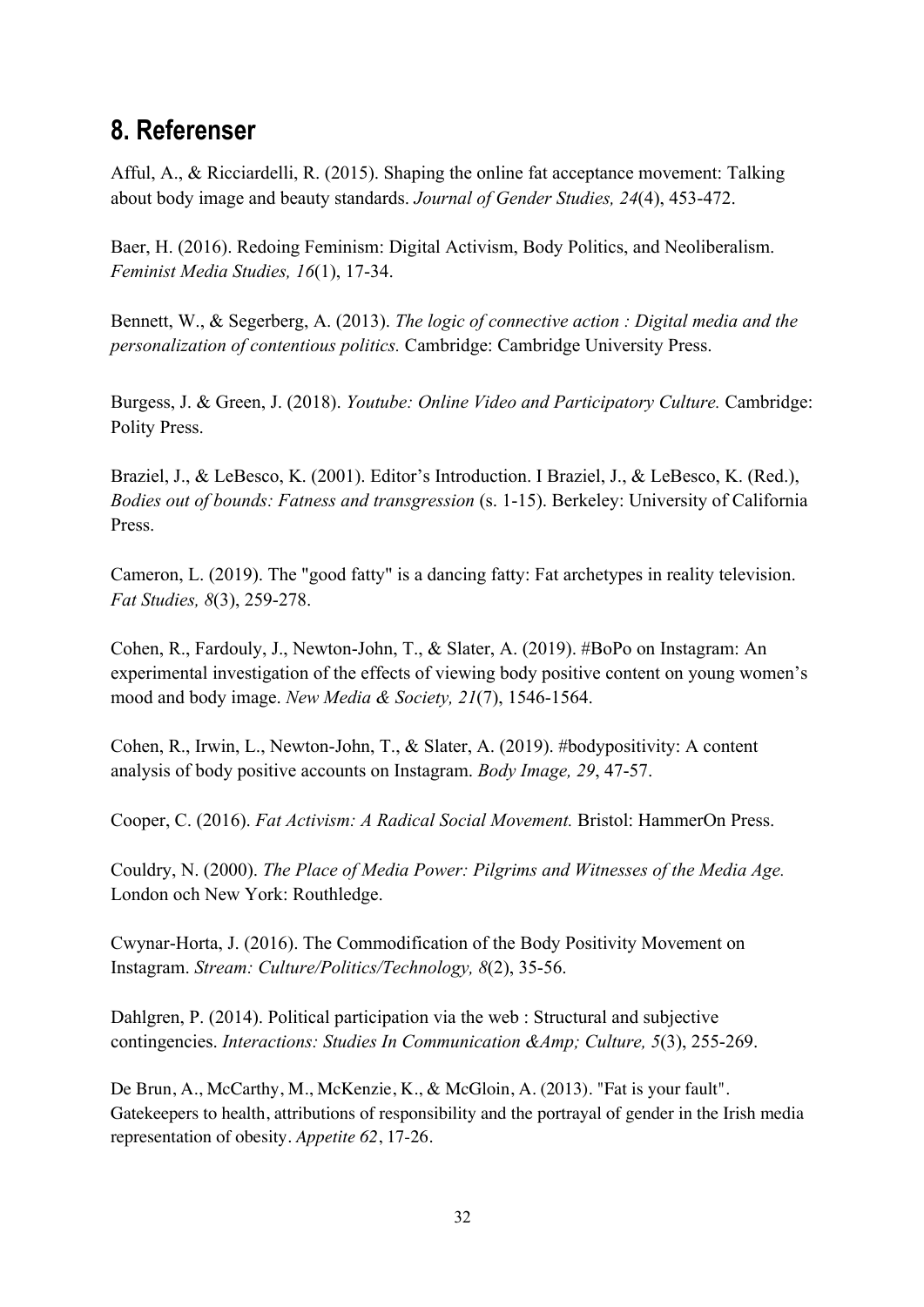Ekström, M. & Johansson, B. (2019). Inledning. I Ekström, M. & Johansson, B. (Red.) *Metoder i medie- och kommunikationsvetenskap* (s. 11-23)*.* Lund: Studentlitteratur.

Ekström, M. & Larsson, L. (2019). Kvalitativa intervjuer. I Ekström, M. & Johansson, B. (Red.) *Metoder i medie- och kommunikationsvetenskap* (s. 101-129)*.* Lund: Studentlitteratur.

Esaiasson, P., Gilljam, M., Oscarsson, H., Towns, A. & Wängnerud, L. (2017). *Metodpraktikan. Konsten att studera samhälle, individ och marknad.* Stockholm: Wolters Kluwer AB.

Fraser, N. (1990). Rethinking the Public Sphere: A Contribution to the Critique of Actually Existing Democracy. *Social Text,* (25/26), 56-80.

Färsjö, T. (2015, 23 september). Wollters ilska mot TV4: Jag känner mig lurad. *Expressen*. Hämtad från https://www.expressen.se/noje/wollters-ilska-mot-tv4-jag-kanner-mig-lurad/

Habermas, J. (1984). Borgerlig offentlighet : Kategorierna "privat" och "offentligt" i det moderna samhället. Lund: Arkiv.

Hartley, C. (2001). Letting Ourselves Go: Making Room for the Fat Body in Feminist Scholarship. I Braziel, J., & LeBesco, K. (Red.), *Bodies out of bounds: Fatness and transgression* (s. 60-73). Berkeley: University of California Press.

Hepp, A., & Krotz, F. (2014) Mediatized Worlds - Understanding Everyday Mediatization. I Hepp, A., & Krotz, F. (Red.). *Mediatized worlds: Culture and society in a media age* (s. 1- 15). Basingstoke: Palgrave Macmillan.

Holm, M. (2019). *The Rise of Online Counterpublics? The Limits of Inclusion in a Digital Age.* (Doktorsavhandling). Uppsala: Department of Government. Hämtad från http://uu.divaportal.org/ smash/get/diva2:1329534/FULLTEXT01.pdf

Institutet för språk och folkminne. (2016). *2016 års nyordslista*. URL: https://www.sprakochfolkminnen.se/download/18.6f2278bb15920f84cbe2c69/152949397543 5/nyordslista-2016-ny.pdf

Jackson, S. (2018). Young feminists, feminism and digital media. *Feminism & Psychology, 28*(1), 32-49.

Jenkins, H. (1992). *Textual Poachers: Television Fans & Participatory Culture.* New York: Routledge.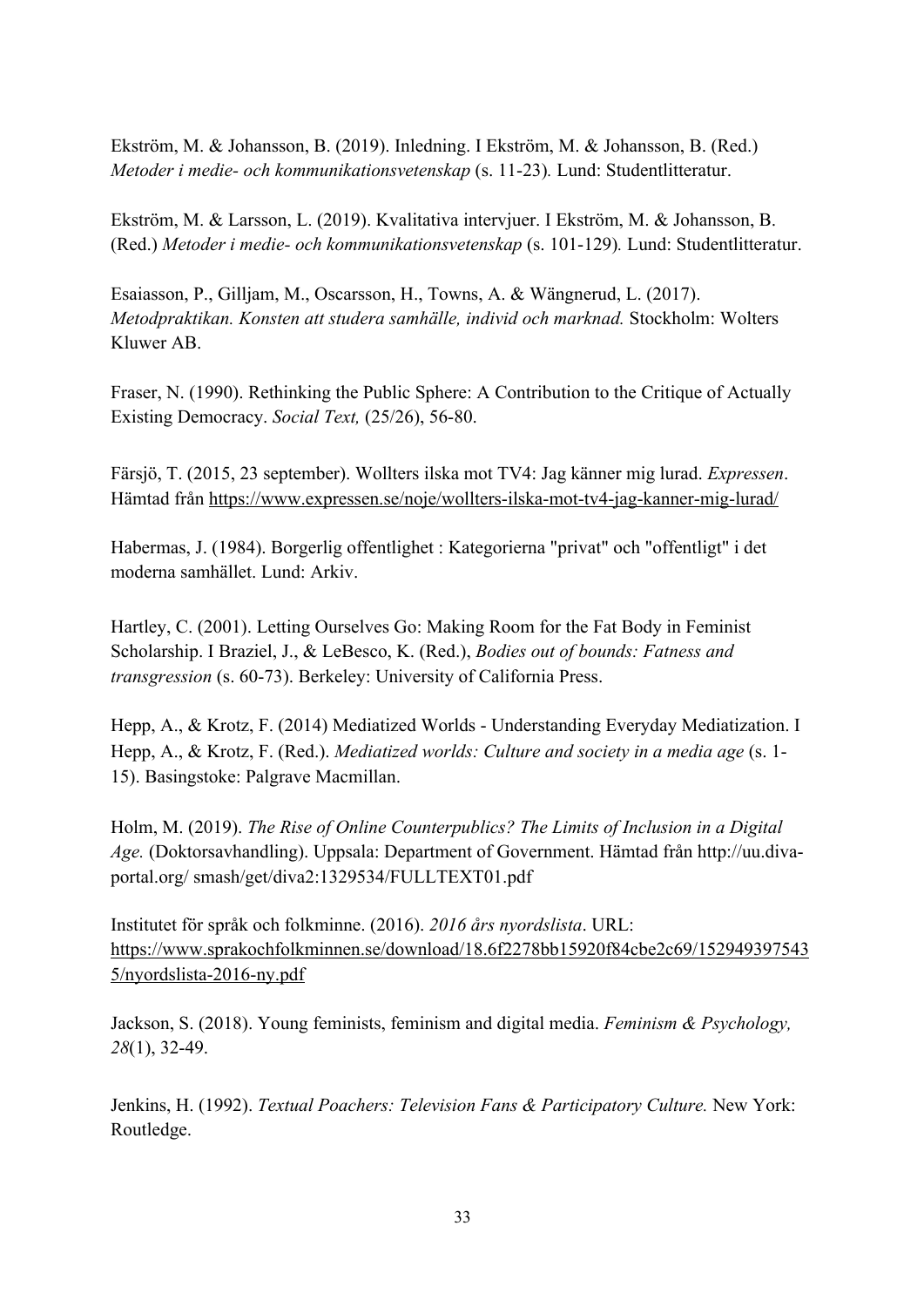Jenkins, H., Ito, M., & Boyd, D. (2016). *Participatory culture in a networked era : A conversation on youth, learning, commerce and politics.* Cambridge: Polity.

Jouet, J. (2018). Digital Feminism: Questioning the Renewal of Activism. *Journal of Research in Gender Studies, 8*(1), 133-157.

Kaun, A., & Uldam, J. (2018). Digital activism: After the hype. *New Media & Society, 20*(6), 2099-2106.

Klein, R. (2001). Fat Beauty. I Braziel, J., & LeBesco, K. (Red.), *Bodies out of bounds: Fatness and transgression* (s. 19-38). Berkeley: University of California Press.

Kristofferson, K., White, K., & Peloza, J. (2014). The Nature of Slacktivism: How the Social Observability of an Initial Act of Token Support Affects Subsequent Prosocial Action. *Journal of Consumer Research, 40*(6), 1149-1166.

Kvale, S. & Brinkmann, S. (2014). *Den kvalitativa forskningsintervjun.* Lund: Studentlitteratur.

Lafrance, M., Norman, S., Rail, M., Jette, G., Rail, G., & Jette, S. (2015). Life Lessons: Learning About What It Means to Be Fat in the North American Mass Media. *Cultural Studies ↔ Critical Methodologies, 15*(5), 350-360.

Orbe, M. (1998). From The Standpoint(s) of Traditionally Muted Groups: Explicating A Co‐ cultural Communication Theoretical Model. *Communication Theory, 8*(1), 1-26.

Pearl, R., Puhl, R., & Brownell, K. (2012). Positive Media Portrayals of Obese Persons: Impact on Attitudes and Image Preferences. *Health Psychology, 31*(6), 821-829.

Schradie, J. (2018). The Digital Activism Gap: How Class and Costs Shape Online Collective Action. *Social Problems, 65*(1), 51-74.

Slater, A., Varsani, N., & Diedrichs, P. (2017). #fitspo or #loveyourself? The impact of fitspiration and self-compassion Instagram images on women's body image, self-compassion, and mood. *Body Image, 22*, 87-96.

Vetenskapsrådet. (2002). *Forskningsetiska principer inom humanistisk-samhällsvetenskaplig forskning.* ISBN:91-7307-008-4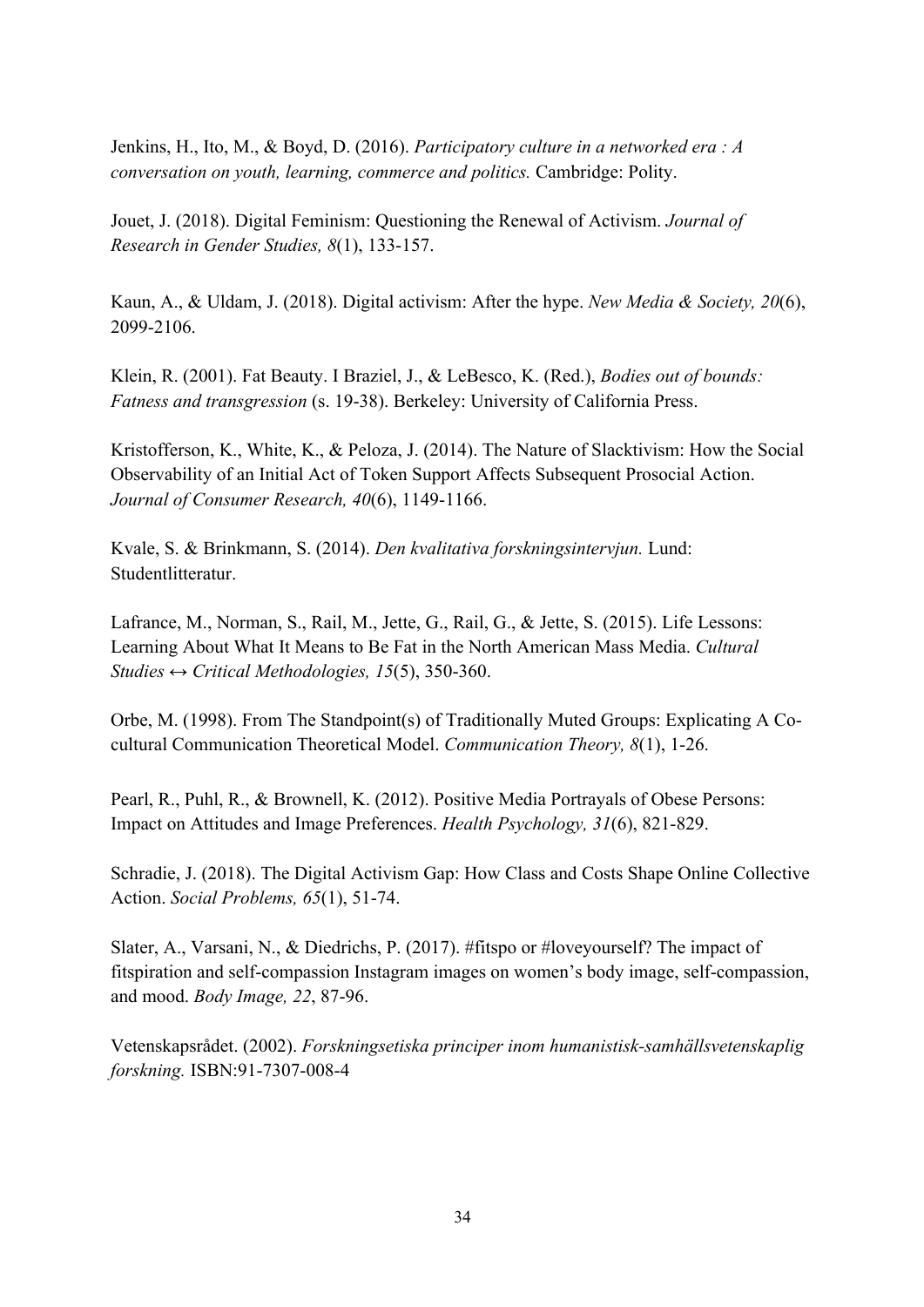Webb, J., Vinoski, E., Bonar, A., Davies, A., & Etzel, L. (2017). Fat is fashionable and fit: A comparative content analysis of Fatspiration and Health at Every Size® Instagram images. *Body Image, 22*, 53-64.

Wolf, N. (1991). *The beauty myth: How images of beauty are used against women.* New York: W. Morrow.

World Economic Forum. (2019). *Global Gender Gap Report 2020.* Hämtad 20-05-15 från http://www3.weforum.org/docs/WEF\_GGGR\_2020.pdf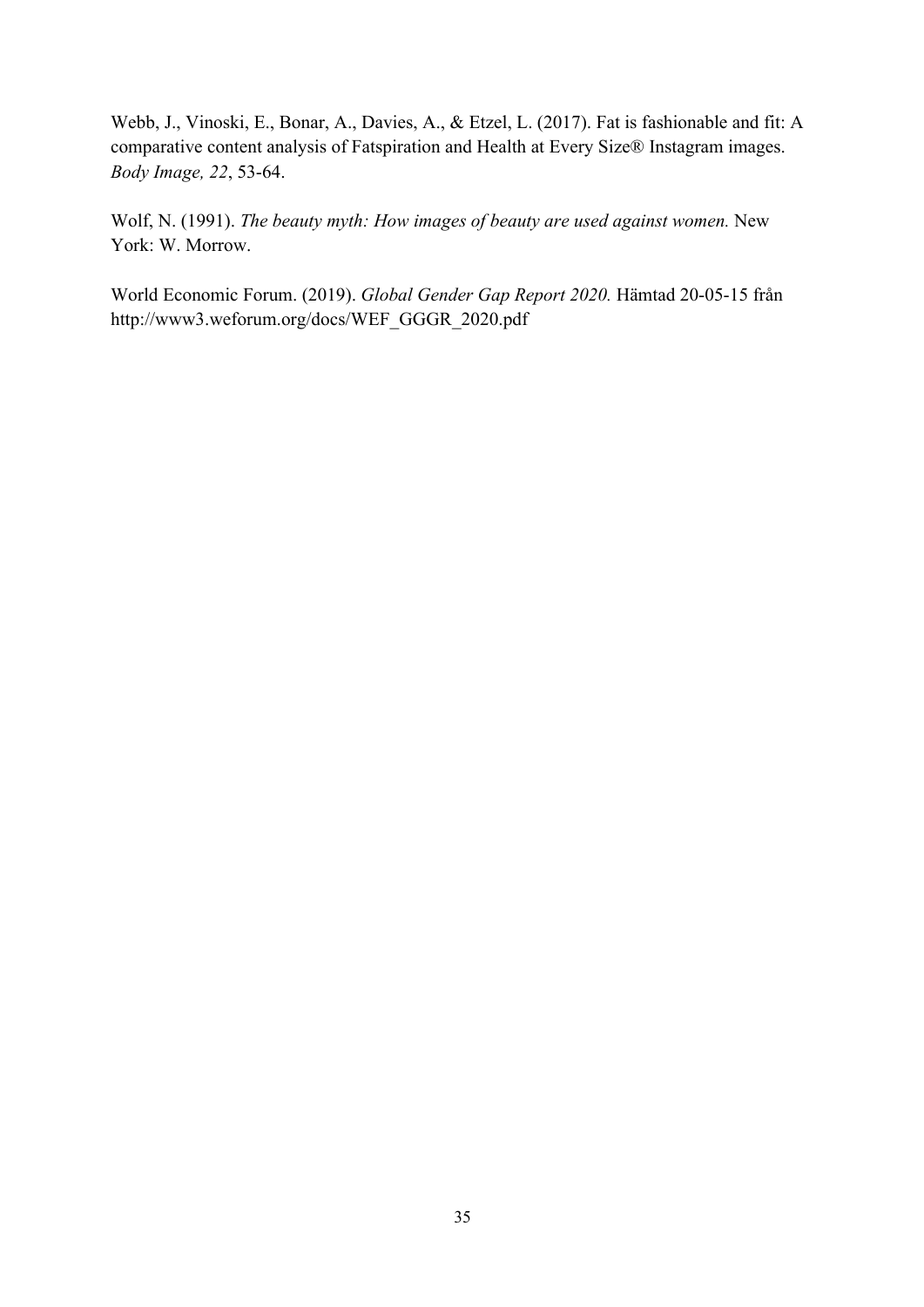# **9. Bilagor**

# Bilaga 1. Intervjuguide

#### **Tema 1: Engagemang och definition**

- Hur kom du först i kontakt med kroppaktivismen?
- Vad var det som gjorde att du själv började engagera dig?
- Vad har du för mål med det du gör?
	- o Tror du andra har samma mål?
- Hur skulle du definiera kroppsaktivism?
	- o Benämning: Kroppspositivism / kroppsaktivism / fettaktivism?
- Finns det bättre och sämre typer av kroppsaktivism?

#### **Tema 2: Innehåll**

- Kan du själv beskriva vad du brukar lägga upp för innehåll online?
- Hur väljer du vilket material du ska lägga upp? (bild, text, budskap)
	- o Vad tänker du om lättklädda bilder?
	- o Vad tänker du om betalda samarbeten?
- Vilken är din främsta målgrupp?
- Hur känner du kring beskrivande ord, till exempel tjock, fet, kurvig, mullig, större, osv.?
	- o Gör du några andra medvetna anpassningar i ditt språk?

#### **Tema 3: Den egna aktivismen**

- Vilka reaktioner får du?
	- o Hur hanterar du negativa reaktioner?
- Tycker du det finns en gemenskap inom kroppsaktivismen?
	- o Har du kontakt med andra kroppsaktivister? På vilket sätt?
	- o Är du med i någon separatistisk grupp eller liknande?
		- Om ja: Hur upplever du klimatet i dessa? Hierarki?
		- Om nej: Varför inte?
- Upplever du själv att det du gör haft någon påverkan?
	- o Om ja: På vilket sätt?
	- o Om nej: Varför då?
- Tycker du det finns några brister i kroppsaktivismen idag?
	- o Hur kan det förbättras?

#### **Tema 4: Online och offline**

- Vilka medier använder du för din kroppsaktivismen?
	- o Vad är det du gillar med dessa?